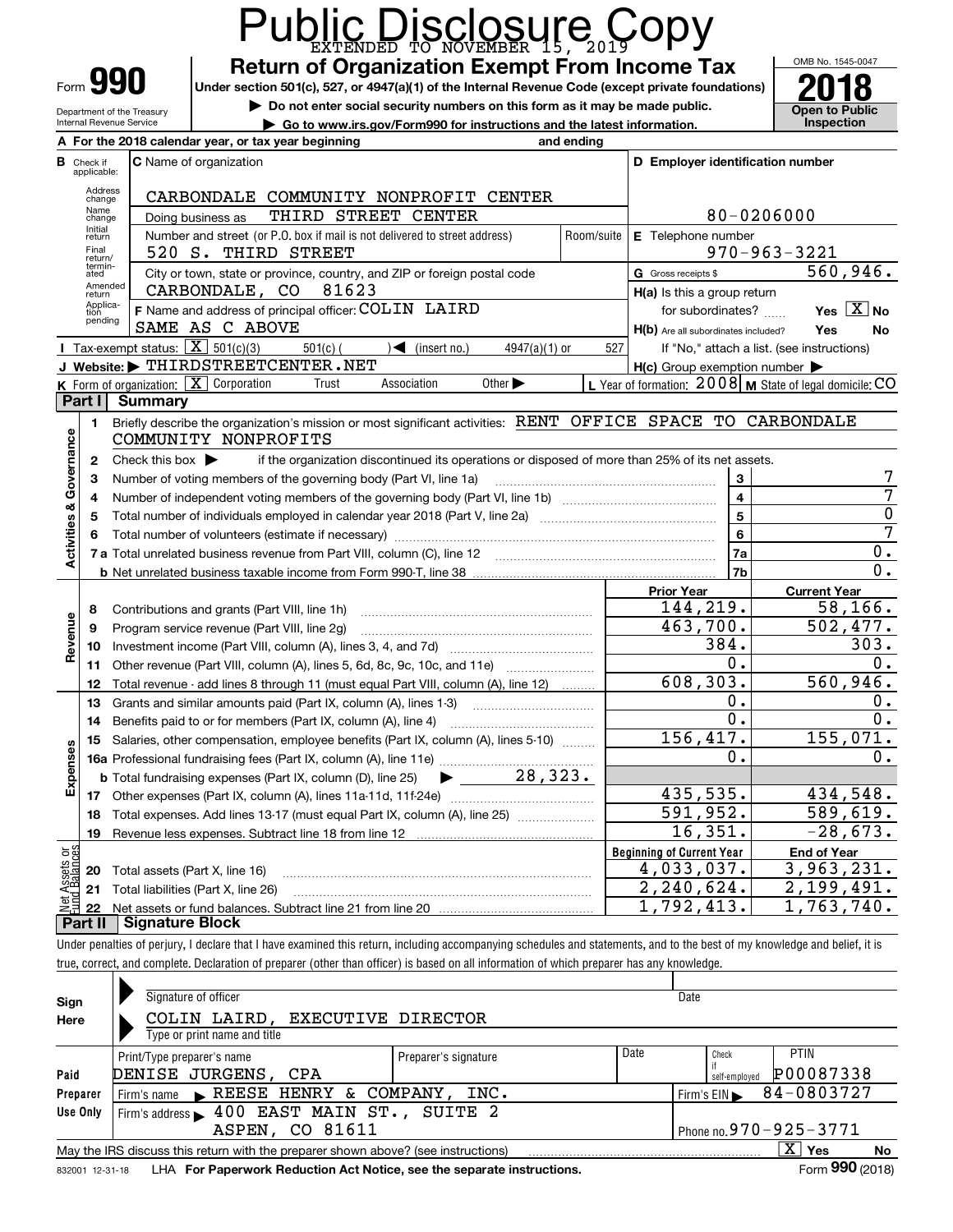|                | <b>Public Disclosure Copy</b>                                                                                                                                                                                                                                                                                   |
|----------------|-----------------------------------------------------------------------------------------------------------------------------------------------------------------------------------------------------------------------------------------------------------------------------------------------------------------|
|                | CARBONDALE COMMUNITY NONPROFIT CENTER<br>80-0206000<br>Page $2$<br>Form 990 (2018)                                                                                                                                                                                                                              |
|                | Part III   Statement of Program Service Accomplishments                                                                                                                                                                                                                                                         |
|                |                                                                                                                                                                                                                                                                                                                 |
| 1              | Briefly describe the organization's mission:<br>RENT OFFICE SPACE TO CARBONDALE COMMUNITY NONPROFITS                                                                                                                                                                                                            |
|                |                                                                                                                                                                                                                                                                                                                 |
| $\overline{2}$ | Did the organization undertake any significant program services during the year which were not listed on the<br>$\overline{\mathsf{Yes}\mathrel{\hspace{0.05cm}\mathbf{X}}$ No<br>If "Yes," describe these new services on Schedule O.                                                                          |
| 3              | $\sqrt{}$ Yes $\sqrt{}$ X $\sqrt{}$ No<br>Did the organization cease conducting, or make significant changes in how it conducts, any program services?<br>If "Yes," describe these changes on Schedule O.                                                                                                       |
| 4              | Describe the organization's program service accomplishments for each of its three largest program services, as measured by expenses.<br>Section 501(c)(3) and 501(c)(4) organizations are required to report the amount of grants and allocations to others, the total expenses, and                            |
|                | revenue, if any, for each program service reported.                                                                                                                                                                                                                                                             |
| 4a             | $514, 434.$ including grants of \$ (Revenue \$ $502, 477.$ )<br>$\begin{pmatrix} \text{Code:} \end{pmatrix}$ $\begin{pmatrix} \text{Expenses $} \end{pmatrix}$<br>PROMOTE THE COMMUNITY THROUGH A MULTI-TENANT, MIXED USE FACILITY FOR<br>NONPROFIT ORGANIZATIONS AND ARTISTS THAT MODELS SUSTAINABILITY IN ITS |
|                | DESIGN AND PRACTICE.                                                                                                                                                                                                                                                                                            |
|                |                                                                                                                                                                                                                                                                                                                 |
|                |                                                                                                                                                                                                                                                                                                                 |
|                |                                                                                                                                                                                                                                                                                                                 |
|                |                                                                                                                                                                                                                                                                                                                 |
|                |                                                                                                                                                                                                                                                                                                                 |
| 4b             |                                                                                                                                                                                                                                                                                                                 |
|                |                                                                                                                                                                                                                                                                                                                 |
|                |                                                                                                                                                                                                                                                                                                                 |
|                |                                                                                                                                                                                                                                                                                                                 |
|                |                                                                                                                                                                                                                                                                                                                 |
|                |                                                                                                                                                                                                                                                                                                                 |
|                |                                                                                                                                                                                                                                                                                                                 |
|                |                                                                                                                                                                                                                                                                                                                 |
| 4с             |                                                                                                                                                                                                                                                                                                                 |
|                |                                                                                                                                                                                                                                                                                                                 |
|                |                                                                                                                                                                                                                                                                                                                 |
|                |                                                                                                                                                                                                                                                                                                                 |
|                |                                                                                                                                                                                                                                                                                                                 |
|                |                                                                                                                                                                                                                                                                                                                 |
|                |                                                                                                                                                                                                                                                                                                                 |
|                |                                                                                                                                                                                                                                                                                                                 |
|                |                                                                                                                                                                                                                                                                                                                 |
| 4d             | Other program services (Describe in Schedule O.)<br>(Expenses \$<br>) (Revenue \$<br>including grants of \$                                                                                                                                                                                                     |
|                | 514,434.<br>4e Total program service expenses $\blacktriangleright$<br>$000 \times 10$                                                                                                                                                                                                                          |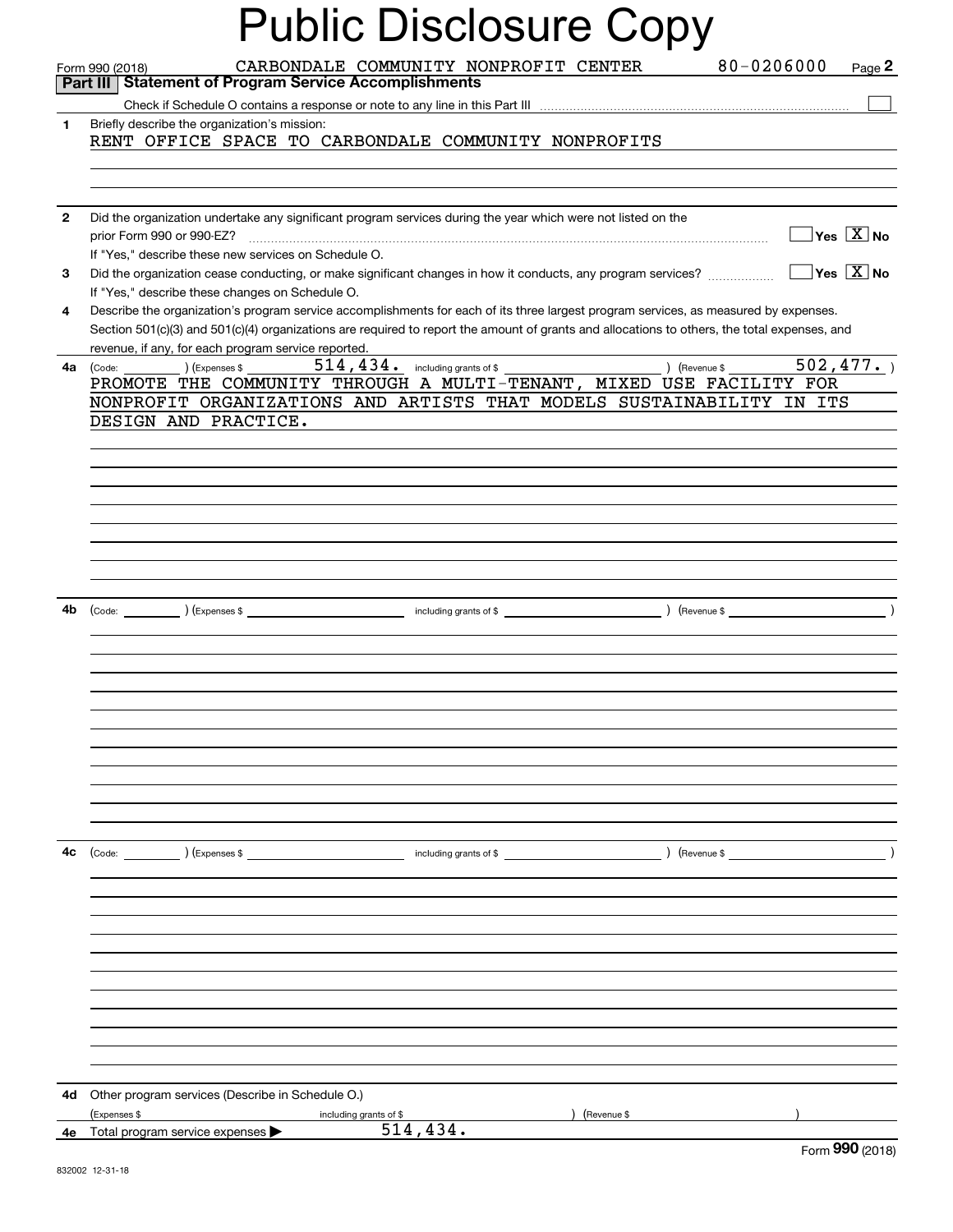Form 990 (2018) CARBONDALE COMMUNITY NONPROFIT CENTER 80-0206000 <sub>Page</sub> 3<br>**Part IV | Checklist of Required Schedules** 

|     |                                                                                                                                                                                                                                                                |                 | Yes                     | No          |
|-----|----------------------------------------------------------------------------------------------------------------------------------------------------------------------------------------------------------------------------------------------------------------|-----------------|-------------------------|-------------|
| 1.  | Is the organization described in section $501(c)(3)$ or $4947(a)(1)$ (other than a private foundation)?                                                                                                                                                        |                 |                         |             |
|     |                                                                                                                                                                                                                                                                | 1               | X                       |             |
| 2   |                                                                                                                                                                                                                                                                | $\overline{2}$  | $\overline{\mathtt{x}}$ |             |
| 3   | Did the organization engage in direct or indirect political campaign activities on behalf of or in opposition to candidates for                                                                                                                                |                 |                         |             |
|     |                                                                                                                                                                                                                                                                | 3               |                         | x           |
| 4   | Section 501(c)(3) organizations. Did the organization engage in lobbying activities, or have a section 501(h) election in effect                                                                                                                               |                 |                         |             |
|     |                                                                                                                                                                                                                                                                | 4               |                         | X           |
| 5   | Is the organization a section 501(c)(4), 501(c)(5), or 501(c)(6) organization that receives membership dues, assessments, or                                                                                                                                   |                 |                         |             |
|     |                                                                                                                                                                                                                                                                | 5               |                         | х           |
| 6   | Did the organization maintain any donor advised funds or any similar funds or accounts for which donors have the right to                                                                                                                                      |                 |                         |             |
|     | provide advice on the distribution or investment of amounts in such funds or accounts? If "Yes," complete Schedule D, Part I                                                                                                                                   | 6               |                         | х           |
| 7   | Did the organization receive or hold a conservation easement, including easements to preserve open space,                                                                                                                                                      |                 |                         |             |
|     |                                                                                                                                                                                                                                                                | 7               |                         | х           |
| 8   | Did the organization maintain collections of works of art, historical treasures, or other similar assets? If "Yes," complete                                                                                                                                   |                 |                         |             |
|     |                                                                                                                                                                                                                                                                | 8               |                         | x           |
| 9   | Did the organization report an amount in Part X, line 21, for escrow or custodial account liability, serve as a custodian for                                                                                                                                  |                 |                         |             |
|     | amounts not listed in Part X; or provide credit counseling, debt management, credit repair, or debt negotiation services?                                                                                                                                      |                 |                         |             |
|     |                                                                                                                                                                                                                                                                | 9               |                         | х           |
| 10  | Did the organization, directly or through a related organization, hold assets in temporarily restricted endowments, permanent                                                                                                                                  |                 |                         |             |
|     |                                                                                                                                                                                                                                                                | 10              |                         | х           |
| 11  | If the organization's answer to any of the following questions is "Yes," then complete Schedule D, Parts VI, VIII, VIII, IX, or X                                                                                                                              |                 |                         |             |
|     | as applicable.                                                                                                                                                                                                                                                 |                 |                         |             |
|     | a Did the organization report an amount for land, buildings, and equipment in Part X, line 10? If "Yes," complete Schedule D,                                                                                                                                  |                 |                         |             |
|     |                                                                                                                                                                                                                                                                | 11a             | X                       |             |
|     | <b>b</b> Did the organization report an amount for investments - other securities in Part X, line 12 that is 5% or more of its total                                                                                                                           |                 |                         |             |
|     |                                                                                                                                                                                                                                                                | 11b             |                         | X           |
|     | c Did the organization report an amount for investments - program related in Part X, line 13 that is 5% or more of its total                                                                                                                                   |                 |                         |             |
|     |                                                                                                                                                                                                                                                                | 11c             |                         | х           |
|     | d Did the organization report an amount for other assets in Part X, line 15 that is 5% or more of its total assets reported in                                                                                                                                 |                 |                         | x           |
|     |                                                                                                                                                                                                                                                                | 11d             | X                       |             |
|     |                                                                                                                                                                                                                                                                | <b>11e</b>      |                         |             |
| f   | Did the organization's separate or consolidated financial statements for the tax year include a footnote that addresses                                                                                                                                        |                 |                         | X           |
|     | the organization's liability for uncertain tax positions under FIN 48 (ASC 740)? If "Yes," complete Schedule D, Part X                                                                                                                                         | 11f             |                         |             |
|     | 12a Did the organization obtain separate, independent audited financial statements for the tax year? If "Yes," complete                                                                                                                                        |                 |                         | х           |
|     | Schedule D. Parts XI and XII                                                                                                                                                                                                                                   | 12a             |                         |             |
|     | <b>b</b> Was the organization included in consolidated, independent audited financial statements for the tax year?                                                                                                                                             | 12 <sub>b</sub> |                         |             |
|     | If "Yes," and if the organization answered "No" to line 12a, then completing Schedule D, Parts XI and XII is optional [11, 11, 11, 11, 11]                                                                                                                     |                 |                         | $\mathbf X$ |
| 13  | Is the organization a school described in section $170(b)(1)(A)(ii)?$ If "Yes," complete Schedule E                                                                                                                                                            | 13              |                         | $\mathbf X$ |
| 14a | Did the organization maintain an office, employees, or agents outside of the United States?                                                                                                                                                                    | 14a             |                         |             |
|     | <b>b</b> Did the organization have aggregate revenues or expenses of more than \$10,000 from grantmaking, fundraising, business,<br>investment, and program service activities outside the United States, or aggregate foreign investments valued at \$100,000 |                 |                         |             |
|     |                                                                                                                                                                                                                                                                | 14b             |                         | X           |
| 15  | Did the organization report on Part IX, column (A), line 3, more than \$5,000 of grants or other assistance to or for any                                                                                                                                      |                 |                         |             |
|     |                                                                                                                                                                                                                                                                | 15              |                         | X           |
| 16  | Did the organization report on Part IX, column (A), line 3, more than \$5,000 of aggregate grants or other assistance to                                                                                                                                       |                 |                         |             |
|     |                                                                                                                                                                                                                                                                | 16              |                         | x           |
| 17  | Did the organization report a total of more than \$15,000 of expenses for professional fundraising services on Part IX,                                                                                                                                        |                 |                         |             |
|     |                                                                                                                                                                                                                                                                | 17              |                         | x           |
| 18  | Did the organization report more than \$15,000 total of fundraising event gross income and contributions on Part VIII, lines                                                                                                                                   |                 |                         |             |
|     |                                                                                                                                                                                                                                                                | 18              |                         | x           |
| 19  | Did the organization report more than \$15,000 of gross income from gaming activities on Part VIII, line 9a? If "Yes."                                                                                                                                         |                 |                         |             |
|     |                                                                                                                                                                                                                                                                | 19              |                         | x           |
| 20a | Did the organization operate one or more hospital facilities? If "Yes," complete Schedule H                                                                                                                                                                    | 20a             |                         | X           |
|     | b If "Yes" to line 20a, did the organization attach a copy of its audited financial statements to this return?                                                                                                                                                 | 20b             |                         |             |
| 21  | Did the organization report more than \$5,000 of grants or other assistance to any domestic organization or                                                                                                                                                    |                 |                         |             |
|     |                                                                                                                                                                                                                                                                | 21              |                         | x           |
|     |                                                                                                                                                                                                                                                                |                 | റററ                     |             |

Form (2018) **990**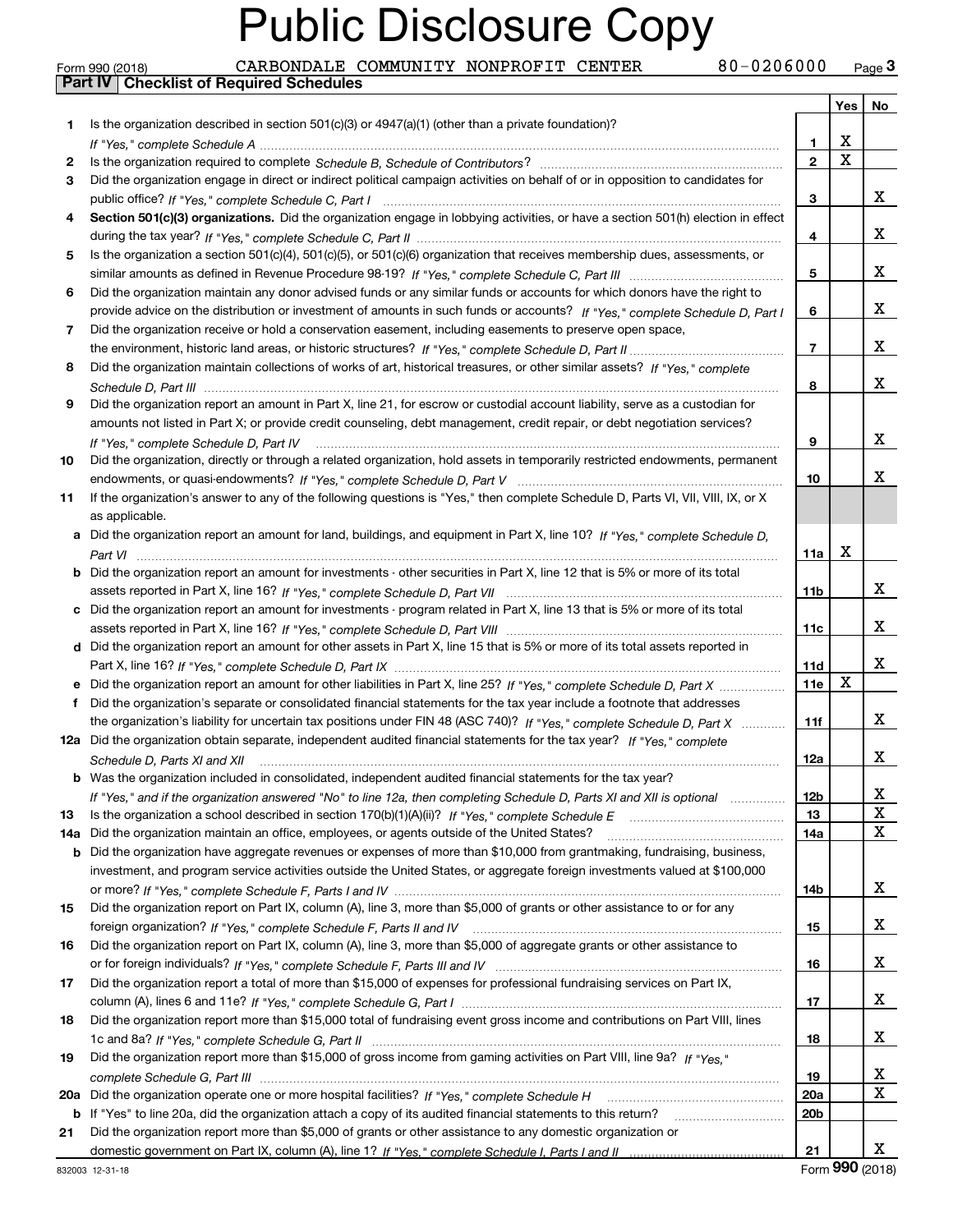|               | 80-0206000<br>CARBONDALE COMMUNITY NONPROFIT CENTER<br>Form 990 (2018)                                                            |            |     | Page 4 |
|---------------|-----------------------------------------------------------------------------------------------------------------------------------|------------|-----|--------|
|               | <b>Part IV   Checklist of Required Schedules</b> (continued)                                                                      |            |     |        |
|               |                                                                                                                                   |            | Yes | No     |
| 22            | Did the organization report more than \$5,000 of grants or other assistance to or for domestic individuals on                     |            |     |        |
|               |                                                                                                                                   | 22         |     | X      |
| 23            | Did the organization answer "Yes" to Part VII, Section A, line 3, 4, or 5 about compensation of the organization's current        |            |     |        |
|               | and former officers, directors, trustees, key employees, and highest compensated employees? If "Yes," complete                    |            |     |        |
|               |                                                                                                                                   | 23         |     | x      |
|               | 24a Did the organization have a tax-exempt bond issue with an outstanding principal amount of more than \$100,000 as of the       |            |     |        |
|               | last day of the year, that was issued after December 31, 2002? If "Yes," answer lines 24b through 24d and complete                |            |     |        |
|               |                                                                                                                                   | 24a        |     | X.     |
|               |                                                                                                                                   | 24b        |     |        |
|               | c Did the organization maintain an escrow account other than a refunding escrow at any time during the year to defease            |            |     |        |
|               |                                                                                                                                   | 24c        |     |        |
|               |                                                                                                                                   | 24d        |     |        |
|               | 25a Section 501(c)(3), 501(c)(4), and 501(c)(29) organizations. Did the organization engage in an excess benefit                  |            |     |        |
|               |                                                                                                                                   | 25a        |     | X      |
|               | b Is the organization aware that it engaged in an excess benefit transaction with a disqualified person in a prior year, and      |            |     |        |
|               | that the transaction has not been reported on any of the organization's prior Forms 990 or 990-EZ? If "Yes," complete             |            |     |        |
|               | Schedule L, Part I                                                                                                                | 25b        |     | x      |
| 26            | Did the organization report any amount on Part X, line 5, 6, or 22 for receivables from or payables to any current or             |            |     |        |
|               | former officers, directors, trustees, key employees, highest compensated employees, or disqualified persons? If "Yes."            |            |     |        |
|               | complete Schedule L, Part II                                                                                                      | 26         |     | x      |
| 27            | Did the organization provide a grant or other assistance to an officer, director, trustee, key employee, substantial              |            |     |        |
|               | contributor or employee thereof, a grant selection committee member, or to a 35% controlled entity or family member               |            |     |        |
|               |                                                                                                                                   | 27         |     | x      |
| 28            | Was the organization a party to a business transaction with one of the following parties (see Schedule L, Part IV                 |            |     |        |
|               |                                                                                                                                   |            |     |        |
|               | instructions for applicable filing thresholds, conditions, and exceptions):                                                       | 28a        |     | X      |
|               |                                                                                                                                   | 28b        |     | X      |
|               | b A family member of a current or former officer, director, trustee, or key employee? If "Yes," complete Schedule L, Part IV      |            |     |        |
|               | c An entity of which a current or former officer, director, trustee, or key employee (or a family member thereof) was an officer, |            |     | x      |
|               |                                                                                                                                   | 28c        |     | X      |
| 29            |                                                                                                                                   | 29         |     |        |
| 30            | Did the organization receive contributions of art, historical treasures, or other similar assets, or qualified conservation       |            |     |        |
|               |                                                                                                                                   | 30         |     | x      |
| 31            | Did the organization liquidate, terminate, or dissolve and cease operations?                                                      |            |     |        |
|               |                                                                                                                                   | 31         |     | X      |
| 32            | Did the organization sell, exchange, dispose of, or transfer more than 25% of its net assets? If "Yes," complete                  |            |     |        |
|               |                                                                                                                                   | 32         |     | x      |
| 33            | Did the organization own 100% of an entity disregarded as separate from the organization under Regulations                        |            |     |        |
|               |                                                                                                                                   | 33         |     | x      |
| 34            | Was the organization related to any tax-exempt or taxable entity? If "Yes," complete Schedule R, Part II, III, or IV, and         |            |     |        |
|               |                                                                                                                                   | 34         |     | x      |
|               | 35a Did the organization have a controlled entity within the meaning of section 512(b)(13)?                                       | <b>35a</b> |     | X      |
|               | b If "Yes" to line 35a, did the organization receive any payment from or engage in any transaction with a controlled entity       |            |     |        |
|               |                                                                                                                                   | 35b        |     |        |
| 36            | Section 501(c)(3) organizations. Did the organization make any transfers to an exempt non-charitable related organization?        |            |     |        |
|               |                                                                                                                                   | 36         |     | x      |
| 37            | Did the organization conduct more than 5% of its activities through an entity that is not a related organization                  |            |     |        |
|               |                                                                                                                                   | 37         |     | x      |
| 38            | Did the organization complete Schedule O and provide explanations in Schedule O for Part VI, lines 11b and 19?                    |            |     |        |
|               | Note. All Form 990 filers are required to complete Schedule O                                                                     | 38         | X   |        |
| <b>Part V</b> | <b>Statements Regarding Other IRS Filings and Tax Compliance</b>                                                                  |            |     |        |
|               | Check if Schedule O contains a response or note to any line in this Part V                                                        |            |     |        |
|               |                                                                                                                                   |            | Yes | No     |
|               | 0<br>1a Enter the number reported in Box 3 of Form 1096. Enter -0- if not applicable<br>1a                                        |            |     |        |
| b             | 0<br>Enter the number of Forms W-2G included in line 1a. Enter -0- if not applicable<br>1b                                        |            |     |        |
|               | c Did the organization comply with backup withholding rules for reportable payments to vendors and reportable gaming              |            |     |        |
|               |                                                                                                                                   | 1c         |     |        |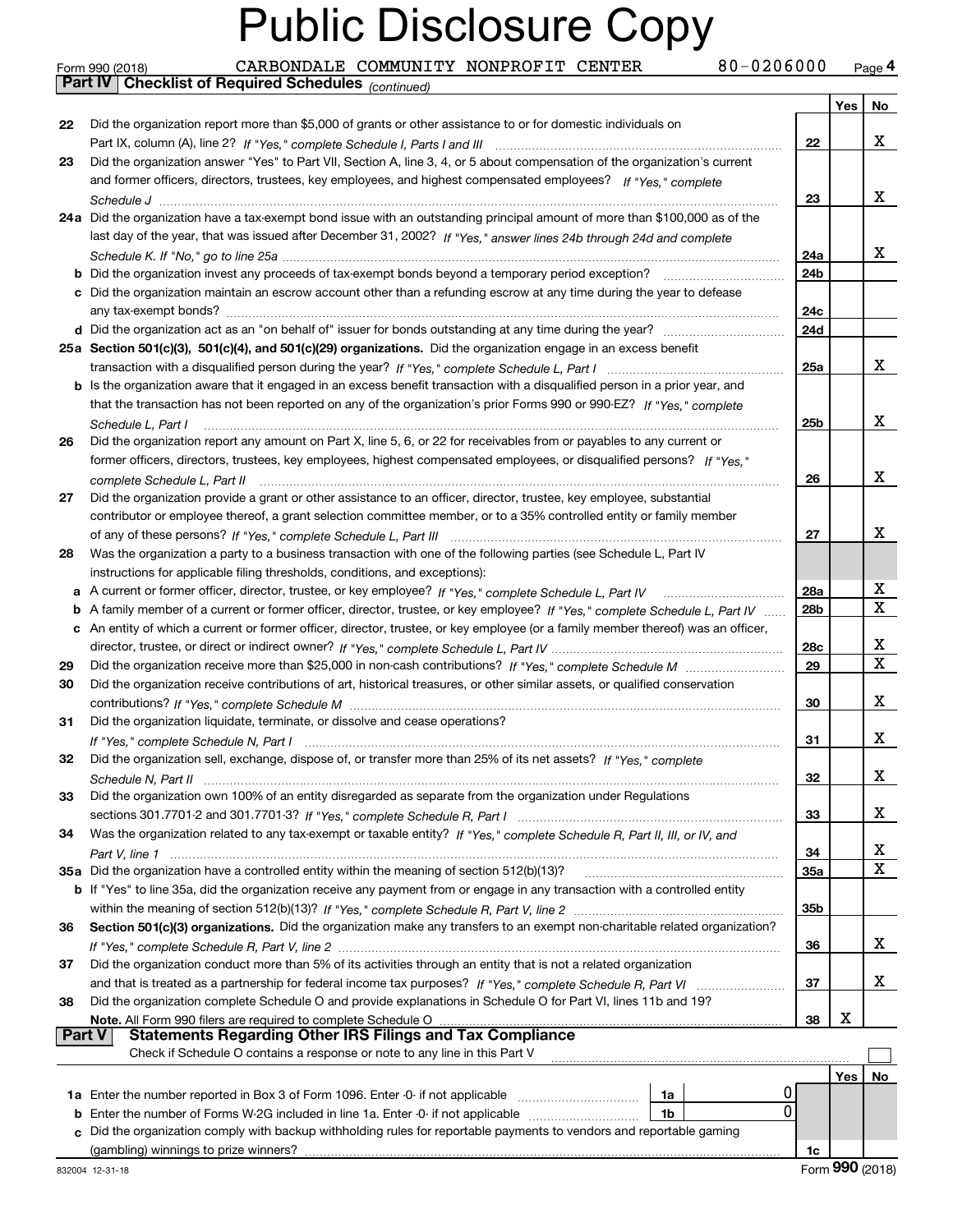|          | 80-0206000<br>CARBONDALE COMMUNITY NONPROFIT CENTER<br>Form 990 (2018)                                                                                                                              |                |            | Page $5$ |
|----------|-----------------------------------------------------------------------------------------------------------------------------------------------------------------------------------------------------|----------------|------------|----------|
| ∣ Part V | Statements Regarding Other IRS Filings and Tax Compliance (continued)                                                                                                                               |                |            |          |
|          |                                                                                                                                                                                                     |                | <b>Yes</b> | No       |
|          | 2a Enter the number of employees reported on Form W-3, Transmittal of Wage and Tax Statements,                                                                                                      |                |            |          |
|          | 0<br>filed for the calendar year ending with or within the year covered by this return<br>2a                                                                                                        |                |            |          |
|          | <b>b</b> If at least one is reported on line 2a, did the organization file all required federal employment tax returns?                                                                             | 2 <sub>b</sub> |            |          |
|          | Note. If the sum of lines 1a and 2a is greater than 250, you may be required to $e$ -file (see instructions) <i>marrouum</i> manu-                                                                  |                |            | X        |
|          | 3a Did the organization have unrelated business gross income of \$1,000 or more during the year?                                                                                                    | 3a             |            |          |
|          |                                                                                                                                                                                                     | 3b             |            |          |
|          | 4a At any time during the calendar year, did the organization have an interest in, or a signature or other authority over, a                                                                        |                |            | х        |
|          | financial account in a foreign country (such as a bank account, securities account, or other financial account)?<br><b>b</b> If "Yes," enter the name of the foreign country: $\blacktriangleright$ | 4a             |            |          |
|          | See instructions for filing requirements for FinCEN Form 114, Report of Foreign Bank and Financial Accounts (FBAR).                                                                                 |                |            |          |
|          | 5a Was the organization a party to a prohibited tax shelter transaction at any time during the tax year?                                                                                            | 5a             |            | х        |
|          |                                                                                                                                                                                                     | 5b             |            | x        |
| c        |                                                                                                                                                                                                     | 5 <sub>c</sub> |            |          |
|          | 6a Does the organization have annual gross receipts that are normally greater than \$100,000, and did the organization solicit                                                                      |                |            |          |
|          | any contributions that were not tax deductible as charitable contributions?                                                                                                                         | 6a             |            | x        |
|          | <b>b</b> If "Yes," did the organization include with every solicitation an express statement that such contributions or gifts                                                                       |                |            |          |
|          | were not tax deductible?                                                                                                                                                                            | 6b             |            |          |
| 7        | Organizations that may receive deductible contributions under section 170(c).                                                                                                                       |                |            |          |
| а        | Did the organization receive a payment in excess of \$75 made partly as a contribution and partly for goods and services provided to the payor?                                                     | 7a             |            | X        |
| b        | If "Yes," did the organization notify the donor of the value of the goods or services provided?                                                                                                     | 7b             |            |          |
|          | c Did the organization sell, exchange, or otherwise dispose of tangible personal property for which it was required                                                                                 |                |            |          |
|          | to file Form 8282?                                                                                                                                                                                  | 7c             |            | х        |
| d        | 7d<br>If "Yes," indicate the number of Forms 8282 filed during the year                                                                                                                             |                |            |          |
| е        | Did the organization receive any funds, directly or indirectly, to pay premiums on a personal benefit contract?                                                                                     | 7e             |            |          |
| Ť.       | Did the organization, during the year, pay premiums, directly or indirectly, on a personal benefit contract?                                                                                        | 7f             |            |          |
| g        | If the organization received a contribution of qualified intellectual property, did the organization file Form 8899 as required?                                                                    | 7g             |            |          |
| h.       | If the organization received a contribution of cars, boats, airplanes, or other vehicles, did the organization file a Form 1098-C?                                                                  | 7h             |            |          |
| 8        | Sponsoring organizations maintaining donor advised funds. Did a donor advised fund maintained by the                                                                                                |                |            |          |
|          | sponsoring organization have excess business holdings at any time during the year?                                                                                                                  | 8              |            |          |
| 9        | Sponsoring organizations maintaining donor advised funds.                                                                                                                                           |                |            |          |
| а        | Did the sponsoring organization make any taxable distributions under section 4966?                                                                                                                  | 9а             |            |          |
| b        | Did the sponsoring organization make a distribution to a donor, donor advisor, or related person?                                                                                                   | 9b             |            |          |
| 10       | Section 501(c)(7) organizations. Enter:                                                                                                                                                             |                |            |          |
|          | a Initiation fees and capital contributions included on Part VIII, line 12<br>10a                                                                                                                   |                |            |          |
| b        | Gross receipts, included on Form 990, Part VIII, line 12, for public use of club facilities<br>10b                                                                                                  |                |            |          |
| 11       | Section 501(c)(12) organizations. Enter:<br>11a                                                                                                                                                     |                |            |          |
| a<br>b   | Gross income from other sources (Do not net amounts due or paid to other sources against                                                                                                            |                |            |          |
|          | amounts due or received from them.)<br>11b                                                                                                                                                          |                |            |          |
|          | 12a Section 4947(a)(1) non-exempt charitable trusts. Is the organization filing Form 990 in lieu of Form 1041?                                                                                      | 12a            |            |          |
|          | <b>b</b> If "Yes," enter the amount of tax-exempt interest received or accrued during the year<br>12b                                                                                               |                |            |          |
| 13       | Section 501(c)(29) qualified nonprofit health insurance issuers.                                                                                                                                    |                |            |          |
|          | a Is the organization licensed to issue qualified health plans in more than one state?                                                                                                              | 13а            |            |          |
|          | <b>Note.</b> See the instructions for additional information the organization must report on Schedule O.                                                                                            |                |            |          |
|          | <b>b</b> Enter the amount of reserves the organization is required to maintain by the states in which the                                                                                           |                |            |          |
|          | 13 <sub>b</sub>                                                                                                                                                                                     |                |            |          |
|          | 13с                                                                                                                                                                                                 |                |            |          |
|          | <b>14a</b> Did the organization receive any payments for indoor tanning services during the tax year?                                                                                               | 14a            |            | X        |
|          |                                                                                                                                                                                                     | 14b            |            |          |
| 15       | Is the organization subject to the section 4960 tax on payment(s) of more than \$1,000,000 in remuneration or                                                                                       |                |            |          |
|          |                                                                                                                                                                                                     | 15             |            | х        |
|          | If "Yes," see instructions and file Form 4720, Schedule N.                                                                                                                                          |                |            |          |
| 16       | Is the organization an educational institution subject to the section 4968 excise tax on net investment income?<br>.                                                                                | 16             |            | х        |
|          | If "Yes," complete Form 4720, Schedule O.                                                                                                                                                           |                |            |          |

Form (2018) **990**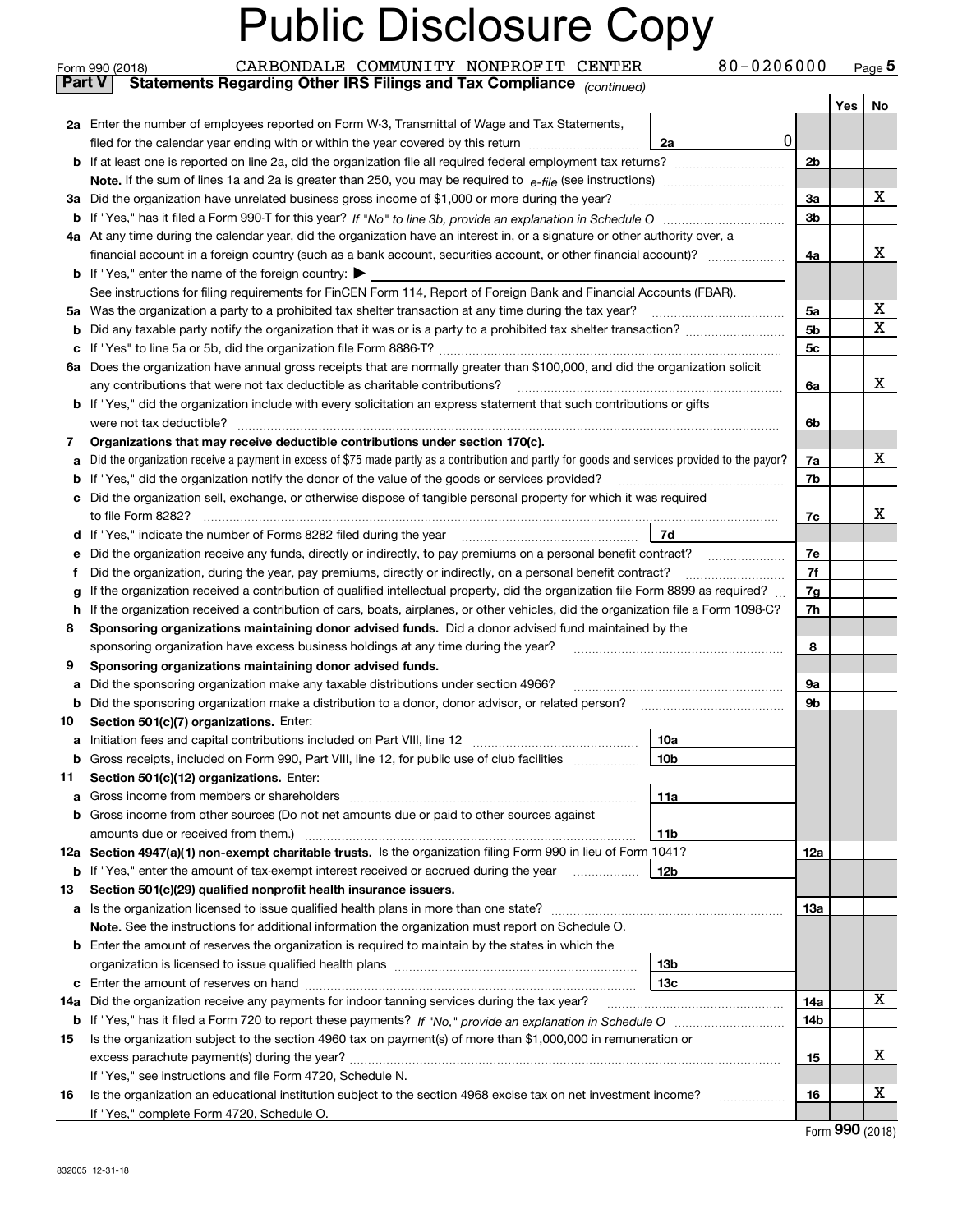*For each "Yes" response to lines 2 through 7b below, and for a "No" response to line 8a, 8b, or 10b below, describe the circumstances, processes, or changes in Schedule O. See instructions.* Form 990 (2018) **CARBONDALE COMMUNITY NONPROFIT CENTER** 80-0206000 Page 6<br>**Part VI** | Governance, Management, and Disclosure *For each "Yes" response to lines 2 through 7b below, and for a "No" response* 

|     | Check if Schedule O contains a response or note to any line in this Part VI                                                                                           |    |  |                         |     | X           |  |  |  |
|-----|-----------------------------------------------------------------------------------------------------------------------------------------------------------------------|----|--|-------------------------|-----|-------------|--|--|--|
|     | Section A. Governing Body and Management                                                                                                                              |    |  |                         |     |             |  |  |  |
|     |                                                                                                                                                                       |    |  |                         | Yes | No          |  |  |  |
|     | <b>1a</b> Enter the number of voting members of the governing body at the end of the tax year                                                                         | 1a |  |                         |     |             |  |  |  |
|     | If there are material differences in voting rights among members of the governing body, or if the governing                                                           |    |  |                         |     |             |  |  |  |
|     | body delegated broad authority to an executive committee or similar committee, explain in Schedule O.                                                                 |    |  |                         |     |             |  |  |  |
| b   | Enter the number of voting members included in line 1a, above, who are independent                                                                                    | 1b |  |                         |     |             |  |  |  |
| 2   | Did any officer, director, trustee, or key employee have a family relationship or a business relationship with any other                                              |    |  |                         |     |             |  |  |  |
|     | officer, director, trustee, or key employee?                                                                                                                          |    |  | $\mathbf{2}$            |     | X           |  |  |  |
| 3   | Did the organization delegate control over management duties customarily performed by or under the direct supervision                                                 |    |  |                         |     |             |  |  |  |
|     |                                                                                                                                                                       |    |  | 3                       |     | x           |  |  |  |
| 4   | Did the organization make any significant changes to its governing documents since the prior Form 990 was filed?                                                      |    |  | $\overline{\mathbf{4}}$ |     | $\mathbf X$ |  |  |  |
| 5   | Did the organization become aware during the year of a significant diversion of the organization's assets? <i>manageranian</i> entity                                 |    |  | 5                       |     | X           |  |  |  |
| 6   | Did the organization have members or stockholders?                                                                                                                    |    |  | 6                       |     | X           |  |  |  |
| 7a  | Did the organization have members, stockholders, or other persons who had the power to elect or appoint one or                                                        |    |  |                         |     |             |  |  |  |
|     | more members of the governing body?                                                                                                                                   |    |  |                         |     |             |  |  |  |
| b   | Are any governance decisions of the organization reserved to (or subject to approval by) members, stockholders, or                                                    |    |  | 7a                      |     | x           |  |  |  |
|     | persons other than the governing body?                                                                                                                                |    |  | 7b                      |     | x           |  |  |  |
| 8   | Did the organization contemporaneously document the meetings held or written actions undertaken during the year by the following:                                     |    |  |                         |     |             |  |  |  |
| a   |                                                                                                                                                                       |    |  | 8a                      | X   |             |  |  |  |
| b   | Each committee with authority to act on behalf of the governing body?                                                                                                 |    |  | 8b                      | X   |             |  |  |  |
| 9   | Is there any officer, director, trustee, or key employee listed in Part VII, Section A, who cannot be reached at the                                                  |    |  |                         |     |             |  |  |  |
|     |                                                                                                                                                                       |    |  | 9                       |     | x           |  |  |  |
|     | <b>Section B. Policies</b> (This Section B requests information about policies not required by the Internal Revenue Code.)                                            |    |  |                         |     |             |  |  |  |
|     |                                                                                                                                                                       |    |  |                         | Yes | No          |  |  |  |
|     |                                                                                                                                                                       |    |  | <b>10a</b>              |     | x           |  |  |  |
|     | <b>b</b> If "Yes," did the organization have written policies and procedures governing the activities of such chapters, affiliates,                                   |    |  |                         |     |             |  |  |  |
|     | and branches to ensure their operations are consistent with the organization's exempt purposes?                                                                       |    |  | 10 <sub>b</sub>         |     |             |  |  |  |
|     | 11a Has the organization provided a complete copy of this Form 990 to all members of its governing body before filing the form?                                       |    |  | 11a                     | X   |             |  |  |  |
| b   | Describe in Schedule O the process, if any, used by the organization to review this Form 990.                                                                         |    |  |                         |     |             |  |  |  |
| 12a | Did the organization have a written conflict of interest policy? If "No," go to line 13                                                                               |    |  | 12a                     | X   |             |  |  |  |
| b   |                                                                                                                                                                       |    |  | 12 <sub>b</sub>         | X   |             |  |  |  |
| с   | Did the organization regularly and consistently monitor and enforce compliance with the policy? If "Yes." describe                                                    |    |  |                         |     |             |  |  |  |
|     | in Schedule O how this was done measured and contain an account of the state of the state of the state of the                                                         |    |  | 12c                     | X   |             |  |  |  |
| 13  | Did the organization have a written whistleblower policy?                                                                                                             |    |  | 13                      | X   |             |  |  |  |
| 14  | Did the organization have a written document retention and destruction policy?                                                                                        |    |  | 14                      | X   |             |  |  |  |
| 15  | Did the process for determining compensation of the following persons include a review and approval by independent                                                    |    |  |                         |     |             |  |  |  |
|     | persons, comparability data, and contemporaneous substantiation of the deliberation and decision?                                                                     |    |  |                         |     |             |  |  |  |
| а   | The organization's CEO, Executive Director, or top management official manufactured content of the organization's CEO, Executive Director, or top management official |    |  | 15a                     | х   |             |  |  |  |
|     | Other officers or key employees of the organization                                                                                                                   |    |  | 15b                     | X   |             |  |  |  |
|     | If "Yes" to line 15a or 15b, describe the process in Schedule O (see instructions).                                                                                   |    |  |                         |     |             |  |  |  |
|     | 16a Did the organization invest in, contribute assets to, or participate in a joint venture or similar arrangement with a                                             |    |  |                         |     |             |  |  |  |
|     | taxable entity during the year?                                                                                                                                       |    |  | 16a                     |     | X           |  |  |  |
|     | b If "Yes," did the organization follow a written policy or procedure requiring the organization to evaluate its participation                                        |    |  |                         |     |             |  |  |  |
|     | in joint venture arrangements under applicable federal tax law, and take steps to safequard the organization's                                                        |    |  |                         |     |             |  |  |  |
|     | exempt status with respect to such arrangements?                                                                                                                      |    |  | 16b                     |     |             |  |  |  |
|     | <b>Section C. Disclosure</b>                                                                                                                                          |    |  |                         |     |             |  |  |  |
| 17  | List the states with which a copy of this Form 990 is required to be filed $\blacktriangleright$ CO                                                                   |    |  |                         |     |             |  |  |  |
| 18  | Section 6104 requires an organization to make its Forms 1023 (1024 or 1024 A if applicable), 990, and 990-T (Section 501(c)(3)s only) available                       |    |  |                         |     |             |  |  |  |
|     | for public inspection. Indicate how you made these available. Check all that apply.                                                                                   |    |  |                         |     |             |  |  |  |
|     | $X$ Upon request<br>Another's website<br>Own website<br>Other (explain in Schedule O)                                                                                 |    |  |                         |     |             |  |  |  |
| 19  | Describe in Schedule O whether (and if so, how) the organization made its governing documents, conflict of interest policy, and financial                             |    |  |                         |     |             |  |  |  |
|     | statements available to the public during the tax year.                                                                                                               |    |  |                         |     |             |  |  |  |
| 20  | State the name, address, and telephone number of the person who possesses the organization's books and records                                                        |    |  |                         |     |             |  |  |  |
|     | THE ORGANIZATION - 970-963-3221                                                                                                                                       |    |  |                         |     |             |  |  |  |
|     | 81623<br>520 S. THIRD STREET, CARBONDALE, CO                                                                                                                          |    |  |                         |     |             |  |  |  |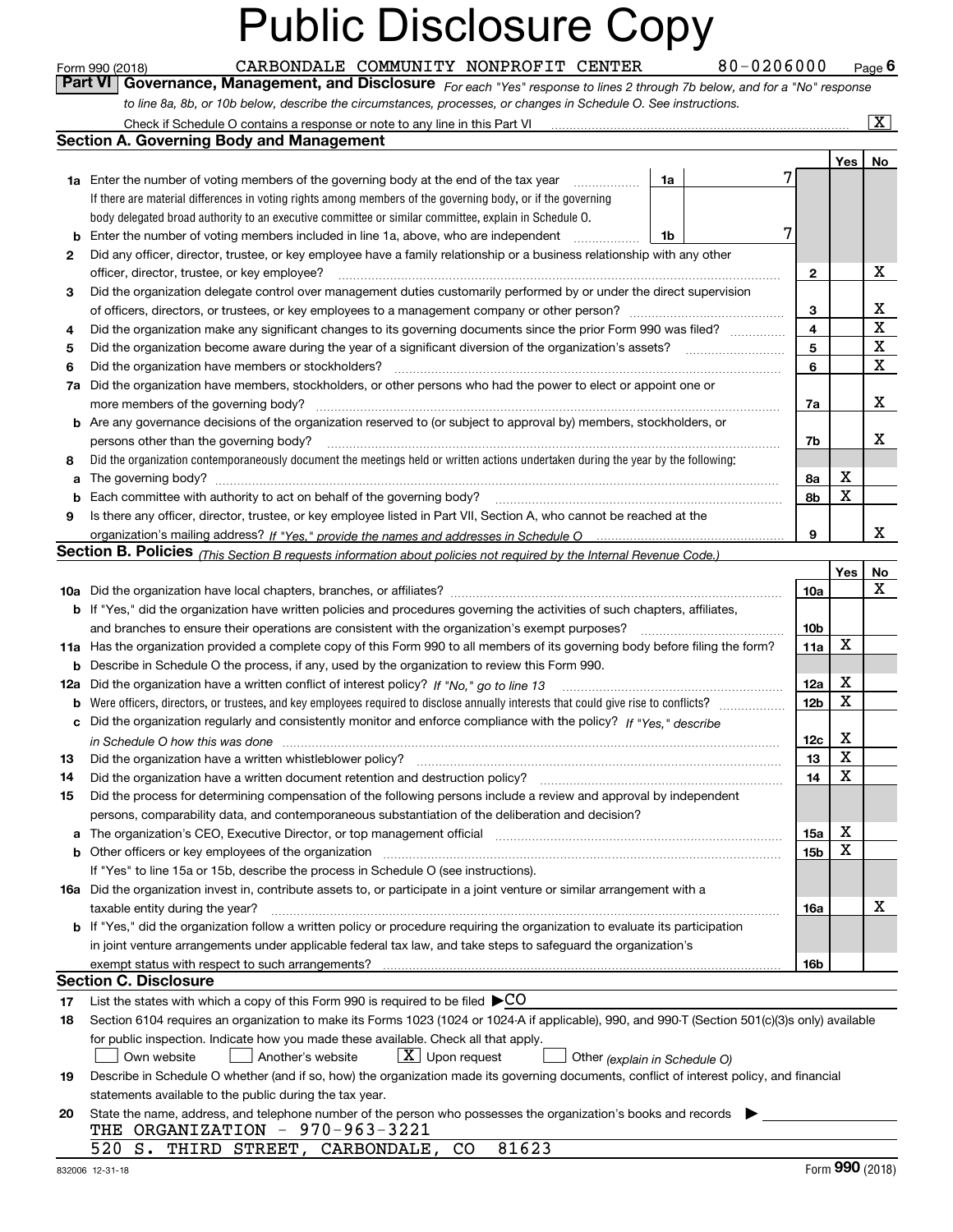Form 990 (2018) CARBONDALE COMMUNITY NONPROFIT CENTER 8 0 – 0 2 0 6 0 0 0 page<br>Part VIII Compensation of Officers Directors Trustees Key Employees\_Highest Compensated **7Part VII Compensation of Officers, Directors, Trustees, Key Employees, Highest Compensated**

 $\mathcal{L}^{\text{max}}$ 

#### **Employees, and Independent Contractors**

Check if Schedule O contains a response or note to any line in this Part VII

**Section A. Officers, Directors, Trustees, Key Employees, and Highest Compensated Employees**

**1a**  Complete this table for all persons required to be listed. Report compensation for the calendar year ending with or within the organization's tax year.

**•** List all of the organization's current officers, directors, trustees (whether individuals or organizations), regardless of amount of compensation.

Enter  $-0$ - in columns  $(D)$ ,  $(E)$ , and  $(F)$  if no compensation was paid.

● List all of the organization's **current** key employees, if any. See instructions for definition of "key employee."

**In List the organization's five current highest compensated employees (other than an officer, director, trustee, or key employee) who received report-**■ List the organization's five current highest compensated employees (other than an officer, director, trustee, or key employee) who received report-<br>able compensation (Box 5 of Form W-2 and/or Box 7 of Form 1099-MISC) of

 $\bullet$  List all of the organization's **former** officers, key employees, and highest compensated employees who received more than \$100,000 of reportable compensation from the organization and any related organizations.

**•** List all of the organization's former directors or trustees that received, in the capacity as a former director or trustee of the organization, more than \$10,000 of reportable compensation from the organization and any related organizations.

List persons in the following order: individual trustees or directors; institutional trustees; officers; key employees; highest compensated employees; and former such persons.

Check this box if neither the organization nor any related organization compensated any current officer, director, or trustee.  $\mathcal{L}^{\text{max}}$ 

| (A)                          | (B)               |                                |                       |             | (C)          |                                                                  |        | (D)             | (E)                           | (F)                   |
|------------------------------|-------------------|--------------------------------|-----------------------|-------------|--------------|------------------------------------------------------------------|--------|-----------------|-------------------------------|-----------------------|
| Name and Title               | Average           |                                |                       | Position    |              | (do not check more than one                                      |        | Reportable      | Reportable                    | Estimated             |
|                              | hours per         |                                |                       |             |              | box, unless person is both an<br>officer and a director/trustee) |        | compensation    | compensation                  | amount of             |
|                              | week<br>(list any |                                |                       |             |              |                                                                  |        | from<br>the     | from related<br>organizations | other<br>compensation |
|                              | hours for         |                                |                       |             |              |                                                                  |        | organization    | (W-2/1099-MISC)               | from the              |
|                              | related           |                                |                       |             |              |                                                                  |        | (W-2/1099-MISC) |                               | organization          |
|                              | organizations     |                                |                       |             |              |                                                                  |        |                 |                               | and related           |
|                              | below<br>line)    | Individual trustee or director | Institutional trustee | Officer     | Key employee | Highest compensated<br>  employee                                | Former |                 |                               | organizations         |
| (1) RICHARD HART             | 1.00              |                                |                       |             |              |                                                                  |        |                 |                               |                       |
| <b>DIRECTOR</b>              |                   | $\mathbf X$                    |                       |             |              |                                                                  |        | 0.              | 0.                            | 0.                    |
| (2) FRANK MCSWAIN            | 1.00              |                                |                       |             |              |                                                                  |        |                 |                               |                       |
| <b>DIRECTOR</b>              |                   | $\mathbf X$                    |                       |             |              |                                                                  |        | $\mathbf 0$ .   | 0.                            | 0.                    |
| (3) ERICA SPARHAWK           | 1.00              |                                |                       |             |              |                                                                  |        |                 |                               |                       |
| <b>DIRECTOR</b>              |                   | $\mathbf X$                    |                       |             |              |                                                                  |        | 0.              | $\mathbf 0$ .                 | $\mathbf 0$ .         |
| (4) JIM KENNEY               | 1.00              |                                |                       |             |              |                                                                  |        |                 |                               |                       |
| PRESIDENT/TREASURER          |                   | $\mathbf X$                    |                       | $\mathbf X$ |              |                                                                  |        | $0$ .           | 0.                            | $\mathbf 0$ .         |
| (5) GARRETT JAMMERON         | 1.00              |                                |                       |             |              |                                                                  |        |                 |                               |                       |
| <b>DIRECTOR</b>              |                   | $\mathbf X$                    |                       |             |              |                                                                  |        | 0.              | $\mathbf 0$ .                 | 0.                    |
| (6) COLIN LAIRD              | 40.00             |                                |                       |             |              |                                                                  |        |                 |                               |                       |
| EXECUTIVE DIRECTOR/SECRETARY |                   | $\mathbf X$                    |                       |             |              |                                                                  |        | 70,000.         | 0.                            | 7,984.                |
| (7) KATHY FEINSINGER         | 1.00              |                                |                       |             |              |                                                                  |        |                 |                               |                       |
| <b>DIRECTOR</b>              |                   | $\mathbf x$                    |                       |             |              |                                                                  |        | 0.              | 0.                            | $0_{.}$               |
| (8) ANDREA STEWART           | 1.00              |                                |                       |             |              |                                                                  |        |                 |                               |                       |
| <b>DIRECTOR</b>              |                   | $\mathbf X$                    |                       |             |              |                                                                  |        | $0$ .           | 0.                            | $\mathbf 0$ .         |
|                              |                   |                                |                       |             |              |                                                                  |        |                 |                               |                       |
|                              |                   |                                |                       |             |              |                                                                  |        |                 |                               |                       |
|                              |                   |                                |                       |             |              |                                                                  |        |                 |                               |                       |
|                              |                   |                                |                       |             |              |                                                                  |        |                 |                               |                       |
|                              |                   |                                |                       |             |              |                                                                  |        |                 |                               |                       |
|                              |                   |                                |                       |             |              |                                                                  |        |                 |                               |                       |
|                              |                   |                                |                       |             |              |                                                                  |        |                 |                               |                       |
|                              |                   |                                |                       |             |              |                                                                  |        |                 |                               |                       |
|                              |                   |                                |                       |             |              |                                                                  |        |                 |                               |                       |
|                              |                   |                                |                       |             |              |                                                                  |        |                 |                               |                       |
|                              |                   |                                |                       |             |              |                                                                  |        |                 |                               |                       |
|                              |                   |                                |                       |             |              |                                                                  |        |                 |                               |                       |
|                              |                   |                                |                       |             |              |                                                                  |        |                 |                               |                       |
|                              |                   |                                |                       |             |              |                                                                  |        |                 |                               |                       |
|                              |                   |                                |                       |             |              |                                                                  |        |                 |                               |                       |
|                              |                   |                                |                       |             |              |                                                                  |        |                 |                               |                       |
|                              |                   |                                |                       |             |              |                                                                  |        |                 |                               |                       |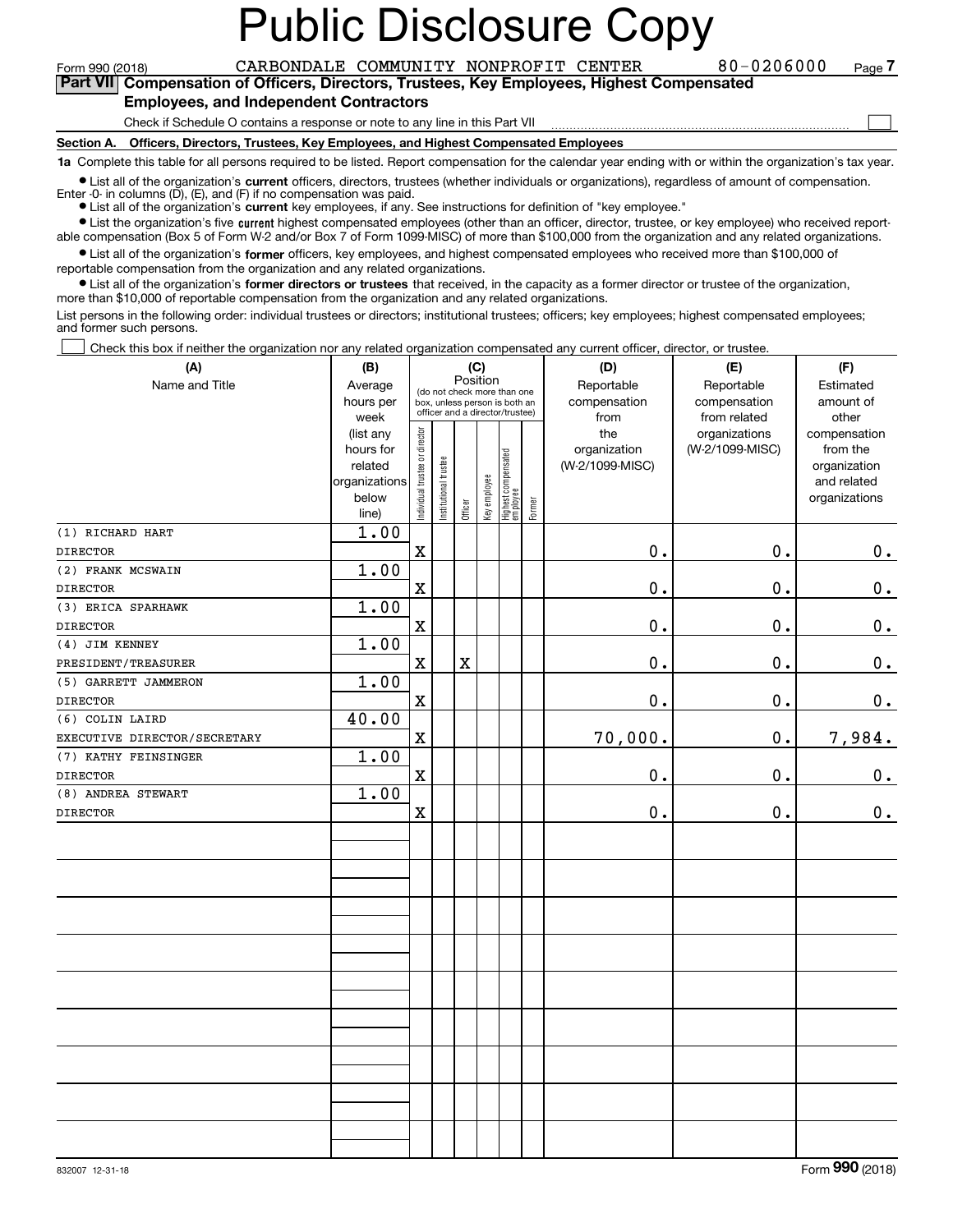|                                                                                                                         | Form 990 (2018)                                                                                                                                                                                                                                                 |                                                         |                               |                      |         |              |                                                                                                 |        | CARBONDALE COMMUNITY NONPROFIT CENTER            | 80-0206000                                        |                  |                                                        |                                                          | Page 8 |
|-------------------------------------------------------------------------------------------------------------------------|-----------------------------------------------------------------------------------------------------------------------------------------------------------------------------------------------------------------------------------------------------------------|---------------------------------------------------------|-------------------------------|----------------------|---------|--------------|-------------------------------------------------------------------------------------------------|--------|--------------------------------------------------|---------------------------------------------------|------------------|--------------------------------------------------------|----------------------------------------------------------|--------|
| <b>Part VII</b>                                                                                                         | Section A. Officers, Directors, Trustees, Key Employees, and Highest Compensated Employees (continued)                                                                                                                                                          |                                                         |                               |                      |         |              |                                                                                                 |        |                                                  |                                                   |                  |                                                        |                                                          |        |
|                                                                                                                         | (A)<br>Name and title                                                                                                                                                                                                                                           | (B)<br>Average<br>hours per<br>week<br>(list any        |                               |                      | (C)     | Position     | (do not check more than one<br>box, unless person is both an<br>officer and a director/trustee) |        | (D)<br>Reportable<br>compensation<br>from<br>the | (E)<br>Reportable<br>compensation<br>from related |                  | (F)<br>Estimated<br>amount of<br>other<br>compensation |                                                          |        |
|                                                                                                                         |                                                                                                                                                                                                                                                                 | hours for<br>related<br>organizations<br>below<br>line) | ndividual trustee or director | nstitutional trustee | Officer | Key employee | Highest compensated<br>  employee                                                               | Former | organization<br>(W-2/1099-MISC)                  | organizations<br>(W-2/1099-MISC)                  |                  |                                                        | from the<br>organization<br>and related<br>organizations |        |
|                                                                                                                         |                                                                                                                                                                                                                                                                 |                                                         |                               |                      |         |              |                                                                                                 |        |                                                  |                                                   |                  |                                                        |                                                          |        |
|                                                                                                                         |                                                                                                                                                                                                                                                                 |                                                         |                               |                      |         |              |                                                                                                 |        |                                                  |                                                   |                  |                                                        |                                                          |        |
|                                                                                                                         |                                                                                                                                                                                                                                                                 |                                                         |                               |                      |         |              |                                                                                                 |        |                                                  |                                                   |                  |                                                        |                                                          |        |
|                                                                                                                         |                                                                                                                                                                                                                                                                 |                                                         |                               |                      |         |              |                                                                                                 |        |                                                  |                                                   |                  |                                                        |                                                          |        |
|                                                                                                                         |                                                                                                                                                                                                                                                                 |                                                         |                               |                      |         |              |                                                                                                 |        |                                                  |                                                   |                  |                                                        |                                                          |        |
|                                                                                                                         |                                                                                                                                                                                                                                                                 |                                                         |                               |                      |         |              |                                                                                                 |        |                                                  |                                                   |                  |                                                        |                                                          |        |
|                                                                                                                         |                                                                                                                                                                                                                                                                 |                                                         |                               |                      |         |              |                                                                                                 |        |                                                  |                                                   |                  |                                                        |                                                          |        |
|                                                                                                                         |                                                                                                                                                                                                                                                                 |                                                         |                               |                      |         |              |                                                                                                 |        |                                                  |                                                   |                  |                                                        |                                                          |        |
|                                                                                                                         |                                                                                                                                                                                                                                                                 |                                                         |                               |                      |         |              |                                                                                                 |        |                                                  |                                                   |                  |                                                        |                                                          |        |
| 70,000.<br>0.<br>c Total from continuation sheets to Part VII, Section A manufactured and response Total from extension |                                                                                                                                                                                                                                                                 |                                                         |                               |                      |         |              |                                                                                                 |        | 0.<br>$0$ .                                      | 7,984.<br>$0$ .                                   |                  |                                                        |                                                          |        |
| d                                                                                                                       |                                                                                                                                                                                                                                                                 |                                                         |                               |                      |         |              |                                                                                                 |        | 70,000.                                          |                                                   | $\overline{0}$ . |                                                        | 7,984.                                                   |        |
| $\mathbf{2}$                                                                                                            | Total number of individuals (including but not limited to those listed above) who received more than \$100,000 of reportable<br>compensation from the organization $\blacktriangleright$                                                                        |                                                         |                               |                      |         |              |                                                                                                 |        |                                                  |                                                   |                  |                                                        |                                                          | 0      |
|                                                                                                                         |                                                                                                                                                                                                                                                                 |                                                         |                               |                      |         |              |                                                                                                 |        |                                                  |                                                   |                  |                                                        | Yes                                                      | No     |
| з                                                                                                                       | Did the organization list any former officer, director, or trustee, key employee, or highest compensated employee on<br>line 1a? If "Yes," complete Schedule J for such individual manufactured contained and the Ves," complete Schedule J for such individual |                                                         |                               |                      |         |              |                                                                                                 |        |                                                  |                                                   |                  | 3                                                      |                                                          | X      |
| 4                                                                                                                       | For any individual listed on line 1a, is the sum of reportable compensation and other compensation from the organization                                                                                                                                        |                                                         |                               |                      |         |              |                                                                                                 |        |                                                  |                                                   |                  |                                                        |                                                          |        |
|                                                                                                                         |                                                                                                                                                                                                                                                                 |                                                         |                               |                      |         |              |                                                                                                 |        |                                                  |                                                   |                  | 4                                                      |                                                          | X      |
| 5                                                                                                                       | Did any person listed on line 1a receive or accrue compensation from any unrelated organization or individual for services                                                                                                                                      |                                                         |                               |                      |         |              |                                                                                                 |        |                                                  |                                                   |                  | 5                                                      |                                                          | x      |
|                                                                                                                         | <b>Section B. Independent Contractors</b>                                                                                                                                                                                                                       |                                                         |                               |                      |         |              |                                                                                                 |        |                                                  |                                                   |                  |                                                        |                                                          |        |
| 1                                                                                                                       | Complete this table for your five highest compensated independent contractors that received more than \$100,000 of compensation from<br>the organization. Report compensation for the calendar year ending with or within the organization's tax year.          |                                                         |                               |                      |         |              |                                                                                                 |        |                                                  |                                                   |                  |                                                        |                                                          |        |
|                                                                                                                         | (A)<br>Name and business address                                                                                                                                                                                                                                |                                                         |                               | <b>NONE</b>          |         |              |                                                                                                 |        | (B)<br>Description of services                   |                                                   |                  | (C)<br>Compensation                                    |                                                          |        |
|                                                                                                                         |                                                                                                                                                                                                                                                                 |                                                         |                               |                      |         |              |                                                                                                 |        |                                                  |                                                   |                  |                                                        |                                                          |        |
|                                                                                                                         |                                                                                                                                                                                                                                                                 |                                                         |                               |                      |         |              |                                                                                                 |        |                                                  |                                                   |                  |                                                        |                                                          |        |
|                                                                                                                         |                                                                                                                                                                                                                                                                 |                                                         |                               |                      |         |              |                                                                                                 |        |                                                  |                                                   |                  |                                                        |                                                          |        |
|                                                                                                                         |                                                                                                                                                                                                                                                                 |                                                         |                               |                      |         |              |                                                                                                 |        |                                                  |                                                   |                  |                                                        |                                                          |        |
|                                                                                                                         |                                                                                                                                                                                                                                                                 |                                                         |                               |                      |         |              |                                                                                                 |        |                                                  |                                                   |                  |                                                        |                                                          |        |
| 2                                                                                                                       | Total number of independent contractors (including but not limited to those listed above) who received more than<br>\$100,000 of compensation from the organization                                                                                             |                                                         |                               |                      |         | U            |                                                                                                 |        |                                                  |                                                   |                  |                                                        |                                                          |        |
|                                                                                                                         |                                                                                                                                                                                                                                                                 |                                                         |                               |                      |         |              |                                                                                                 |        |                                                  |                                                   |                  |                                                        | $F_{\text{arm}}$ 990 (2019)                              |        |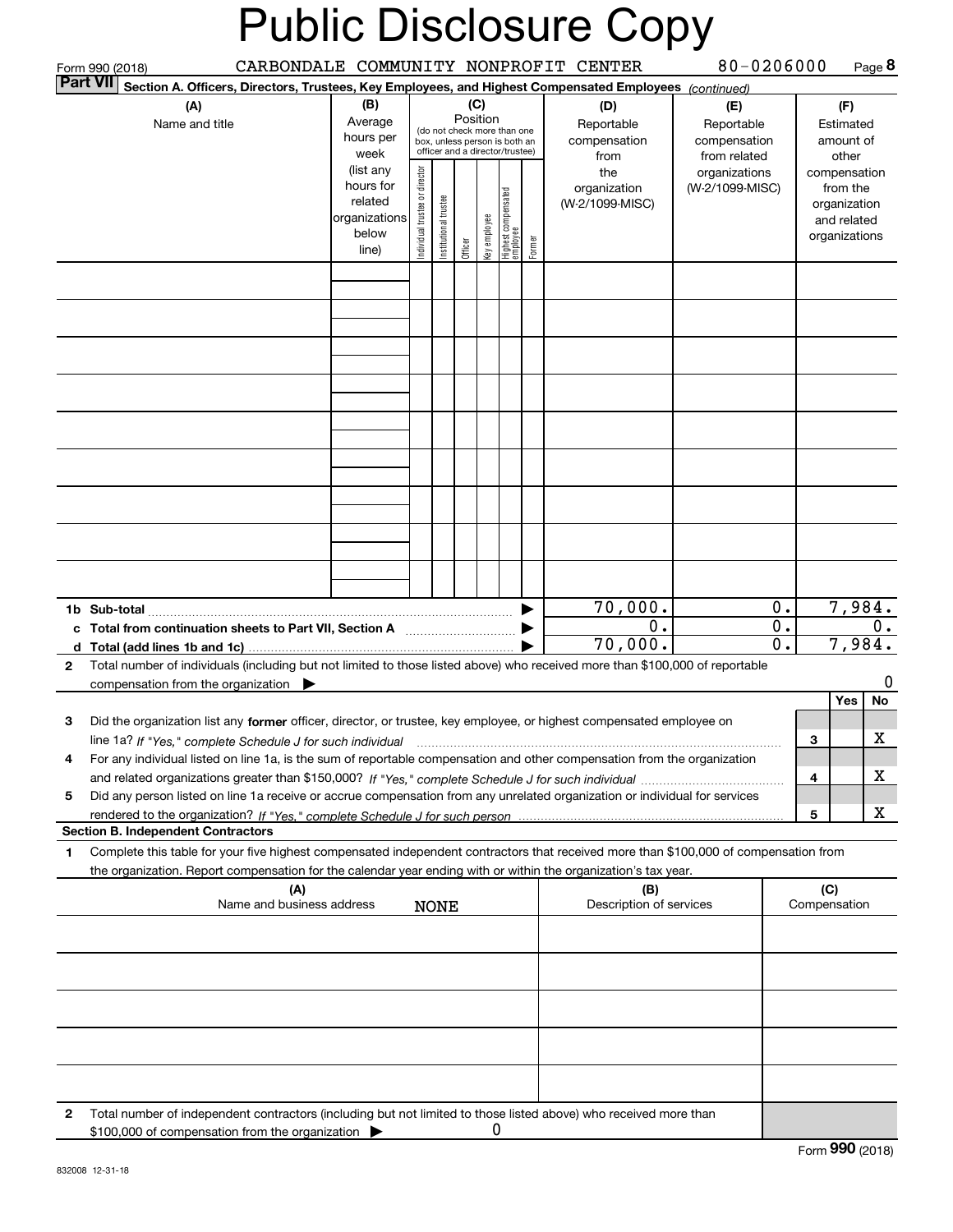|                                          |                                                         |                                                                               |                |                       |                                       | <b>Public Disclosure Copy</b>                   |                                         |                                                                    |
|------------------------------------------|---------------------------------------------------------|-------------------------------------------------------------------------------|----------------|-----------------------|---------------------------------------|-------------------------------------------------|-----------------------------------------|--------------------------------------------------------------------|
|                                          | <b>Part VIII</b>                                        | Form 990 (2018)<br><b>Statement of Revenue</b>                                |                |                       | CARBONDALE COMMUNITY NONPROFIT CENTER |                                                 | 80-0206000                              | Page 9                                                             |
|                                          |                                                         | Check if Schedule O contains a response or note to any line in this Part VIII |                |                       |                                       |                                                 |                                         |                                                                    |
|                                          |                                                         |                                                                               |                |                       | (A)<br>Total revenue                  | (B)<br>Related or<br>exempt function<br>revenue | (C)<br>Unrelated<br>business<br>revenue | (D)<br>Revenuè excluded<br>from tax under<br>sections<br>512 - 514 |
|                                          |                                                         | 1 a Federated campaigns                                                       | 1a             |                       |                                       |                                                 |                                         |                                                                    |
|                                          |                                                         | <b>b</b> Membership dues                                                      | 1b             |                       |                                       |                                                 |                                         |                                                                    |
|                                          |                                                         | c Fundraising events                                                          | 1 <sub>c</sub> |                       |                                       |                                                 |                                         |                                                                    |
| , Gifts, Grants<br>ullar Amounts         |                                                         | d Related organizations                                                       | 1 <sub>d</sub> |                       |                                       |                                                 |                                         |                                                                    |
|                                          |                                                         | e Government grants (contributions)                                           | 1e             |                       |                                       |                                                 |                                         |                                                                    |
|                                          |                                                         | f All other contributions, gifts, grants, and                                 |                |                       |                                       |                                                 |                                         |                                                                    |
|                                          |                                                         | similar amounts not included above                                            | 1f             | 58, 166.              |                                       |                                                 |                                         |                                                                    |
| Contributions, Gift<br>and Other Similar |                                                         | g Noncash contributions included in lines 1a-1f: \$                           |                |                       |                                       |                                                 |                                         |                                                                    |
|                                          |                                                         |                                                                               |                |                       | 58, 166.                              |                                                 |                                         |                                                                    |
|                                          |                                                         |                                                                               |                | <b>Business Code</b>  |                                       |                                                 |                                         |                                                                    |
|                                          |                                                         | 2 a LEASE INCOME                                                              |                | 531120                | 460, 249.                             | 460,249.                                        |                                         |                                                                    |
|                                          |                                                         | INSURANCE REFUND                                                              |                | 531120                | 25,062.                               | 25,062.                                         |                                         |                                                                    |
|                                          |                                                         | ADMINISTRATIVE SVCS                                                           |                | 531120                | 17, 166.                              | 17, 166.                                        |                                         |                                                                    |
|                                          | d                                                       |                                                                               |                |                       |                                       |                                                 |                                         |                                                                    |
| Program Service<br>Revenue               | е                                                       |                                                                               |                |                       |                                       |                                                 |                                         |                                                                    |
|                                          |                                                         |                                                                               |                |                       | 502, 477.                             |                                                 |                                         |                                                                    |
|                                          |                                                         |                                                                               |                |                       |                                       |                                                 |                                         |                                                                    |
|                                          | З                                                       | Investment income (including dividends, interest, and                         |                |                       | 303.                                  |                                                 |                                         | 303.                                                               |
|                                          | Income from investment of tax-exempt bond proceeds<br>4 |                                                                               | ▶              |                       |                                       |                                                 |                                         |                                                                    |
|                                          | 5                                                       |                                                                               |                |                       |                                       |                                                 |                                         |                                                                    |
|                                          |                                                         |                                                                               | (i) Real       | (ii) Personal         |                                       |                                                 |                                         |                                                                    |
|                                          |                                                         | 6 a Gross rents                                                               |                |                       |                                       |                                                 |                                         |                                                                    |
|                                          |                                                         | <b>b</b> Less: rental expenses                                                |                |                       |                                       |                                                 |                                         |                                                                    |
|                                          |                                                         | c Rental income or (loss)                                                     |                |                       |                                       |                                                 |                                         |                                                                    |
|                                          |                                                         | <b>d</b> Net rental income or (loss)                                          |                |                       |                                       |                                                 |                                         |                                                                    |
|                                          |                                                         | 7 a Gross amount from sales of                                                | (i) Securities | (ii) Other            |                                       |                                                 |                                         |                                                                    |
|                                          |                                                         | assets other than inventory                                                   |                |                       |                                       |                                                 |                                         |                                                                    |
|                                          |                                                         | <b>b</b> Less: cost or other basis                                            |                |                       |                                       |                                                 |                                         |                                                                    |
|                                          |                                                         | and sales expenses                                                            |                |                       |                                       |                                                 |                                         |                                                                    |
|                                          |                                                         |                                                                               |                |                       |                                       |                                                 |                                         |                                                                    |
|                                          |                                                         |                                                                               |                |                       |                                       |                                                 |                                         |                                                                    |
|                                          |                                                         | 8 a Gross income from fundraising events (not                                 |                |                       |                                       |                                                 |                                         |                                                                    |
|                                          |                                                         | including \$<br>$\overline{\phantom{a}}$ of                                   |                |                       |                                       |                                                 |                                         |                                                                    |
|                                          |                                                         | contributions reported on line 1c). See                                       |                |                       |                                       |                                                 |                                         |                                                                    |
|                                          |                                                         |                                                                               |                |                       |                                       |                                                 |                                         |                                                                    |
| <b>Other Revenue</b>                     |                                                         |                                                                               | $\mathbf b$    |                       |                                       |                                                 |                                         |                                                                    |
|                                          |                                                         | c Net income or (loss) from fundraising events                                |                | .                     |                                       |                                                 |                                         |                                                                    |
|                                          |                                                         | 9 a Gross income from gaming activities. See                                  |                |                       |                                       |                                                 |                                         |                                                                    |
|                                          |                                                         |                                                                               |                |                       |                                       |                                                 |                                         |                                                                    |
|                                          |                                                         |                                                                               |                |                       |                                       |                                                 |                                         |                                                                    |
|                                          |                                                         | 10 a Gross sales of inventory, less returns                                   |                |                       |                                       |                                                 |                                         |                                                                    |
|                                          |                                                         |                                                                               |                |                       |                                       |                                                 |                                         |                                                                    |
|                                          |                                                         | <b>b</b> Less: cost of goods sold $\begin{bmatrix} b \end{bmatrix}$           |                |                       |                                       |                                                 |                                         |                                                                    |
|                                          |                                                         | c Net income or (loss) from sales of inventory                                |                |                       |                                       |                                                 |                                         |                                                                    |
|                                          |                                                         | Miscellaneous Revenue                                                         |                | <b>Business Code</b>  |                                       |                                                 |                                         |                                                                    |
|                                          |                                                         |                                                                               |                |                       |                                       |                                                 |                                         |                                                                    |
|                                          | b                                                       |                                                                               |                |                       |                                       |                                                 |                                         |                                                                    |
|                                          |                                                         |                                                                               |                |                       |                                       |                                                 |                                         |                                                                    |
|                                          |                                                         |                                                                               |                |                       |                                       |                                                 |                                         |                                                                    |
|                                          |                                                         |                                                                               |                | ▶                     |                                       |                                                 |                                         |                                                                    |
|                                          | 12                                                      |                                                                               |                | $\blacktriangleright$ | 560, 946.                             | 502,477.                                        | 0.                                      | 303.                                                               |
|                                          | 832009 12-31-18                                         |                                                                               |                |                       |                                       |                                                 |                                         | Form 990 (2018)                                                    |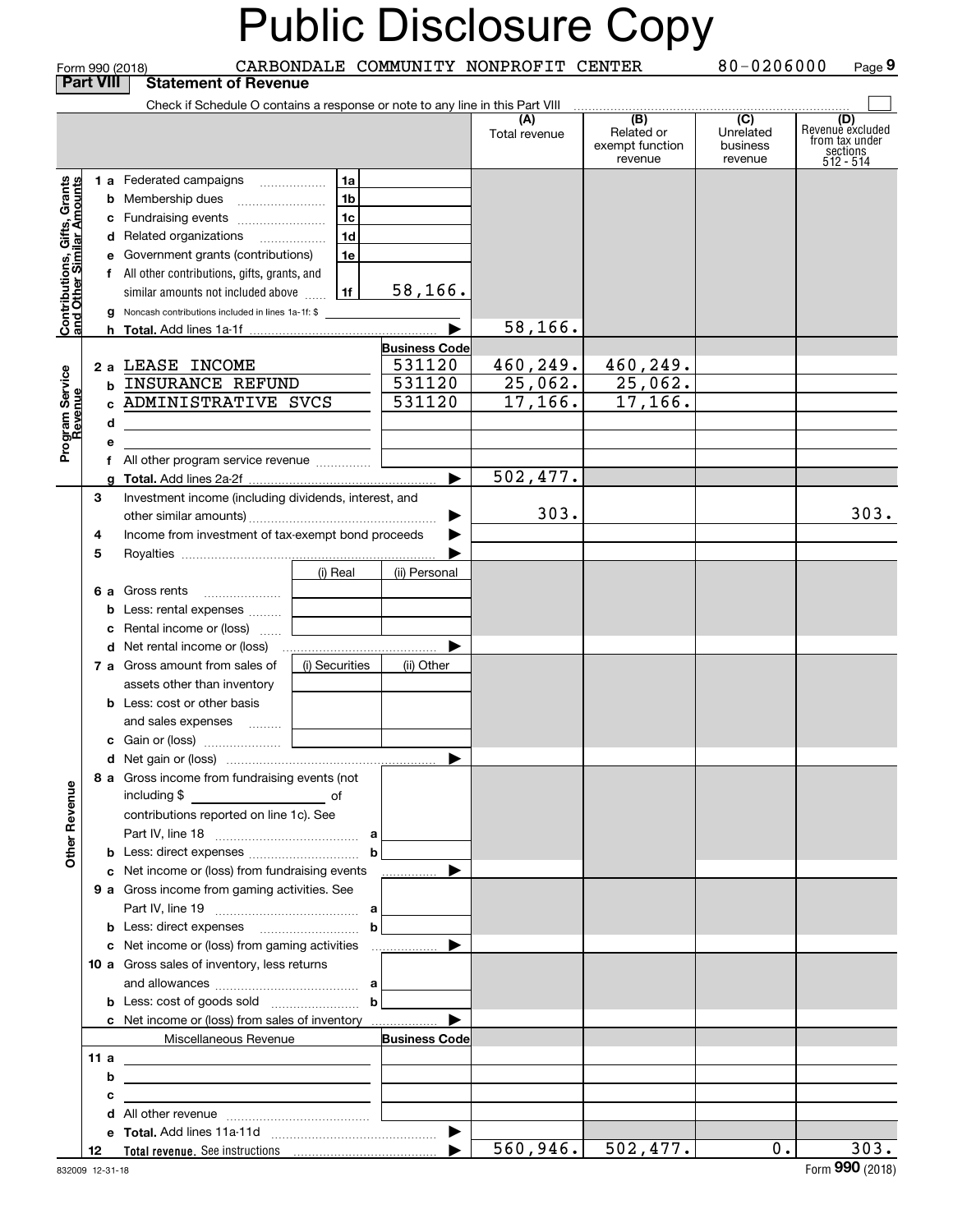Check here  $\bullet$  if following SOP 98-2 (ASC 958-720) **Total functional expenses.**  Add lines 1 through 24e **Joint costs.** Complete this line only if the organization **(A)**<br>Total expenses **(C)** (C) (C)<br>
penses Program service Management and Fundrai<br>
expenses general expenses expen **1234567891011abcdefg12131415161718192021222324abcde2526***Section 501(c)(3) and 501(c)(4) organizations must complete all columns. All other organizations must complete column (A).* Grants and other assistance to domestic organizations and domestic governments. See Part IV, line 21 Compensation not included above, to disqualified persons (as defined under section 4958(f)(1)) and persons described in section 4958(c)(3)(B)  $\quad \ldots \ldots \ldots$ Pension plan accruals and contributions (include section 401(k) and 403(b) employer contributions) Professional fundraising services. See Part IV, line 17 Other. (If line 11g amount exceeds 10% of line 25, column (A) amount, list line 11g expenses on Sch O.) Other expenses. Itemize expenses not covered above. (List miscellaneous expenses in line 24e. If line 24e amount exceeds 10% of line 25, column (A) amount, list line 24e expenses on Schedule O.) reported in column (B) joint costs from a combined educational campaign and fundraising solicitation. Form 990 (2018) CARBONDALE COMMUNITY NONPROFIT CENTER 8 0 – 0 2 0 6 0 0 0 Page<br>Part IX | Statement of Functional Expenses Check if Schedule O contains a response or note to any line in this Part IX (C) (C) (C) (C) (C) (C) Program service expensesFundraising expensesGrants and other assistance to domestic individuals. See Part IV, line 22 ~~~~~~~ Grants and other assistance to foreign organizations, foreign governments, and foreign individuals. See Part IV, lines 15 and 16  $\ldots$ Benefits paid to or for members ..................... Compensation of current officers, directors, trustees, and key employees ~~~~~~~~ Other salaries and wages ~~~~~~~~~~ Other employee benefits ~~~~~~~~~~ Payroll taxes ~~~~~~~~~~~~~~~~ Fees for services (non-employees): Management ~~~~~~~~~~~~~~~~ Legal ~~~~~~~~~~~~~~~~~~~~Accounting ~~~~~~~~~~~~~~~~~ Lobbying ~~~~~~~~~~~~~~~~~~ lnvestment management fees ....................... Advertising and promotion www.communication Office expenses ~~~~~~~~~~~~~~~ Information technology ~~~~~~~~~~~ Royalties ~~~~~~~~~~~~~~~~~~ Occupancy ~~~~~~~~~~~~~~~~~ Travel ……………………………………………… Payments of travel or entertainment expenses for any federal, state, or local public officials ... Conferences, conventions, and meetings InterestPayments to affiliates ~~~~~~~~~~~~ Depreciation, depletion, and amortization  $\,\,\ldots\,\,$ InsuranceAll other expenses Check here  $\blacktriangleright$ *Do not include amounts reported on lines 6b, 7b, 8b, 9b, and 10b of Part VIII.* **10 Part IX Statement of Functional Expenses**  $\mathcal{L}^{\text{max}}$ 70,000. 55,500. 19,284. 10,287. 15,750. 14,949.  $4,269.$ 8,991. 1,504. 167,776. 1,846. 76,327. 124,962. 18,174. 589,619. 35,000. 17,500. 17,500. 55,500. 15,428. 1,928. 1,928.<br>8,229. 1,029. 1,029. 8,229. 1,029. 1,029. 6,300. 9,450.  $\begin{array}{|c|c|c|c|c|}\n 5,184. & \quad & 8,370. & \quad & 1,395. \\
 \hline\n & 374. & \quad & 3,895. & \n\end{array}$  $\begin{array}{|c|c|c|}\n \hline\n 374. & \hline\n 2,334. & \hline\n \end{array}$  $\begin{array}{|c|c|c|c|c|}\n\hline\n5,188. & 2,334. & 1,469. \\
\hline\n752. & 752. & & \\
\hline\n\end{array}$ 752. 752. 162,666. 4,564. 546. 1,846. 76,327. 124,962. 17,052. 561. 561. 514,434. 46,862. 28,323.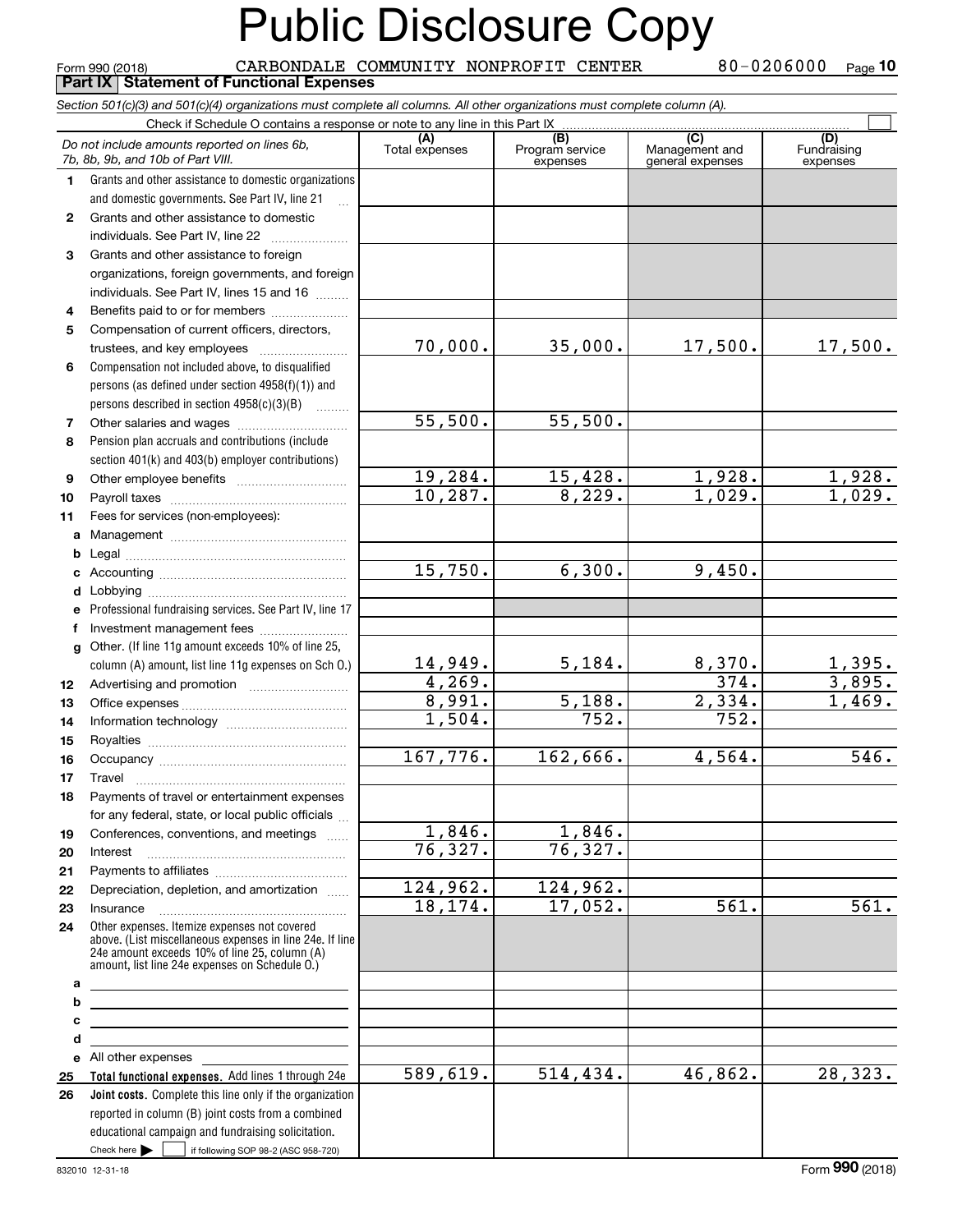| Part X<br>(A)<br>(B)<br>Beginning of year<br>End of year<br>1,000.<br>$\mathbf{1}$<br>1<br>112,933.<br>153,863.<br>$\overline{2}$<br>$\mathbf{2}$<br>15,092.<br>4,500.<br>$\mathbf{3}$<br>3<br>12,963.<br>20,094.<br>$\overline{\mathbf{4}}$<br>4<br>Loans and other receivables from current and former officers, directors,<br>5<br>trustees, key employees, and highest compensated employees. Complete<br>5<br>Part II of Schedule L<br>Loans and other receivables from other disqualified persons (as defined under<br>6<br>section 4958(f)(1)), persons described in section 4958(c)(3)(B), and contributing<br>employers and sponsoring organizations of section 501(c)(9) voluntary<br>employees' beneficiary organizations (see instr). Complete Part II of Sch L<br>6<br>Assets<br>$\overline{7}$<br>7<br>8<br>8<br>9<br>9<br>Prepaid expenses and deferred charges<br>10a Land, buildings, and equipment: cost or other<br>basis. Complete Part VI of Schedule D  10a   4,892,694.<br>$\boxed{1,067,990.}$<br>3,851,119.<br>3,824,704.<br>$\frac{10b}{10b}$<br>10 <sub>c</sub><br><b>b</b> Less: accumulated depreciation<br>11<br>11<br>12<br>12<br>13<br>13<br>14<br>14<br>15<br>15<br>3,963,231.<br>4,033,037.<br>16<br>16<br>16,969.<br>8,551.<br>17<br>17<br>18<br>18<br>19<br>19<br>Deferred revenue manual contracts and contracts are contracted and contract and contract are contracted and contract are contracted and contract are contracted and contract are contracted and contract are contracted and co<br>20<br>20<br>21<br>Escrow or custodial account liability. Complete Part IV of Schedule D<br>21<br>Loans and other payables to current and former officers, directors, trustees,<br>22<br>Liabilities<br>key employees, highest compensated employees, and disqualified persons.<br>Complete Part II of Schedule L<br>22<br>2,168,995.<br>2,114,654.<br>23<br>Secured mortgages and notes payable to unrelated third parties<br>23<br>$\cdots$<br>24<br>24<br>25<br>Other liabilities (including federal income tax, payables to related third<br>parties, and other liabilities not included on lines 17-24). Complete Part X of<br>63,078.<br>67,868.<br>25<br>Schedule D<br>2, 240, 624.<br>2,199,491.<br>Total liabilities. Add lines 17 through 25<br>26<br>26<br>Organizations that follow SFAS 117 (ASC 958), check here $\blacktriangleright \begin{array}{ c } \hline X & \text{and} \end{array}$<br>complete lines 27 through 29, and lines 33 and 34.<br>Net Assets or Fund Balances<br>1,747,321.<br>1,759,240.<br>27<br>27<br>45,092.<br>4,500.<br>28<br>28<br>Temporarily restricted net assets<br>29<br>29<br>Permanently restricted net assets<br>Organizations that do not follow SFAS 117 (ASC 958), check here ▶<br>and complete lines 30 through 34.<br>30<br>30<br>Paid-in or capital surplus, or land, building, or equipment fund<br>31<br>31<br>Retained earnings, endowment, accumulated income, or other funds<br>32<br>32<br>1.1.1.1.1.1.1.1.1<br>1,792,413.<br>1,763,740.<br>33<br>33<br>Total net assets or fund balances<br>4,033,037.<br>3,963,231.<br>34<br>34<br>$F_{\text{orm}}$ 990 (2018) |  | Form 990 (2018) | CARBONDALE COMMUNITY NONPROFIT CENTER |  |  | 80-0206000<br>Page 11 |
|---------------------------------------------------------------------------------------------------------------------------------------------------------------------------------------------------------------------------------------------------------------------------------------------------------------------------------------------------------------------------------------------------------------------------------------------------------------------------------------------------------------------------------------------------------------------------------------------------------------------------------------------------------------------------------------------------------------------------------------------------------------------------------------------------------------------------------------------------------------------------------------------------------------------------------------------------------------------------------------------------------------------------------------------------------------------------------------------------------------------------------------------------------------------------------------------------------------------------------------------------------------------------------------------------------------------------------------------------------------------------------------------------------------------------------------------------------------------------------------------------------------------------------------------------------------------------------------------------------------------------------------------------------------------------------------------------------------------------------------------------------------------------------------------------------------------------------------------------------------------------------------------------------------------------------------------------------------------------------------------------------------------------------------------------------------------------------------------------------------------------------------------------------------------------------------------------------------------------------------------------------------------------------------------------------------------------------------------------------------------------------------------------------------------------------------------------------------------------------------------------------------------------------------------------------------------------------------------------------------------------------------------------------------------------------------------------------------------------------------------------------------------------------------------------------------------------------------------------------------------------------------------------------------------------------------------------------------------------------------------------------------------------------------------------------------------------------------------------------------------------------------------------------------------|--|-----------------|---------------------------------------|--|--|-----------------------|
|                                                                                                                                                                                                                                                                                                                                                                                                                                                                                                                                                                                                                                                                                                                                                                                                                                                                                                                                                                                                                                                                                                                                                                                                                                                                                                                                                                                                                                                                                                                                                                                                                                                                                                                                                                                                                                                                                                                                                                                                                                                                                                                                                                                                                                                                                                                                                                                                                                                                                                                                                                                                                                                                                                                                                                                                                                                                                                                                                                                                                                                                                                                                                                     |  |                 | <b>Balance Sheet</b>                  |  |  |                       |
|                                                                                                                                                                                                                                                                                                                                                                                                                                                                                                                                                                                                                                                                                                                                                                                                                                                                                                                                                                                                                                                                                                                                                                                                                                                                                                                                                                                                                                                                                                                                                                                                                                                                                                                                                                                                                                                                                                                                                                                                                                                                                                                                                                                                                                                                                                                                                                                                                                                                                                                                                                                                                                                                                                                                                                                                                                                                                                                                                                                                                                                                                                                                                                     |  |                 |                                       |  |  |                       |
|                                                                                                                                                                                                                                                                                                                                                                                                                                                                                                                                                                                                                                                                                                                                                                                                                                                                                                                                                                                                                                                                                                                                                                                                                                                                                                                                                                                                                                                                                                                                                                                                                                                                                                                                                                                                                                                                                                                                                                                                                                                                                                                                                                                                                                                                                                                                                                                                                                                                                                                                                                                                                                                                                                                                                                                                                                                                                                                                                                                                                                                                                                                                                                     |  |                 |                                       |  |  |                       |
|                                                                                                                                                                                                                                                                                                                                                                                                                                                                                                                                                                                                                                                                                                                                                                                                                                                                                                                                                                                                                                                                                                                                                                                                                                                                                                                                                                                                                                                                                                                                                                                                                                                                                                                                                                                                                                                                                                                                                                                                                                                                                                                                                                                                                                                                                                                                                                                                                                                                                                                                                                                                                                                                                                                                                                                                                                                                                                                                                                                                                                                                                                                                                                     |  |                 |                                       |  |  |                       |
|                                                                                                                                                                                                                                                                                                                                                                                                                                                                                                                                                                                                                                                                                                                                                                                                                                                                                                                                                                                                                                                                                                                                                                                                                                                                                                                                                                                                                                                                                                                                                                                                                                                                                                                                                                                                                                                                                                                                                                                                                                                                                                                                                                                                                                                                                                                                                                                                                                                                                                                                                                                                                                                                                                                                                                                                                                                                                                                                                                                                                                                                                                                                                                     |  |                 |                                       |  |  |                       |
|                                                                                                                                                                                                                                                                                                                                                                                                                                                                                                                                                                                                                                                                                                                                                                                                                                                                                                                                                                                                                                                                                                                                                                                                                                                                                                                                                                                                                                                                                                                                                                                                                                                                                                                                                                                                                                                                                                                                                                                                                                                                                                                                                                                                                                                                                                                                                                                                                                                                                                                                                                                                                                                                                                                                                                                                                                                                                                                                                                                                                                                                                                                                                                     |  |                 |                                       |  |  |                       |
|                                                                                                                                                                                                                                                                                                                                                                                                                                                                                                                                                                                                                                                                                                                                                                                                                                                                                                                                                                                                                                                                                                                                                                                                                                                                                                                                                                                                                                                                                                                                                                                                                                                                                                                                                                                                                                                                                                                                                                                                                                                                                                                                                                                                                                                                                                                                                                                                                                                                                                                                                                                                                                                                                                                                                                                                                                                                                                                                                                                                                                                                                                                                                                     |  |                 |                                       |  |  |                       |
|                                                                                                                                                                                                                                                                                                                                                                                                                                                                                                                                                                                                                                                                                                                                                                                                                                                                                                                                                                                                                                                                                                                                                                                                                                                                                                                                                                                                                                                                                                                                                                                                                                                                                                                                                                                                                                                                                                                                                                                                                                                                                                                                                                                                                                                                                                                                                                                                                                                                                                                                                                                                                                                                                                                                                                                                                                                                                                                                                                                                                                                                                                                                                                     |  |                 |                                       |  |  |                       |
|                                                                                                                                                                                                                                                                                                                                                                                                                                                                                                                                                                                                                                                                                                                                                                                                                                                                                                                                                                                                                                                                                                                                                                                                                                                                                                                                                                                                                                                                                                                                                                                                                                                                                                                                                                                                                                                                                                                                                                                                                                                                                                                                                                                                                                                                                                                                                                                                                                                                                                                                                                                                                                                                                                                                                                                                                                                                                                                                                                                                                                                                                                                                                                     |  |                 |                                       |  |  |                       |
|                                                                                                                                                                                                                                                                                                                                                                                                                                                                                                                                                                                                                                                                                                                                                                                                                                                                                                                                                                                                                                                                                                                                                                                                                                                                                                                                                                                                                                                                                                                                                                                                                                                                                                                                                                                                                                                                                                                                                                                                                                                                                                                                                                                                                                                                                                                                                                                                                                                                                                                                                                                                                                                                                                                                                                                                                                                                                                                                                                                                                                                                                                                                                                     |  |                 |                                       |  |  |                       |
|                                                                                                                                                                                                                                                                                                                                                                                                                                                                                                                                                                                                                                                                                                                                                                                                                                                                                                                                                                                                                                                                                                                                                                                                                                                                                                                                                                                                                                                                                                                                                                                                                                                                                                                                                                                                                                                                                                                                                                                                                                                                                                                                                                                                                                                                                                                                                                                                                                                                                                                                                                                                                                                                                                                                                                                                                                                                                                                                                                                                                                                                                                                                                                     |  |                 |                                       |  |  |                       |
|                                                                                                                                                                                                                                                                                                                                                                                                                                                                                                                                                                                                                                                                                                                                                                                                                                                                                                                                                                                                                                                                                                                                                                                                                                                                                                                                                                                                                                                                                                                                                                                                                                                                                                                                                                                                                                                                                                                                                                                                                                                                                                                                                                                                                                                                                                                                                                                                                                                                                                                                                                                                                                                                                                                                                                                                                                                                                                                                                                                                                                                                                                                                                                     |  |                 |                                       |  |  |                       |
|                                                                                                                                                                                                                                                                                                                                                                                                                                                                                                                                                                                                                                                                                                                                                                                                                                                                                                                                                                                                                                                                                                                                                                                                                                                                                                                                                                                                                                                                                                                                                                                                                                                                                                                                                                                                                                                                                                                                                                                                                                                                                                                                                                                                                                                                                                                                                                                                                                                                                                                                                                                                                                                                                                                                                                                                                                                                                                                                                                                                                                                                                                                                                                     |  |                 |                                       |  |  |                       |
|                                                                                                                                                                                                                                                                                                                                                                                                                                                                                                                                                                                                                                                                                                                                                                                                                                                                                                                                                                                                                                                                                                                                                                                                                                                                                                                                                                                                                                                                                                                                                                                                                                                                                                                                                                                                                                                                                                                                                                                                                                                                                                                                                                                                                                                                                                                                                                                                                                                                                                                                                                                                                                                                                                                                                                                                                                                                                                                                                                                                                                                                                                                                                                     |  |                 |                                       |  |  |                       |
|                                                                                                                                                                                                                                                                                                                                                                                                                                                                                                                                                                                                                                                                                                                                                                                                                                                                                                                                                                                                                                                                                                                                                                                                                                                                                                                                                                                                                                                                                                                                                                                                                                                                                                                                                                                                                                                                                                                                                                                                                                                                                                                                                                                                                                                                                                                                                                                                                                                                                                                                                                                                                                                                                                                                                                                                                                                                                                                                                                                                                                                                                                                                                                     |  |                 |                                       |  |  |                       |
|                                                                                                                                                                                                                                                                                                                                                                                                                                                                                                                                                                                                                                                                                                                                                                                                                                                                                                                                                                                                                                                                                                                                                                                                                                                                                                                                                                                                                                                                                                                                                                                                                                                                                                                                                                                                                                                                                                                                                                                                                                                                                                                                                                                                                                                                                                                                                                                                                                                                                                                                                                                                                                                                                                                                                                                                                                                                                                                                                                                                                                                                                                                                                                     |  |                 |                                       |  |  |                       |
|                                                                                                                                                                                                                                                                                                                                                                                                                                                                                                                                                                                                                                                                                                                                                                                                                                                                                                                                                                                                                                                                                                                                                                                                                                                                                                                                                                                                                                                                                                                                                                                                                                                                                                                                                                                                                                                                                                                                                                                                                                                                                                                                                                                                                                                                                                                                                                                                                                                                                                                                                                                                                                                                                                                                                                                                                                                                                                                                                                                                                                                                                                                                                                     |  |                 |                                       |  |  |                       |
|                                                                                                                                                                                                                                                                                                                                                                                                                                                                                                                                                                                                                                                                                                                                                                                                                                                                                                                                                                                                                                                                                                                                                                                                                                                                                                                                                                                                                                                                                                                                                                                                                                                                                                                                                                                                                                                                                                                                                                                                                                                                                                                                                                                                                                                                                                                                                                                                                                                                                                                                                                                                                                                                                                                                                                                                                                                                                                                                                                                                                                                                                                                                                                     |  |                 |                                       |  |  |                       |
|                                                                                                                                                                                                                                                                                                                                                                                                                                                                                                                                                                                                                                                                                                                                                                                                                                                                                                                                                                                                                                                                                                                                                                                                                                                                                                                                                                                                                                                                                                                                                                                                                                                                                                                                                                                                                                                                                                                                                                                                                                                                                                                                                                                                                                                                                                                                                                                                                                                                                                                                                                                                                                                                                                                                                                                                                                                                                                                                                                                                                                                                                                                                                                     |  |                 |                                       |  |  |                       |
|                                                                                                                                                                                                                                                                                                                                                                                                                                                                                                                                                                                                                                                                                                                                                                                                                                                                                                                                                                                                                                                                                                                                                                                                                                                                                                                                                                                                                                                                                                                                                                                                                                                                                                                                                                                                                                                                                                                                                                                                                                                                                                                                                                                                                                                                                                                                                                                                                                                                                                                                                                                                                                                                                                                                                                                                                                                                                                                                                                                                                                                                                                                                                                     |  |                 |                                       |  |  |                       |
|                                                                                                                                                                                                                                                                                                                                                                                                                                                                                                                                                                                                                                                                                                                                                                                                                                                                                                                                                                                                                                                                                                                                                                                                                                                                                                                                                                                                                                                                                                                                                                                                                                                                                                                                                                                                                                                                                                                                                                                                                                                                                                                                                                                                                                                                                                                                                                                                                                                                                                                                                                                                                                                                                                                                                                                                                                                                                                                                                                                                                                                                                                                                                                     |  |                 |                                       |  |  |                       |
|                                                                                                                                                                                                                                                                                                                                                                                                                                                                                                                                                                                                                                                                                                                                                                                                                                                                                                                                                                                                                                                                                                                                                                                                                                                                                                                                                                                                                                                                                                                                                                                                                                                                                                                                                                                                                                                                                                                                                                                                                                                                                                                                                                                                                                                                                                                                                                                                                                                                                                                                                                                                                                                                                                                                                                                                                                                                                                                                                                                                                                                                                                                                                                     |  |                 |                                       |  |  |                       |
|                                                                                                                                                                                                                                                                                                                                                                                                                                                                                                                                                                                                                                                                                                                                                                                                                                                                                                                                                                                                                                                                                                                                                                                                                                                                                                                                                                                                                                                                                                                                                                                                                                                                                                                                                                                                                                                                                                                                                                                                                                                                                                                                                                                                                                                                                                                                                                                                                                                                                                                                                                                                                                                                                                                                                                                                                                                                                                                                                                                                                                                                                                                                                                     |  |                 |                                       |  |  |                       |
|                                                                                                                                                                                                                                                                                                                                                                                                                                                                                                                                                                                                                                                                                                                                                                                                                                                                                                                                                                                                                                                                                                                                                                                                                                                                                                                                                                                                                                                                                                                                                                                                                                                                                                                                                                                                                                                                                                                                                                                                                                                                                                                                                                                                                                                                                                                                                                                                                                                                                                                                                                                                                                                                                                                                                                                                                                                                                                                                                                                                                                                                                                                                                                     |  |                 |                                       |  |  |                       |
|                                                                                                                                                                                                                                                                                                                                                                                                                                                                                                                                                                                                                                                                                                                                                                                                                                                                                                                                                                                                                                                                                                                                                                                                                                                                                                                                                                                                                                                                                                                                                                                                                                                                                                                                                                                                                                                                                                                                                                                                                                                                                                                                                                                                                                                                                                                                                                                                                                                                                                                                                                                                                                                                                                                                                                                                                                                                                                                                                                                                                                                                                                                                                                     |  |                 |                                       |  |  |                       |
|                                                                                                                                                                                                                                                                                                                                                                                                                                                                                                                                                                                                                                                                                                                                                                                                                                                                                                                                                                                                                                                                                                                                                                                                                                                                                                                                                                                                                                                                                                                                                                                                                                                                                                                                                                                                                                                                                                                                                                                                                                                                                                                                                                                                                                                                                                                                                                                                                                                                                                                                                                                                                                                                                                                                                                                                                                                                                                                                                                                                                                                                                                                                                                     |  |                 |                                       |  |  |                       |
|                                                                                                                                                                                                                                                                                                                                                                                                                                                                                                                                                                                                                                                                                                                                                                                                                                                                                                                                                                                                                                                                                                                                                                                                                                                                                                                                                                                                                                                                                                                                                                                                                                                                                                                                                                                                                                                                                                                                                                                                                                                                                                                                                                                                                                                                                                                                                                                                                                                                                                                                                                                                                                                                                                                                                                                                                                                                                                                                                                                                                                                                                                                                                                     |  |                 |                                       |  |  |                       |
|                                                                                                                                                                                                                                                                                                                                                                                                                                                                                                                                                                                                                                                                                                                                                                                                                                                                                                                                                                                                                                                                                                                                                                                                                                                                                                                                                                                                                                                                                                                                                                                                                                                                                                                                                                                                                                                                                                                                                                                                                                                                                                                                                                                                                                                                                                                                                                                                                                                                                                                                                                                                                                                                                                                                                                                                                                                                                                                                                                                                                                                                                                                                                                     |  |                 |                                       |  |  |                       |
|                                                                                                                                                                                                                                                                                                                                                                                                                                                                                                                                                                                                                                                                                                                                                                                                                                                                                                                                                                                                                                                                                                                                                                                                                                                                                                                                                                                                                                                                                                                                                                                                                                                                                                                                                                                                                                                                                                                                                                                                                                                                                                                                                                                                                                                                                                                                                                                                                                                                                                                                                                                                                                                                                                                                                                                                                                                                                                                                                                                                                                                                                                                                                                     |  |                 |                                       |  |  |                       |
|                                                                                                                                                                                                                                                                                                                                                                                                                                                                                                                                                                                                                                                                                                                                                                                                                                                                                                                                                                                                                                                                                                                                                                                                                                                                                                                                                                                                                                                                                                                                                                                                                                                                                                                                                                                                                                                                                                                                                                                                                                                                                                                                                                                                                                                                                                                                                                                                                                                                                                                                                                                                                                                                                                                                                                                                                                                                                                                                                                                                                                                                                                                                                                     |  |                 |                                       |  |  |                       |
|                                                                                                                                                                                                                                                                                                                                                                                                                                                                                                                                                                                                                                                                                                                                                                                                                                                                                                                                                                                                                                                                                                                                                                                                                                                                                                                                                                                                                                                                                                                                                                                                                                                                                                                                                                                                                                                                                                                                                                                                                                                                                                                                                                                                                                                                                                                                                                                                                                                                                                                                                                                                                                                                                                                                                                                                                                                                                                                                                                                                                                                                                                                                                                     |  |                 |                                       |  |  |                       |
|                                                                                                                                                                                                                                                                                                                                                                                                                                                                                                                                                                                                                                                                                                                                                                                                                                                                                                                                                                                                                                                                                                                                                                                                                                                                                                                                                                                                                                                                                                                                                                                                                                                                                                                                                                                                                                                                                                                                                                                                                                                                                                                                                                                                                                                                                                                                                                                                                                                                                                                                                                                                                                                                                                                                                                                                                                                                                                                                                                                                                                                                                                                                                                     |  |                 |                                       |  |  |                       |
|                                                                                                                                                                                                                                                                                                                                                                                                                                                                                                                                                                                                                                                                                                                                                                                                                                                                                                                                                                                                                                                                                                                                                                                                                                                                                                                                                                                                                                                                                                                                                                                                                                                                                                                                                                                                                                                                                                                                                                                                                                                                                                                                                                                                                                                                                                                                                                                                                                                                                                                                                                                                                                                                                                                                                                                                                                                                                                                                                                                                                                                                                                                                                                     |  |                 |                                       |  |  |                       |
|                                                                                                                                                                                                                                                                                                                                                                                                                                                                                                                                                                                                                                                                                                                                                                                                                                                                                                                                                                                                                                                                                                                                                                                                                                                                                                                                                                                                                                                                                                                                                                                                                                                                                                                                                                                                                                                                                                                                                                                                                                                                                                                                                                                                                                                                                                                                                                                                                                                                                                                                                                                                                                                                                                                                                                                                                                                                                                                                                                                                                                                                                                                                                                     |  |                 |                                       |  |  |                       |
|                                                                                                                                                                                                                                                                                                                                                                                                                                                                                                                                                                                                                                                                                                                                                                                                                                                                                                                                                                                                                                                                                                                                                                                                                                                                                                                                                                                                                                                                                                                                                                                                                                                                                                                                                                                                                                                                                                                                                                                                                                                                                                                                                                                                                                                                                                                                                                                                                                                                                                                                                                                                                                                                                                                                                                                                                                                                                                                                                                                                                                                                                                                                                                     |  |                 |                                       |  |  |                       |
|                                                                                                                                                                                                                                                                                                                                                                                                                                                                                                                                                                                                                                                                                                                                                                                                                                                                                                                                                                                                                                                                                                                                                                                                                                                                                                                                                                                                                                                                                                                                                                                                                                                                                                                                                                                                                                                                                                                                                                                                                                                                                                                                                                                                                                                                                                                                                                                                                                                                                                                                                                                                                                                                                                                                                                                                                                                                                                                                                                                                                                                                                                                                                                     |  |                 |                                       |  |  |                       |
|                                                                                                                                                                                                                                                                                                                                                                                                                                                                                                                                                                                                                                                                                                                                                                                                                                                                                                                                                                                                                                                                                                                                                                                                                                                                                                                                                                                                                                                                                                                                                                                                                                                                                                                                                                                                                                                                                                                                                                                                                                                                                                                                                                                                                                                                                                                                                                                                                                                                                                                                                                                                                                                                                                                                                                                                                                                                                                                                                                                                                                                                                                                                                                     |  |                 |                                       |  |  |                       |
|                                                                                                                                                                                                                                                                                                                                                                                                                                                                                                                                                                                                                                                                                                                                                                                                                                                                                                                                                                                                                                                                                                                                                                                                                                                                                                                                                                                                                                                                                                                                                                                                                                                                                                                                                                                                                                                                                                                                                                                                                                                                                                                                                                                                                                                                                                                                                                                                                                                                                                                                                                                                                                                                                                                                                                                                                                                                                                                                                                                                                                                                                                                                                                     |  |                 |                                       |  |  |                       |
|                                                                                                                                                                                                                                                                                                                                                                                                                                                                                                                                                                                                                                                                                                                                                                                                                                                                                                                                                                                                                                                                                                                                                                                                                                                                                                                                                                                                                                                                                                                                                                                                                                                                                                                                                                                                                                                                                                                                                                                                                                                                                                                                                                                                                                                                                                                                                                                                                                                                                                                                                                                                                                                                                                                                                                                                                                                                                                                                                                                                                                                                                                                                                                     |  |                 |                                       |  |  |                       |
|                                                                                                                                                                                                                                                                                                                                                                                                                                                                                                                                                                                                                                                                                                                                                                                                                                                                                                                                                                                                                                                                                                                                                                                                                                                                                                                                                                                                                                                                                                                                                                                                                                                                                                                                                                                                                                                                                                                                                                                                                                                                                                                                                                                                                                                                                                                                                                                                                                                                                                                                                                                                                                                                                                                                                                                                                                                                                                                                                                                                                                                                                                                                                                     |  |                 |                                       |  |  |                       |
|                                                                                                                                                                                                                                                                                                                                                                                                                                                                                                                                                                                                                                                                                                                                                                                                                                                                                                                                                                                                                                                                                                                                                                                                                                                                                                                                                                                                                                                                                                                                                                                                                                                                                                                                                                                                                                                                                                                                                                                                                                                                                                                                                                                                                                                                                                                                                                                                                                                                                                                                                                                                                                                                                                                                                                                                                                                                                                                                                                                                                                                                                                                                                                     |  |                 |                                       |  |  |                       |
|                                                                                                                                                                                                                                                                                                                                                                                                                                                                                                                                                                                                                                                                                                                                                                                                                                                                                                                                                                                                                                                                                                                                                                                                                                                                                                                                                                                                                                                                                                                                                                                                                                                                                                                                                                                                                                                                                                                                                                                                                                                                                                                                                                                                                                                                                                                                                                                                                                                                                                                                                                                                                                                                                                                                                                                                                                                                                                                                                                                                                                                                                                                                                                     |  |                 |                                       |  |  |                       |
|                                                                                                                                                                                                                                                                                                                                                                                                                                                                                                                                                                                                                                                                                                                                                                                                                                                                                                                                                                                                                                                                                                                                                                                                                                                                                                                                                                                                                                                                                                                                                                                                                                                                                                                                                                                                                                                                                                                                                                                                                                                                                                                                                                                                                                                                                                                                                                                                                                                                                                                                                                                                                                                                                                                                                                                                                                                                                                                                                                                                                                                                                                                                                                     |  |                 |                                       |  |  |                       |
|                                                                                                                                                                                                                                                                                                                                                                                                                                                                                                                                                                                                                                                                                                                                                                                                                                                                                                                                                                                                                                                                                                                                                                                                                                                                                                                                                                                                                                                                                                                                                                                                                                                                                                                                                                                                                                                                                                                                                                                                                                                                                                                                                                                                                                                                                                                                                                                                                                                                                                                                                                                                                                                                                                                                                                                                                                                                                                                                                                                                                                                                                                                                                                     |  |                 |                                       |  |  |                       |
|                                                                                                                                                                                                                                                                                                                                                                                                                                                                                                                                                                                                                                                                                                                                                                                                                                                                                                                                                                                                                                                                                                                                                                                                                                                                                                                                                                                                                                                                                                                                                                                                                                                                                                                                                                                                                                                                                                                                                                                                                                                                                                                                                                                                                                                                                                                                                                                                                                                                                                                                                                                                                                                                                                                                                                                                                                                                                                                                                                                                                                                                                                                                                                     |  |                 |                                       |  |  |                       |
|                                                                                                                                                                                                                                                                                                                                                                                                                                                                                                                                                                                                                                                                                                                                                                                                                                                                                                                                                                                                                                                                                                                                                                                                                                                                                                                                                                                                                                                                                                                                                                                                                                                                                                                                                                                                                                                                                                                                                                                                                                                                                                                                                                                                                                                                                                                                                                                                                                                                                                                                                                                                                                                                                                                                                                                                                                                                                                                                                                                                                                                                                                                                                                     |  |                 |                                       |  |  |                       |
|                                                                                                                                                                                                                                                                                                                                                                                                                                                                                                                                                                                                                                                                                                                                                                                                                                                                                                                                                                                                                                                                                                                                                                                                                                                                                                                                                                                                                                                                                                                                                                                                                                                                                                                                                                                                                                                                                                                                                                                                                                                                                                                                                                                                                                                                                                                                                                                                                                                                                                                                                                                                                                                                                                                                                                                                                                                                                                                                                                                                                                                                                                                                                                     |  |                 |                                       |  |  |                       |
|                                                                                                                                                                                                                                                                                                                                                                                                                                                                                                                                                                                                                                                                                                                                                                                                                                                                                                                                                                                                                                                                                                                                                                                                                                                                                                                                                                                                                                                                                                                                                                                                                                                                                                                                                                                                                                                                                                                                                                                                                                                                                                                                                                                                                                                                                                                                                                                                                                                                                                                                                                                                                                                                                                                                                                                                                                                                                                                                                                                                                                                                                                                                                                     |  |                 |                                       |  |  |                       |
|                                                                                                                                                                                                                                                                                                                                                                                                                                                                                                                                                                                                                                                                                                                                                                                                                                                                                                                                                                                                                                                                                                                                                                                                                                                                                                                                                                                                                                                                                                                                                                                                                                                                                                                                                                                                                                                                                                                                                                                                                                                                                                                                                                                                                                                                                                                                                                                                                                                                                                                                                                                                                                                                                                                                                                                                                                                                                                                                                                                                                                                                                                                                                                     |  |                 |                                       |  |  |                       |
|                                                                                                                                                                                                                                                                                                                                                                                                                                                                                                                                                                                                                                                                                                                                                                                                                                                                                                                                                                                                                                                                                                                                                                                                                                                                                                                                                                                                                                                                                                                                                                                                                                                                                                                                                                                                                                                                                                                                                                                                                                                                                                                                                                                                                                                                                                                                                                                                                                                                                                                                                                                                                                                                                                                                                                                                                                                                                                                                                                                                                                                                                                                                                                     |  |                 |                                       |  |  |                       |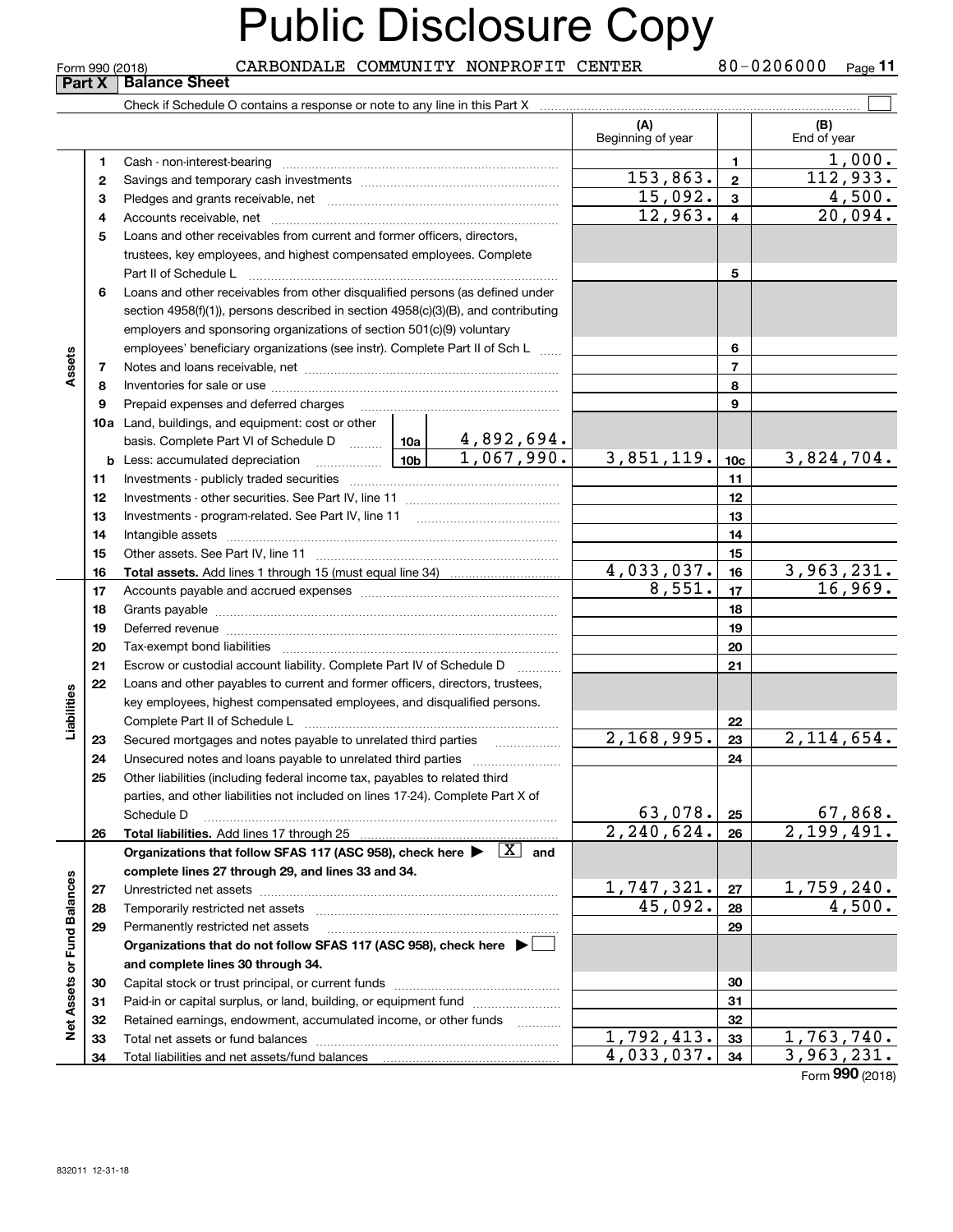|    | CARBONDALE COMMUNITY NONPROFIT CENTER<br>Form 990 (2018)                                                                                                                |                         | 80-0206000               |            | $P_{\text{aqe}}$ 12 |
|----|-------------------------------------------------------------------------------------------------------------------------------------------------------------------------|-------------------------|--------------------------|------------|---------------------|
|    | Part XI<br><b>Reconciliation of Net Assets</b>                                                                                                                          |                         |                          |            |                     |
|    | Check if Schedule O contains a response or note to any line in this Part XI                                                                                             |                         |                          |            |                     |
|    |                                                                                                                                                                         |                         |                          |            |                     |
| 1  | Total revenue (must equal Part VIII, column (A), line 12)                                                                                                               | $\mathbf{1}$            |                          | 560, 946.  |                     |
| 2  | Total expenses (must equal Part IX, column (A), line 25)                                                                                                                | $\overline{2}$          |                          | 589,619.   |                     |
| з  | Revenue less expenses. Subtract line 2 from line 1                                                                                                                      | 3                       |                          | $-28,673.$ |                     |
| 4  |                                                                                                                                                                         | $\overline{\mathbf{4}}$ | $\overline{1,792,413}$ . |            |                     |
| 5  |                                                                                                                                                                         | 5                       |                          |            |                     |
| 6  | Donated services and use of facilities                                                                                                                                  | 6                       |                          |            |                     |
| 7  | Investment expenses                                                                                                                                                     | $\overline{7}$          |                          |            |                     |
| 8  | Prior period adjustments                                                                                                                                                | 8                       |                          |            |                     |
| 9  | Other changes in net assets or fund balances (explain in Schedule O) [11] [12] [13] [13] [13] [13] Other changes in net assets or fund balances (explain in Schedule O) | 9                       |                          |            | $0$ .               |
| 10 | Net assets or fund balances at end of year. Combine lines 3 through 9 (must equal Part X, line 33,                                                                      |                         |                          |            |                     |
|    | column (B))                                                                                                                                                             | 10                      | 1,763,740.               |            |                     |
|    | Part XII Financial Statements and Reporting                                                                                                                             |                         |                          |            |                     |
|    | Check if Schedule O contains a response or note to any line in this Part XII                                                                                            |                         |                          |            |                     |
|    |                                                                                                                                                                         |                         |                          | <b>Yes</b> | No                  |
| 1. | $\boxed{\mathbf{X}}$ Accrual<br>Cash<br>Other<br>Accounting method used to prepare the Form 990:                                                                        |                         |                          |            |                     |
|    | If the organization changed its method of accounting from a prior year or checked "Other," explain in Schedule O.                                                       |                         |                          |            |                     |
|    | 2a Were the organization's financial statements compiled or reviewed by an independent accountant?                                                                      |                         | 2a                       | X          |                     |
|    | If "Yes," check a box below to indicate whether the financial statements for the year were compiled or reviewed on a                                                    |                         |                          |            |                     |
|    | separate basis, consolidated basis, or both:                                                                                                                            |                         |                          |            |                     |
|    | $ \mathbf{X} $ Separate basis<br><b>Consolidated basis</b><br>Both consolidated and separate basis                                                                      |                         |                          |            |                     |
| b  | Were the organization's financial statements audited by an independent accountant?                                                                                      |                         | 2 <sub>b</sub>           |            | х                   |
|    | If "Yes," check a box below to indicate whether the financial statements for the year were audited on a separate basis,                                                 |                         |                          |            |                     |
|    | consolidated basis, or both:                                                                                                                                            |                         |                          |            |                     |
|    | Separate basis<br><b>Consolidated basis</b><br>Both consolidated and separate basis                                                                                     |                         |                          |            |                     |
| c  | If "Yes" to line 2a or 2b, does the organization have a committee that assumes responsibility for oversight of the audit,                                               |                         |                          |            |                     |
|    | review, or compilation of its financial statements and selection of an independent accountant?                                                                          |                         | 2c                       |            | х                   |
|    | If the organization changed either its oversight process or selection process during the tax year, explain in Schedule O.                                               |                         |                          |            |                     |
|    | 3a As a result of a federal award, was the organization required to undergo an audit or audits as set forth in the Single Audit                                         |                         |                          |            |                     |
|    |                                                                                                                                                                         |                         | За                       |            | x                   |
|    | b If "Yes," did the organization undergo the required audit or audits? If the organization did not undergo the required audit                                           |                         |                          |            |                     |
|    | or audits, explain why in Schedule O and describe any steps taken to undergo such audits                                                                                |                         | 3b                       |            |                     |

Form (2018) **990**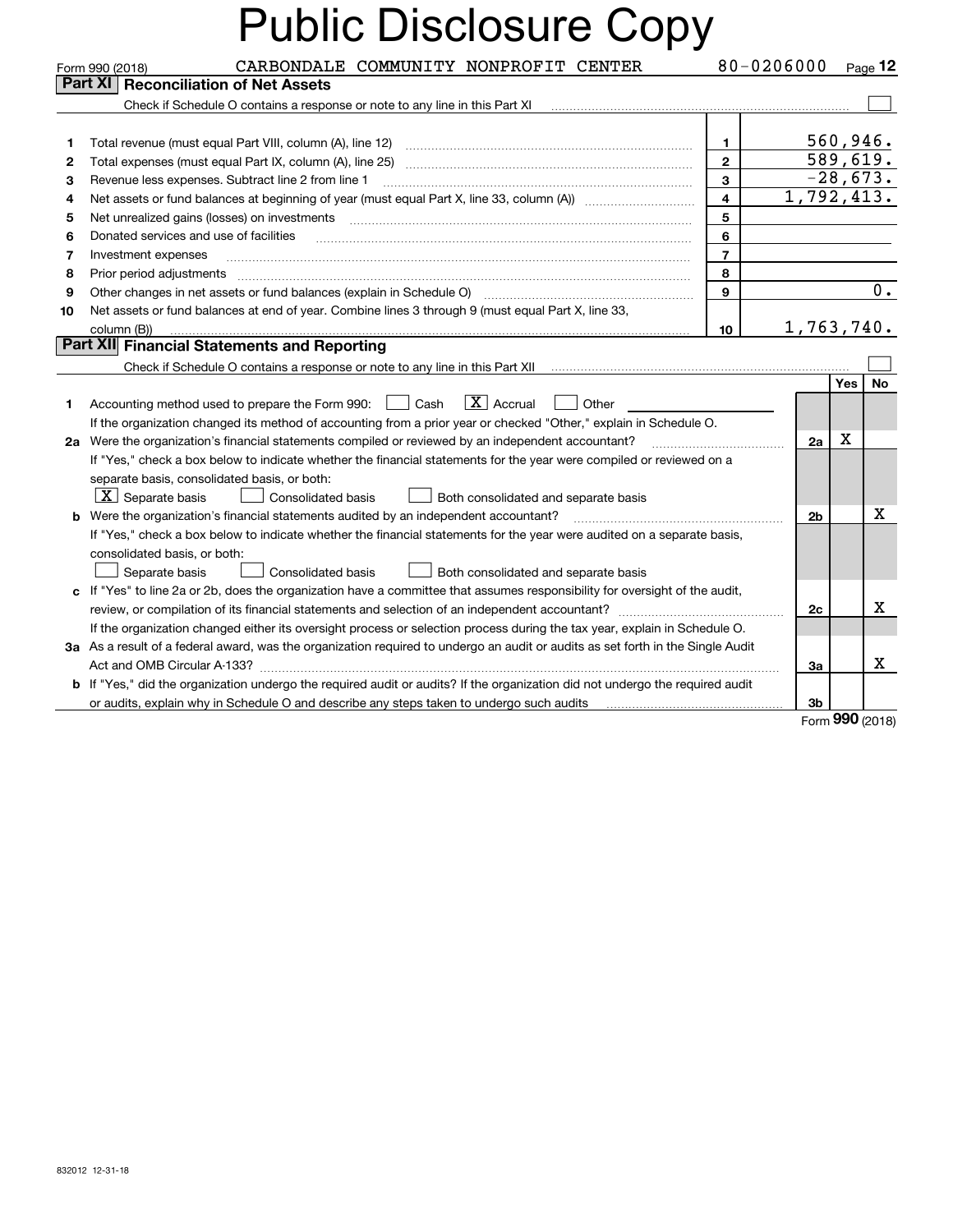|                                                        |                                             |                                                                                    | <b>Public Disclosure Copy</b>                                                                                                                                                                                                                   |                                    |                                 |                            |  |                                       |  |  |  |
|--------------------------------------------------------|---------------------------------------------|------------------------------------------------------------------------------------|-------------------------------------------------------------------------------------------------------------------------------------------------------------------------------------------------------------------------------------------------|------------------------------------|---------------------------------|----------------------------|--|---------------------------------------|--|--|--|
| <b>SCHEDULE A</b>                                      |                                             |                                                                                    |                                                                                                                                                                                                                                                 |                                    |                                 |                            |  | OMB No. 1545-0047                     |  |  |  |
| (Form 990 or 990-EZ)                                   |                                             |                                                                                    | <b>Public Charity Status and Public Support</b><br>Complete if the organization is a section 501(c)(3) organization or a section                                                                                                                |                                    |                                 |                            |  | 2018                                  |  |  |  |
|                                                        |                                             |                                                                                    | 4947(a)(1) nonexempt charitable trust.                                                                                                                                                                                                          |                                    |                                 |                            |  |                                       |  |  |  |
| Department of the Treasury<br>Internal Revenue Service |                                             |                                                                                    | Attach to Form 990 or Form 990-EZ.<br>Go to www.irs.gov/Form990 for instructions and the latest information.                                                                                                                                    |                                    |                                 |                            |  | Open to Public<br>Inspection          |  |  |  |
| Name of the organization                               |                                             |                                                                                    |                                                                                                                                                                                                                                                 |                                    |                                 |                            |  | <b>Employer identification number</b> |  |  |  |
|                                                        |                                             |                                                                                    | CARBONDALE COMMUNITY NONPROFIT CENTER                                                                                                                                                                                                           |                                    |                                 |                            |  | 80-0206000                            |  |  |  |
| Part I                                                 |                                             |                                                                                    | Reason for Public Charity Status (All organizations must complete this part.) See instructions.                                                                                                                                                 |                                    |                                 |                            |  |                                       |  |  |  |
|                                                        |                                             |                                                                                    | The organization is not a private foundation because it is: (For lines 1 through 12, check only one box.)                                                                                                                                       |                                    |                                 |                            |  |                                       |  |  |  |
| 1                                                      |                                             |                                                                                    | A church, convention of churches, or association of churches described in section 170(b)(1)(A)(i).                                                                                                                                              |                                    |                                 |                            |  |                                       |  |  |  |
| 2                                                      |                                             |                                                                                    | A school described in section 170(b)(1)(A)(ii). (Attach Schedule E (Form 990 or 990-EZ).)                                                                                                                                                       |                                    |                                 |                            |  |                                       |  |  |  |
| 3<br>4                                                 |                                             |                                                                                    | A hospital or a cooperative hospital service organization described in section 170(b)(1)(A)(iii).<br>A medical research organization operated in conjunction with a hospital described in section 170(b)(1)(A)(iii). Enter the hospital's name, |                                    |                                 |                            |  |                                       |  |  |  |
| city, and state:                                       |                                             |                                                                                    |                                                                                                                                                                                                                                                 |                                    |                                 |                            |  |                                       |  |  |  |
| 5                                                      |                                             |                                                                                    | An organization operated for the benefit of a college or university owned or operated by a governmental unit described in                                                                                                                       |                                    |                                 |                            |  |                                       |  |  |  |
|                                                        |                                             | section 170(b)(1)(A)(iv). (Complete Part II.)                                      |                                                                                                                                                                                                                                                 |                                    |                                 |                            |  |                                       |  |  |  |
| 6                                                      |                                             |                                                                                    | A federal, state, or local government or governmental unit described in section 170(b)(1)(A)(v).                                                                                                                                                |                                    |                                 |                            |  |                                       |  |  |  |
| 7                                                      |                                             |                                                                                    | An organization that normally receives a substantial part of its support from a governmental unit or from the general public described in                                                                                                       |                                    |                                 |                            |  |                                       |  |  |  |
|                                                        |                                             | section 170(b)(1)(A)(vi). (Complete Part II.)                                      |                                                                                                                                                                                                                                                 |                                    |                                 |                            |  |                                       |  |  |  |
| 8                                                      |                                             |                                                                                    | A community trust described in section 170(b)(1)(A)(vi). (Complete Part II.)                                                                                                                                                                    |                                    |                                 |                            |  |                                       |  |  |  |
| 9                                                      |                                             |                                                                                    | An agricultural research organization described in section 170(b)(1)(A)(ix) operated in conjunction with a land-grant college                                                                                                                   |                                    |                                 |                            |  |                                       |  |  |  |
|                                                        |                                             |                                                                                    | or university or a non-land-grant college of agriculture (see instructions). Enter the name, city, and state of the college or                                                                                                                  |                                    |                                 |                            |  |                                       |  |  |  |
| university:<br>$\boxed{\text{X}}$<br>10                |                                             |                                                                                    | An organization that normally receives: (1) more than 33 1/3% of its support from contributions, membership fees, and gross receipts from                                                                                                       |                                    |                                 |                            |  |                                       |  |  |  |
|                                                        |                                             |                                                                                    | activities related to its exempt functions - subject to certain exceptions, and (2) no more than 33 1/3% of its support from gross investment                                                                                                   |                                    |                                 |                            |  |                                       |  |  |  |
|                                                        |                                             |                                                                                    | income and unrelated business taxable income (less section 511 tax) from businesses acquired by the organization after June 30, 1975.                                                                                                           |                                    |                                 |                            |  |                                       |  |  |  |
|                                                        | See section 509(a)(2). (Complete Part III.) |                                                                                    |                                                                                                                                                                                                                                                 |                                    |                                 |                            |  |                                       |  |  |  |
| 11                                                     |                                             |                                                                                    | An organization organized and operated exclusively to test for public safety. See section 509(a)(4).                                                                                                                                            |                                    |                                 |                            |  |                                       |  |  |  |
| 12                                                     |                                             |                                                                                    | An organization organized and operated exclusively for the benefit of, to perform the functions of, or to carry out the purposes of one or                                                                                                      |                                    |                                 |                            |  |                                       |  |  |  |
|                                                        |                                             |                                                                                    | more publicly supported organizations described in section 509(a)(1) or section 509(a)(2). See section 509(a)(3). Check the box in                                                                                                              |                                    |                                 |                            |  |                                       |  |  |  |
|                                                        |                                             |                                                                                    | lines 12a through 12d that describes the type of supporting organization and complete lines 12e, 12f, and 12g.                                                                                                                                  |                                    |                                 |                            |  |                                       |  |  |  |
| a                                                      |                                             |                                                                                    | Type I. A supporting organization operated, supervised, or controlled by its supported organization(s), typically by giving                                                                                                                     |                                    |                                 |                            |  |                                       |  |  |  |
|                                                        |                                             |                                                                                    | the supported organization(s) the power to regularly appoint or elect a majority of the directors or trustees of the supporting                                                                                                                 |                                    |                                 |                            |  |                                       |  |  |  |
|                                                        |                                             | organization. You must complete Part IV, Sections A and B.                         |                                                                                                                                                                                                                                                 |                                    |                                 |                            |  |                                       |  |  |  |
| b                                                      |                                             |                                                                                    | Type II. A supporting organization supervised or controlled in connection with its supported organization(s), by having                                                                                                                         |                                    |                                 |                            |  |                                       |  |  |  |
|                                                        |                                             |                                                                                    | control or management of the supporting organization vested in the same persons that control or manage the supported                                                                                                                            |                                    |                                 |                            |  |                                       |  |  |  |
| с                                                      |                                             | organization(s). You must complete Part IV, Sections A and C.                      | Type III functionally integrated. A supporting organization operated in connection with, and functionally integrated with,                                                                                                                      |                                    |                                 |                            |  |                                       |  |  |  |
|                                                        |                                             |                                                                                    | its supported organization(s) (see instructions). You must complete Part IV, Sections A, D, and E.                                                                                                                                              |                                    |                                 |                            |  |                                       |  |  |  |
| d                                                      |                                             |                                                                                    | Type III non-functionally integrated. A supporting organization operated in connection with its supported organization(s)                                                                                                                       |                                    |                                 |                            |  |                                       |  |  |  |
|                                                        |                                             |                                                                                    | that is not functionally integrated. The organization generally must satisfy a distribution requirement and an attentiveness                                                                                                                    |                                    |                                 |                            |  |                                       |  |  |  |
|                                                        |                                             |                                                                                    | requirement (see instructions). You must complete Part IV, Sections A and D, and Part V.                                                                                                                                                        |                                    |                                 |                            |  |                                       |  |  |  |
| е                                                      |                                             |                                                                                    | Check this box if the organization received a written determination from the IRS that it is a Type I, Type II, Type III                                                                                                                         |                                    |                                 |                            |  |                                       |  |  |  |
|                                                        |                                             |                                                                                    | functionally integrated, or Type III non-functionally integrated supporting organization.                                                                                                                                                       |                                    |                                 |                            |  |                                       |  |  |  |
|                                                        |                                             |                                                                                    |                                                                                                                                                                                                                                                 |                                    |                                 |                            |  |                                       |  |  |  |
| (i) Name of supported                                  |                                             | Provide the following information about the supported organization(s).<br>(ii) EIN | (iii) Type of organization                                                                                                                                                                                                                      |                                    | (iv) Is the organization listed | (v) Amount of monetary     |  | (vi) Amount of other                  |  |  |  |
| organization                                           |                                             |                                                                                    | (described on lines 1-10                                                                                                                                                                                                                        | in your governing document?<br>Yes | No                              | support (see instructions) |  | support (see instructions)            |  |  |  |
|                                                        |                                             |                                                                                    | above (see instructions))                                                                                                                                                                                                                       |                                    |                                 |                            |  |                                       |  |  |  |
|                                                        |                                             |                                                                                    |                                                                                                                                                                                                                                                 |                                    |                                 |                            |  |                                       |  |  |  |
|                                                        |                                             |                                                                                    |                                                                                                                                                                                                                                                 |                                    |                                 |                            |  |                                       |  |  |  |
|                                                        |                                             |                                                                                    |                                                                                                                                                                                                                                                 |                                    |                                 |                            |  |                                       |  |  |  |
|                                                        |                                             |                                                                                    |                                                                                                                                                                                                                                                 |                                    |                                 |                            |  |                                       |  |  |  |
|                                                        |                                             |                                                                                    |                                                                                                                                                                                                                                                 |                                    |                                 |                            |  |                                       |  |  |  |
|                                                        |                                             |                                                                                    |                                                                                                                                                                                                                                                 |                                    |                                 |                            |  |                                       |  |  |  |
|                                                        |                                             |                                                                                    |                                                                                                                                                                                                                                                 |                                    |                                 |                            |  |                                       |  |  |  |
|                                                        |                                             |                                                                                    |                                                                                                                                                                                                                                                 |                                    |                                 |                            |  |                                       |  |  |  |
|                                                        |                                             |                                                                                    |                                                                                                                                                                                                                                                 |                                    |                                 |                            |  |                                       |  |  |  |
| Total                                                  |                                             |                                                                                    |                                                                                                                                                                                                                                                 |                                    |                                 |                            |  |                                       |  |  |  |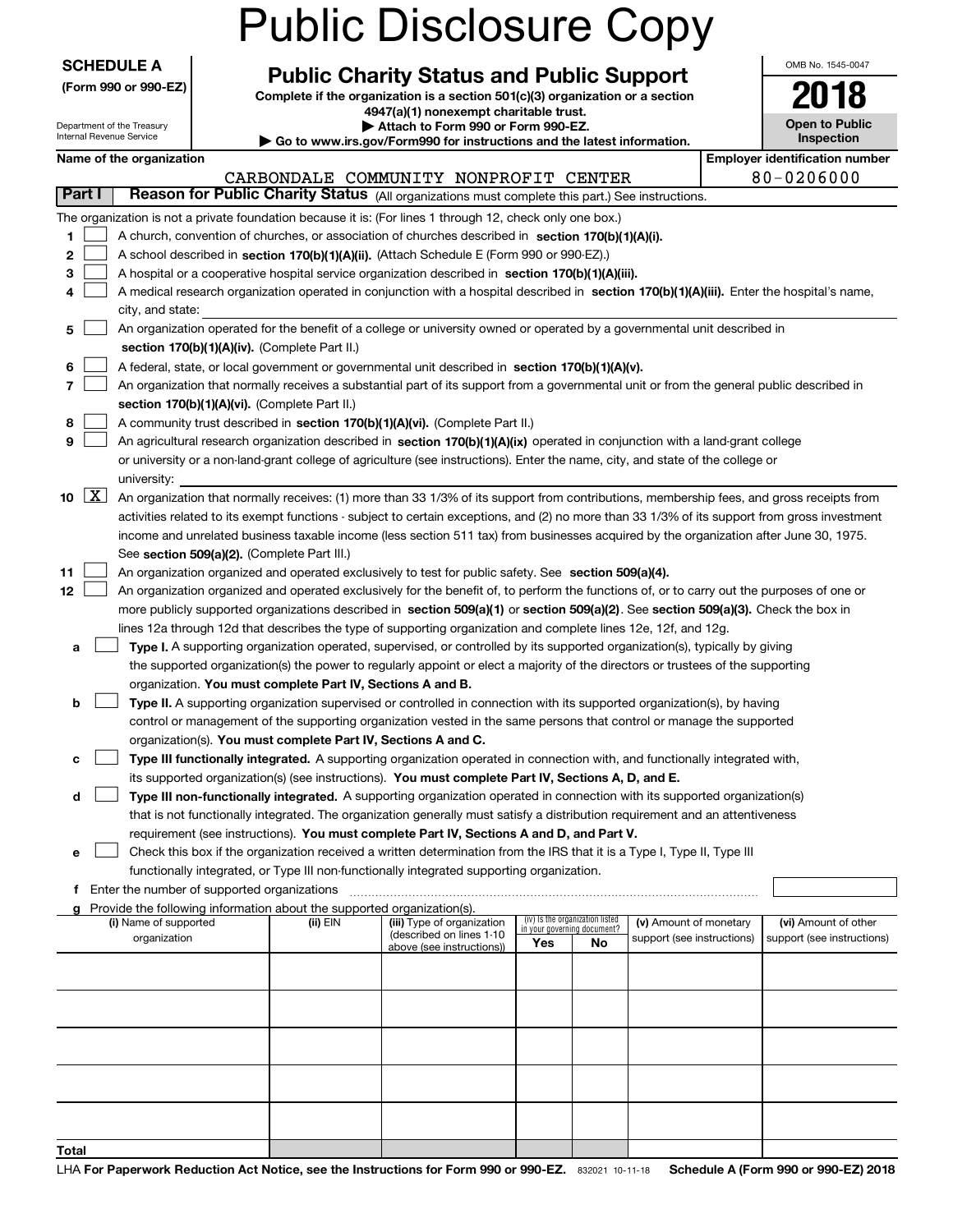#### 80-0206000 Page 2 Schedule A (Form 990 or 990-EZ) 2018 CARBONDALE COMMUNITY NONPROFIT' CENTER 8U – UZU6UUU Page CARBONDALE COMMUNITY NONPROFIT CENTER 80-0206000

(Complete only if you checked the box on line 5, 7, or 8 of Part I or if the organization failed to qualify under Part III. If the organization fails to qualify under the tests listed below, please complete Part III.) **Part II** Support Schedule for Organizations Described in Sections 170(b)(1)(A)(iv) and 170(b)(1)(A)(vi)<sup></sup><br>Complete only if you checked the box on line 5. 7. or 8 of Part I or if the organization failed to qualify under Pa

|    | <b>Section A. Public Support</b>                                                                                                               |          |          |            |            |                                      |            |
|----|------------------------------------------------------------------------------------------------------------------------------------------------|----------|----------|------------|------------|--------------------------------------|------------|
|    | Calendar year (or fiscal year beginning in) $\blacktriangleright$                                                                              | (a) 2014 | (b) 2015 | $(c)$ 2016 | $(d)$ 2017 | (e) 2018                             | (f) Total  |
|    | <b>1</b> Gifts, grants, contributions, and                                                                                                     |          |          |            |            |                                      |            |
|    | membership fees received. (Do not                                                                                                              |          |          |            |            |                                      |            |
|    | include any "unusual grants.")                                                                                                                 |          |          |            |            |                                      |            |
|    | 2 Tax revenues levied for the organ-                                                                                                           |          |          |            |            |                                      |            |
|    | ization's benefit and either paid to                                                                                                           |          |          |            |            |                                      |            |
|    | or expended on its behalf                                                                                                                      |          |          |            |            |                                      |            |
|    | 3 The value of services or facilities                                                                                                          |          |          |            |            |                                      |            |
|    | furnished by a governmental unit to                                                                                                            |          |          |            |            |                                      |            |
|    | the organization without charge                                                                                                                |          |          |            |            |                                      |            |
|    | <b>4 Total.</b> Add lines 1 through 3                                                                                                          |          |          |            |            |                                      |            |
| 5. | The portion of total contributions                                                                                                             |          |          |            |            |                                      |            |
|    | by each person (other than a                                                                                                                   |          |          |            |            |                                      |            |
|    | governmental unit or publicly                                                                                                                  |          |          |            |            |                                      |            |
|    | supported organization) included                                                                                                               |          |          |            |            |                                      |            |
|    | on line 1 that exceeds 2% of the                                                                                                               |          |          |            |            |                                      |            |
|    | amount shown on line 11,                                                                                                                       |          |          |            |            |                                      |            |
|    | column (f)                                                                                                                                     |          |          |            |            |                                      |            |
|    | 6 Public support. Subtract line 5 from line 4.                                                                                                 |          |          |            |            |                                      |            |
|    | <b>Section B. Total Support</b>                                                                                                                |          |          |            |            |                                      |            |
|    | Calendar year (or fiscal year beginning in) $\blacktriangleright$                                                                              | (a) 2014 | (b) 2015 | $(c)$ 2016 | $(d)$ 2017 | (e) 2018                             | (f) Total  |
|    | 7 Amounts from line 4                                                                                                                          |          |          |            |            |                                      |            |
| 8  | Gross income from interest,                                                                                                                    |          |          |            |            |                                      |            |
|    | dividends, payments received on                                                                                                                |          |          |            |            |                                      |            |
|    | securities loans, rents, royalties,                                                                                                            |          |          |            |            |                                      |            |
|    | and income from similar sources                                                                                                                |          |          |            |            |                                      |            |
| 9. | Net income from unrelated business                                                                                                             |          |          |            |            |                                      |            |
|    | activities, whether or not the                                                                                                                 |          |          |            |            |                                      |            |
|    | business is regularly carried on                                                                                                               |          |          |            |            |                                      |            |
|    | <b>10</b> Other income. Do not include gain                                                                                                    |          |          |            |            |                                      |            |
|    | or loss from the sale of capital                                                                                                               |          |          |            |            |                                      |            |
|    | assets (Explain in Part VI.)                                                                                                                   |          |          |            |            |                                      |            |
|    | 11 Total support. Add lines 7 through 10                                                                                                       |          |          |            |            |                                      |            |
|    | <b>12</b> Gross receipts from related activities, etc. (see instructions)                                                                      |          |          |            |            | 12                                   |            |
|    | 13 First five years. If the Form 990 is for the organization's first, second, third, fourth, or fifth tax year as a section 501(c)(3)          |          |          |            |            |                                      |            |
|    | organization, check this box and stop here<br><b>Section C. Computation of Public Support Percentage</b>                                       |          |          |            |            |                                      |            |
|    | 14 Public support percentage for 2018 (line 6, column (f) divided by line 11, column (f) <i>marrouum</i> manu-                                 |          |          |            |            | 14                                   | %          |
|    |                                                                                                                                                |          |          |            |            | 15                                   | %          |
|    | 16a 33 1/3% support test - 2018. If the organization did not check the box on line 13, and line 14 is 33 1/3% or more, check this box and      |          |          |            |            |                                      |            |
|    | stop here. The organization qualifies as a publicly supported organization                                                                     |          |          |            |            |                                      | ้ <u>⊣</u> |
|    | b 33 1/3% support test - 2017. If the organization did not check a box on line 13 or 16a, and line 15 is 33 1/3% or more, check this box       |          |          |            |            |                                      |            |
|    | and stop here. The organization qualifies as a publicly supported organization                                                                 |          |          |            |            |                                      |            |
|    | 17a 10% -facts-and-circumstances test - 2018. If the organization did not check a box on line 13, 16a, or 16b, and line 14 is 10% or more,     |          |          |            |            |                                      |            |
|    | and if the organization meets the "facts-and-circumstances" test, check this box and stop here. Explain in Part VI how the organization        |          |          |            |            |                                      |            |
|    | meets the "facts-and-circumstances" test. The organization qualifies as a publicly supported organization                                      |          |          |            |            |                                      |            |
|    | <b>b 10% -facts-and-circumstances test - 2017.</b> If the organization did not check a box on line 13, 16a, 16b, or 17a, and line 15 is 10% or |          |          |            |            |                                      |            |
|    | more, and if the organization meets the "facts-and-circumstances" test, check this box and stop here. Explain in Part VI how the               |          |          |            |            |                                      |            |
|    | organization meets the "facts-and-circumstances" test. The organization qualifies as a publicly supported organization                         |          |          |            |            |                                      |            |
| 18 | Private foundation. If the organization did not check a box on line 13, 16a, 16b, 17a, or 17b, check this box and see instructions             |          |          |            |            |                                      |            |
|    |                                                                                                                                                |          |          |            |            | Schedule A (Form 990 or 990-EZ) 2018 |            |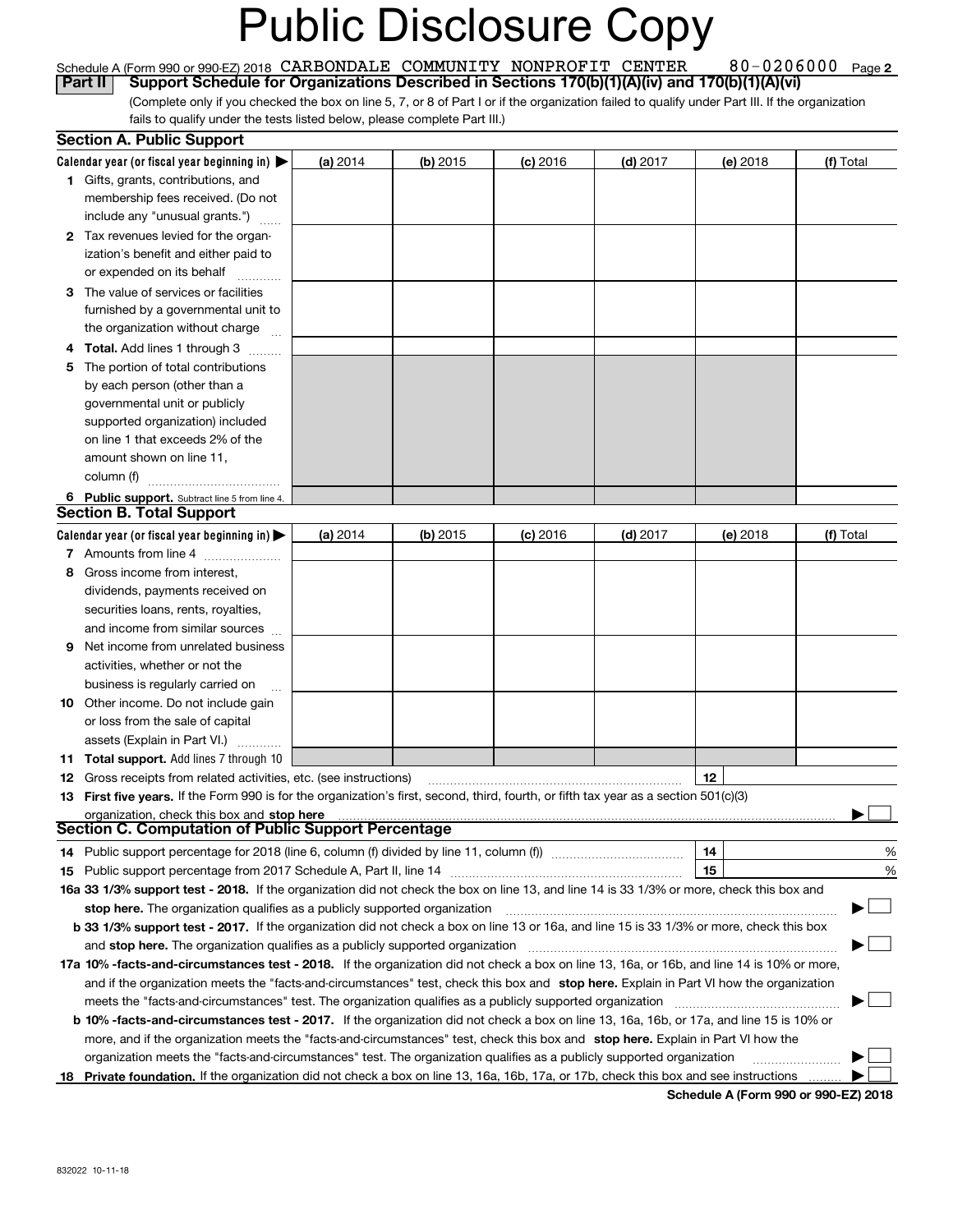#### Schedule A (Form 990 or 990-EZ) 2018 CARBONDALE COMMUNITY NONPROFIT CENTER 80–0206000 page<br>Part III I Support Schedule for Organizations Described in Section 509(a)(2) **Part III | Support Schedule for Organizations Described in Section 509(a)(2)**

 $80 - 0206000$  Page 3

(Complete only if you checked the box on line 10 of Part I or if the organization failed to qualify under Part II. If the organization fails to qualify under the tests listed below, please complete Part II.)

| <b>Section A. Public Support</b>                                                                                                                                                                                                                                                                                                                                                           |                        |                       |                        |            |                                             |                                 |
|--------------------------------------------------------------------------------------------------------------------------------------------------------------------------------------------------------------------------------------------------------------------------------------------------------------------------------------------------------------------------------------------|------------------------|-----------------------|------------------------|------------|---------------------------------------------|---------------------------------|
| Calendar year (or fiscal year beginning in)                                                                                                                                                                                                                                                                                                                                                | (a) 2014               | $(b)$ 2015            | $(c)$ 2016             | $(d)$ 2017 | (e) 2018                                    | (f) Total                       |
| 1 Gifts, grants, contributions, and                                                                                                                                                                                                                                                                                                                                                        |                        |                       |                        |            |                                             |                                 |
| membership fees received. (Do not                                                                                                                                                                                                                                                                                                                                                          |                        |                       |                        |            |                                             |                                 |
| include any "unusual grants.")                                                                                                                                                                                                                                                                                                                                                             | 40,831.                | 40,363.               | 84,533.                | 144,219.   | 57,926.                                     | 367,872.                        |
| 2 Gross receipts from admissions,<br>merchandise sold or services per-<br>formed, or facilities furnished in<br>any activity that is related to the<br>organization's tax-exempt purpose                                                                                                                                                                                                   | 479,033.               | 465, 198.             | 452,521.               | 463,700.   | 502,477.                                    | 2362929.                        |
| 3 Gross receipts from activities that                                                                                                                                                                                                                                                                                                                                                      |                        |                       |                        |            |                                             |                                 |
| are not an unrelated trade or bus-<br>iness under section 513                                                                                                                                                                                                                                                                                                                              |                        |                       |                        |            |                                             |                                 |
| 4 Tax revenues levied for the organ-                                                                                                                                                                                                                                                                                                                                                       |                        |                       |                        |            |                                             |                                 |
| ization's benefit and either paid to                                                                                                                                                                                                                                                                                                                                                       |                        |                       |                        |            |                                             |                                 |
| or expended on its behalf                                                                                                                                                                                                                                                                                                                                                                  |                        |                       |                        |            |                                             |                                 |
| 5 The value of services or facilities                                                                                                                                                                                                                                                                                                                                                      |                        |                       |                        |            |                                             |                                 |
| furnished by a governmental unit to<br>the organization without charge                                                                                                                                                                                                                                                                                                                     |                        |                       |                        |            |                                             |                                 |
| 6 Total. Add lines 1 through 5                                                                                                                                                                                                                                                                                                                                                             | 519,864.               | 505, 561.             | 537,054.               | 607,919.   | 560, 403.                                   | 2730801.                        |
| 7a Amounts included on lines 1, 2, and                                                                                                                                                                                                                                                                                                                                                     |                        |                       |                        |            |                                             |                                 |
| 3 received from disqualified persons                                                                                                                                                                                                                                                                                                                                                       |                        |                       |                        |            |                                             | 0.                              |
| <b>b</b> Amounts included on lines 2 and 3 received<br>from other than disqualified persons that<br>exceed the greater of \$5,000 or 1% of the                                                                                                                                                                                                                                             |                        |                       |                        |            |                                             |                                 |
| amount on line 13 for the year                                                                                                                                                                                                                                                                                                                                                             | 9,798.                 | 2,444.                |                        | 74,251.    | 13, 179.                                    | 99,672.                         |
| c Add lines 7a and 7b                                                                                                                                                                                                                                                                                                                                                                      | 9,798.                 | 2,444.                |                        | 74, 251.   | 13, 179.                                    | 99,672.                         |
| 8 Public support. (Subtract line 7c from line 6.)                                                                                                                                                                                                                                                                                                                                          |                        |                       |                        |            |                                             | 2631129.                        |
| <b>Section B. Total Support</b>                                                                                                                                                                                                                                                                                                                                                            |                        |                       |                        |            |                                             |                                 |
| Calendar year (or fiscal year beginning in)                                                                                                                                                                                                                                                                                                                                                | (a) 2014               | $(b)$ 2015            | $(c)$ 2016             | $(d)$ 2017 | (e) 2018                                    | (f) Total                       |
| <b>9</b> Amounts from line 6<br>10a Gross income from interest,<br>dividends, payments received on                                                                                                                                                                                                                                                                                         | $\overline{519,864}$ . | $\overline{505,}561.$ | $\overline{537,054}$ . | 607,919.   | 560, 403.                                   | 2730801.                        |
| securities loans, rents, royalties,<br>and income from similar sources                                                                                                                                                                                                                                                                                                                     | 363.                   | 62.                   | 674.                   | 384.       | 303.                                        | 1,786.                          |
| <b>b</b> Unrelated business taxable income                                                                                                                                                                                                                                                                                                                                                 |                        |                       |                        |            |                                             |                                 |
| (less section 511 taxes) from businesses                                                                                                                                                                                                                                                                                                                                                   |                        |                       |                        |            |                                             |                                 |
| acquired after June 30, 1975                                                                                                                                                                                                                                                                                                                                                               |                        |                       |                        |            |                                             |                                 |
| c Add lines 10a and 10b<br>11 Net income from unrelated business<br>activities not included in line 10b,<br>whether or not the business is                                                                                                                                                                                                                                                 | 363.                   | 62.                   | 674.                   | 384.       | 303.                                        | 1,786.                          |
| regularly carried on<br><b>12</b> Other income. Do not include gain                                                                                                                                                                                                                                                                                                                        |                        |                       |                        |            |                                             |                                 |
| or loss from the sale of capital<br>assets (Explain in Part VI.)                                                                                                                                                                                                                                                                                                                           |                        |                       |                        |            |                                             |                                 |
| 13 Total support. (Add lines 9, 10c, 11, and 12.)                                                                                                                                                                                                                                                                                                                                          | 520, 227.              | 505,623.              | 537,728.               | 608, 303.  | 560,706.                                    | 2732587.                        |
| 14 First five years. If the Form 990 is for the organization's first, second, third, fourth, or fifth tax year as a section 501(c)(3) organization,<br>check this box and <b>stop here</b> with the construction of the construction of the change of the change of the change of the change of the change of the change of the change of the change of the change of the change of the ch |                        |                       |                        |            |                                             |                                 |
| <b>Section C. Computation of Public Support Percentage</b>                                                                                                                                                                                                                                                                                                                                 |                        |                       |                        |            |                                             |                                 |
| 15 Public support percentage for 2018 (line 8, column (f), divided by line 13, column (f))                                                                                                                                                                                                                                                                                                 |                        |                       |                        |            | 15                                          | 96.29<br>%                      |
| 16 Public support percentage from 2017 Schedule A, Part III, line 15                                                                                                                                                                                                                                                                                                                       |                        |                       |                        |            | 16                                          | 96.63<br>$\%$                   |
| Section D. Computation of Investment Income Percentage                                                                                                                                                                                                                                                                                                                                     |                        |                       |                        |            |                                             |                                 |
| 17 Investment income percentage for 2018 (line 10c, column (f), divided by line 13, column (f))                                                                                                                                                                                                                                                                                            |                        |                       |                        |            | 17                                          | .07<br>$\%$                     |
| 18 Investment income percentage from 2017 Schedule A, Part III, line 17                                                                                                                                                                                                                                                                                                                    |                        |                       |                        |            | 18                                          | .25<br>%                        |
| 19a 33 1/3% support tests - 2018. If the organization did not check the box on line 14, and line 15 is more than 33 1/3%, and line 17 is not                                                                                                                                                                                                                                               |                        |                       |                        |            |                                             |                                 |
| more than 33 1/3%, check this box and stop here. The organization qualifies as a publicly supported organization                                                                                                                                                                                                                                                                           |                        |                       |                        |            |                                             | $\blacktriangleright$ $\vert$ X |
| b 33 1/3% support tests - 2017. If the organization did not check a box on line 14 or line 19a, and line 16 is more than 33 1/3%, and                                                                                                                                                                                                                                                      |                        |                       |                        |            |                                             |                                 |
| line 18 is not more than 33 1/3%, check this box and stop here. The organization qualifies as a publicly supported organization                                                                                                                                                                                                                                                            |                        |                       |                        |            |                                             |                                 |
| 20 Private foundation. If the organization did not check a box on line 14, 19a, or 19b, check this box and see instructions                                                                                                                                                                                                                                                                |                        |                       |                        |            |                                             |                                 |
|                                                                                                                                                                                                                                                                                                                                                                                            |                        |                       |                        |            | <b>Cohodulo A (Form 000 or 000 EZ) 2012</b> |                                 |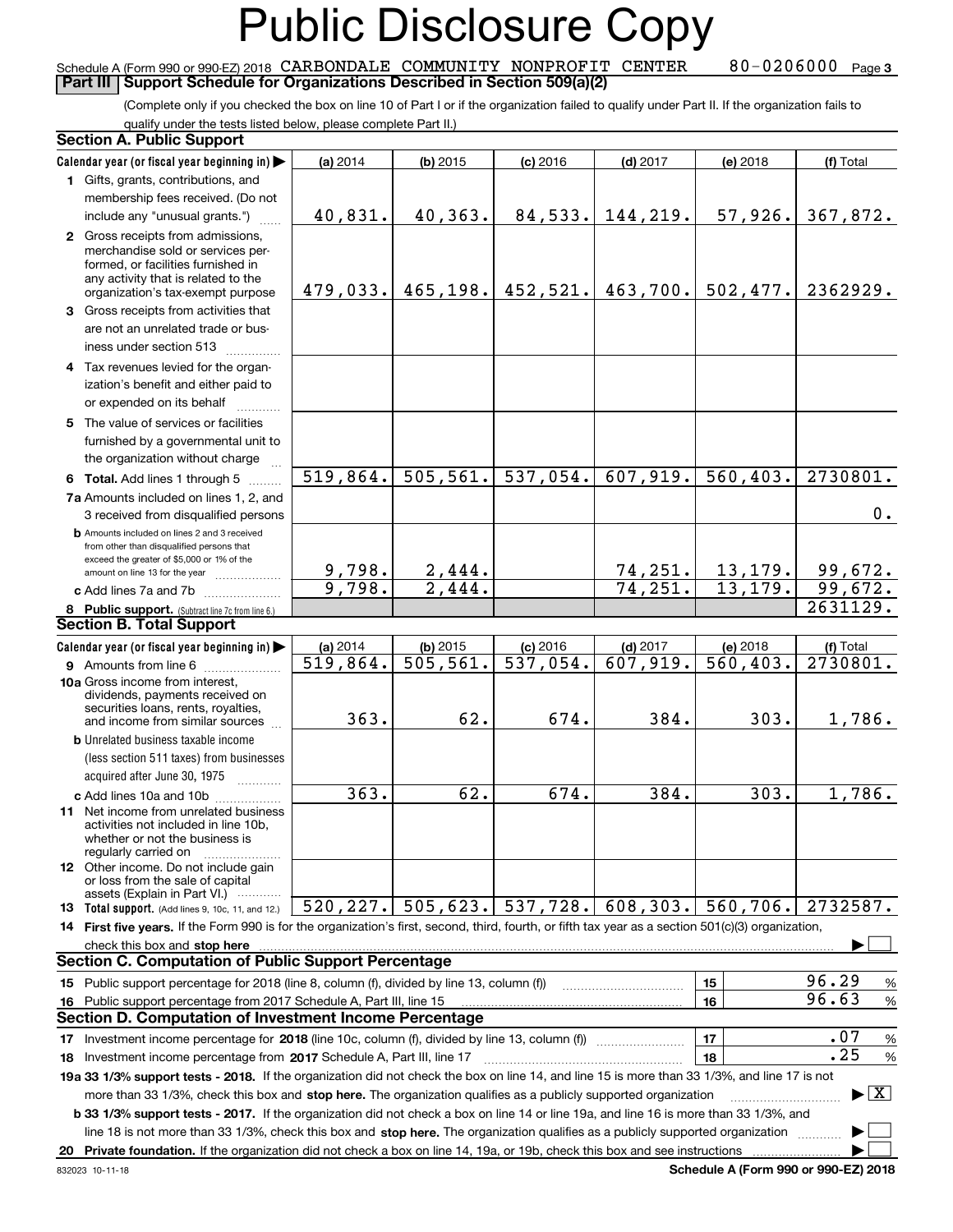#### Schedule A (Form 990 or 990-EZ) 2018 CARBONDALE COMMUNITY NONPROFIT CENTER  $80$  – 0206000 page page  $\overline{\phantom{a}}$

**Part IV Supporting Organizations**

(Complete only if you checked a box in line 12 on Part I. If you checked 12a of Part I, complete Sections A and B. If you checked 12b of Part I, complete Sections A and C. If you checked 12c of Part I, complete Sections A, D, and E. If you checked 12d of Part I, complete Sections A and D, and complete Part V.)

#### **Section A. All Supporting Organizations**

- **1** Are all of the organization's supported organizations listed by name in the organization's governing documents? If "No," describe in **Part VI** how the supported organizations are designated. If designated by *class or purpose, describe the designation. If historic and continuing relationship, explain.*
- **2**under section 509(a)(1) or (2)? If "Yes," explain in Part VI how the organization determined that the supported *organization was described in section 509(a)(1) or (2).* Did the organization have any supported organization that does not have an IRS determination of status
- **3a** Did the organization have a supported organization described in section 501(c)(4), (5), or (6)? If "Yes," answer *(b) and (c) below.*
- **b** Did the organization confirm that each supported organization qualified under section 501(c)(4), (5), or (6) and satisfied the public support tests under section 509(a)(2)? If "Yes," describe in **Part VI** when and how the *organization made the determination.*
- **c**Did the organization ensure that all support to such organizations was used exclusively for section 170(c)(2)(B) purposes? If "Yes," explain in **Part VI** what controls the organization put in place to ensure such use.
- **4a***If* Was any supported organization not organized in the United States ("foreign supported organization")? *"Yes," and if you checked 12a or 12b in Part I, answer (b) and (c) below.*
- **b** Did the organization have ultimate control and discretion in deciding whether to make grants to the foreign supported organization? If "Yes," describe in **Part VI** how the organization had such control and discretion *despite being controlled or supervised by or in connection with its supported organizations.*
- **c** Did the organization support any foreign supported organization that does not have an IRS determination under sections 501(c)(3) and 509(a)(1) or (2)? If "Yes," explain in **Part VI** what controls the organization used *to ensure that all support to the foreign supported organization was used exclusively for section 170(c)(2)(B) purposes.*
- **5a***If "Yes,"* Did the organization add, substitute, or remove any supported organizations during the tax year? answer (b) and (c) below (if applicable). Also, provide detail in **Part VI,** including (i) the names and EIN *numbers of the supported organizations added, substituted, or removed; (ii) the reasons for each such action; (iii) the authority under the organization's organizing document authorizing such action; and (iv) how the action was accomplished (such as by amendment to the organizing document).*
- **b** Type I or Type II only. Was any added or substituted supported organization part of a class already designated in the organization's organizing document?
- **cSubstitutions only.**  Was the substitution the result of an event beyond the organization's control?
- **6** Did the organization provide support (whether in the form of grants or the provision of services or facilities) to **Part VI.** *If "Yes," provide detail in* support or benefit one or more of the filing organization's supported organizations? anyone other than (i) its supported organizations, (ii) individuals that are part of the charitable class benefited by one or more of its supported organizations, or (iii) other supporting organizations that also
- **7**Did the organization provide a grant, loan, compensation, or other similar payment to a substantial contributor *If "Yes," complete Part I of Schedule L (Form 990 or 990-EZ).* regard to a substantial contributor? (as defined in section 4958(c)(3)(C)), a family member of a substantial contributor, or a 35% controlled entity with
- **8** Did the organization make a loan to a disqualified person (as defined in section 4958) not described in line 7? *If "Yes," complete Part I of Schedule L (Form 990 or 990-EZ).*
- **9a** Was the organization controlled directly or indirectly at any time during the tax year by one or more in section 509(a)(1) or (2))? If "Yes," *provide detail in* <code>Part VI.</code> disqualified persons as defined in section 4946 (other than foundation managers and organizations described
- **b**the supporting organization had an interest? If "Yes," provide detail in P**art VI**. Did one or more disqualified persons (as defined in line 9a) hold a controlling interest in any entity in which
- **c**Did a disqualified person (as defined in line 9a) have an ownership interest in, or derive any personal benefit from, assets in which the supporting organization also had an interest? If "Yes," provide detail in P**art VI.**
- **10a** Was the organization subject to the excess business holdings rules of section 4943 because of section supporting organizations)? If "Yes," answer 10b below. 4943(f) (regarding certain Type II supporting organizations, and all Type III non-functionally integrated
- **b** Did the organization have any excess business holdings in the tax year? (Use Schedule C, Form 4720, to *determine whether the organization had excess business holdings.)*

**123a3b3c4a4b4c5a5b5c6789a 9b9c10a**

80-0206000 Page 4

**Yes**

 **No**

**10b**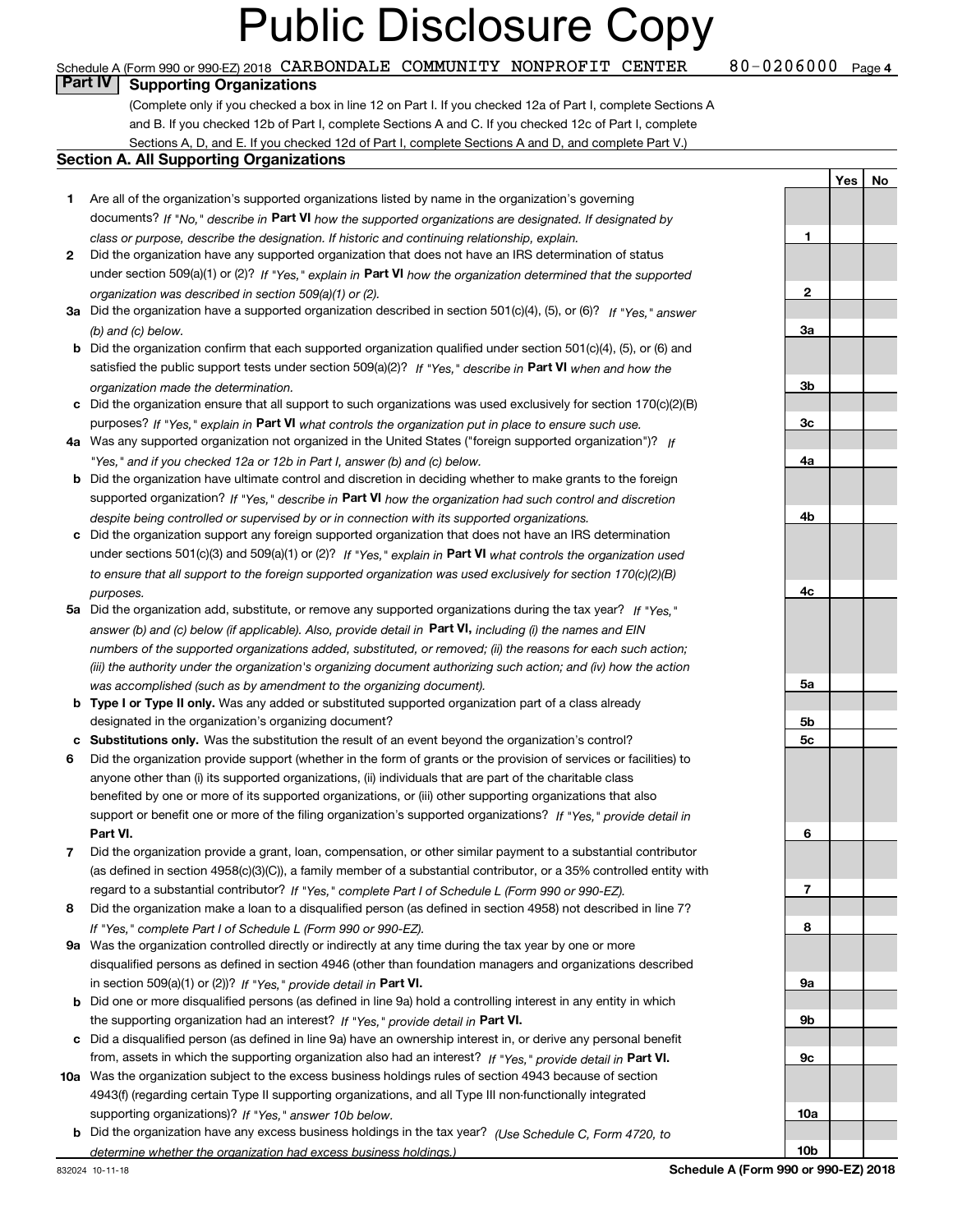#### Schedule A (Form 990 or 990-EZ) 2018 CARBONDALE COMMUNITY NONPROFIT CENTER  $80$  – 0206000 Page 5<br>Part IV L. Supporting Organizations / www.h **Part IV Supporting Organizations** *(continued)*

|    |                                                                                                                                   |                 | Yes | No |
|----|-----------------------------------------------------------------------------------------------------------------------------------|-----------------|-----|----|
| 11 | Has the organization accepted a gift or contribution from any of the following persons?                                           |                 |     |    |
|    | a A person who directly or indirectly controls, either alone or together with persons described in (b) and (c)                    |                 |     |    |
|    | below, the governing body of a supported organization?                                                                            | 11a             |     |    |
|    | <b>b</b> A family member of a person described in (a) above?                                                                      | 11 <sub>b</sub> |     |    |
|    | A 35% controlled entity of a person described in (a) or (b) above? If "Yes" to a, b, or c, provide detail in Part VI.             | 11c             |     |    |
|    | <b>Section B. Type I Supporting Organizations</b>                                                                                 |                 |     |    |
|    |                                                                                                                                   |                 | Yes | No |
| 1  | Did the directors, trustees, or membership of one or more supported organizations have the power to                               |                 |     |    |
|    | regularly appoint or elect at least a majority of the organization's directors or trustees at all times during the                |                 |     |    |
|    | tax year? If "No," describe in Part VI how the supported organization(s) effectively operated, supervised, or                     |                 |     |    |
|    | controlled the organization's activities. If the organization had more than one supported organization,                           |                 |     |    |
|    | describe how the powers to appoint and/or remove directors or trustees were allocated among the supported                         |                 |     |    |
|    | organizations and what conditions or restrictions, if any, applied to such powers during the tax year.                            | 1               |     |    |
| 2  | Did the organization operate for the benefit of any supported organization other than the supported                               |                 |     |    |
|    | organization(s) that operated, supervised, or controlled the supporting organization? If "Yes," explain in                        |                 |     |    |
|    |                                                                                                                                   |                 |     |    |
|    | Part VI how providing such benefit carried out the purposes of the supported organization(s) that operated,                       |                 |     |    |
|    | supervised, or controlled the supporting organization.<br><b>Section C. Type II Supporting Organizations</b>                      | 2               |     |    |
|    |                                                                                                                                   |                 |     |    |
|    |                                                                                                                                   |                 | Yes | No |
| 1  | Were a majority of the organization's directors or trustees during the tax year also a majority of the directors                  |                 |     |    |
|    | or trustees of each of the organization's supported organization(s)? If "No," describe in Part VI how control                     |                 |     |    |
|    | or management of the supporting organization was vested in the same persons that controlled or managed                            |                 |     |    |
|    | the supported organization(s).<br><b>Section D. All Type III Supporting Organizations</b>                                         | 1               |     |    |
|    |                                                                                                                                   |                 |     |    |
|    |                                                                                                                                   |                 | Yes | No |
| 1  | Did the organization provide to each of its supported organizations, by the last day of the fifth month of the                    |                 |     |    |
|    | organization's tax year, (i) a written notice describing the type and amount of support provided during the prior tax             |                 |     |    |
|    | year, (ii) a copy of the Form 990 that was most recently filed as of the date of notification, and (iii) copies of the            |                 |     |    |
|    | organization's governing documents in effect on the date of notification, to the extent not previously provided?                  | 1               |     |    |
| 2  | Were any of the organization's officers, directors, or trustees either (i) appointed or elected by the supported                  |                 |     |    |
|    | organization(s) or (ii) serving on the governing body of a supported organization? If "No," explain in Part VI how                |                 |     |    |
|    | the organization maintained a close and continuous working relationship with the supported organization(s).                       | 2               |     |    |
| 3  | By reason of the relationship described in (2), did the organization's supported organizations have a                             |                 |     |    |
|    | significant voice in the organization's investment policies and in directing the use of the organization's                        |                 |     |    |
|    | income or assets at all times during the tax year? If "Yes," describe in Part VI the role the organization's                      |                 |     |    |
|    | supported organizations played in this regard.                                                                                    | 3               |     |    |
|    | Section E. Type III Functionally Integrated Supporting Organizations                                                              |                 |     |    |
| 1  | Check the box next to the method that the organization used to satisfy the Integral Part Test during the year (see instructions). |                 |     |    |
| а  | The organization satisfied the Activities Test. Complete line 2 below.                                                            |                 |     |    |
| b  | The organization is the parent of each of its supported organizations. Complete line 3 below.                                     |                 |     |    |
| c  | The organization supported a governmental entity. Describe in Part VI how you supported a government entity (see instructions),   |                 |     |    |
| 2  | Activities Test. Answer (a) and (b) below.                                                                                        |                 | Yes | No |
| а  | Did substantially all of the organization's activities during the tax year directly further the exempt purposes of                |                 |     |    |
|    | the supported organization(s) to which the organization was responsive? If "Yes," then in Part VI identify                        |                 |     |    |
|    | those supported organizations and explain how these activities directly furthered their exempt purposes,                          |                 |     |    |
|    | how the organization was responsive to those supported organizations, and how the organization determined                         |                 |     |    |
|    | that these activities constituted substantially all of its activities.                                                            | 2a              |     |    |
| b  | Did the activities described in (a) constitute activities that, but for the organization's involvement, one or more               |                 |     |    |
|    | of the organization's supported organization(s) would have been engaged in? If "Yes," explain in Part VI the                      |                 |     |    |
|    | reasons for the organization's position that its supported organization(s) would have engaged in these                            |                 |     |    |
|    | activities but for the organization's involvement.                                                                                | 2b              |     |    |
| З  | Parent of Supported Organizations. Answer (a) and (b) below.                                                                      |                 |     |    |
| а  | Did the organization have the power to regularly appoint or elect a majority of the officers, directors, or                       |                 |     |    |
|    | trustees of each of the supported organizations? Provide details in Part VI.                                                      | За              |     |    |
| b  | Did the organization exercise a substantial degree of direction over the policies, programs, and activities of each               |                 |     |    |
|    | of its supported organizations? If "Yes," describe in Part VI the role played by the organization in this regard.                 | 3b              |     |    |
|    |                                                                                                                                   |                 |     |    |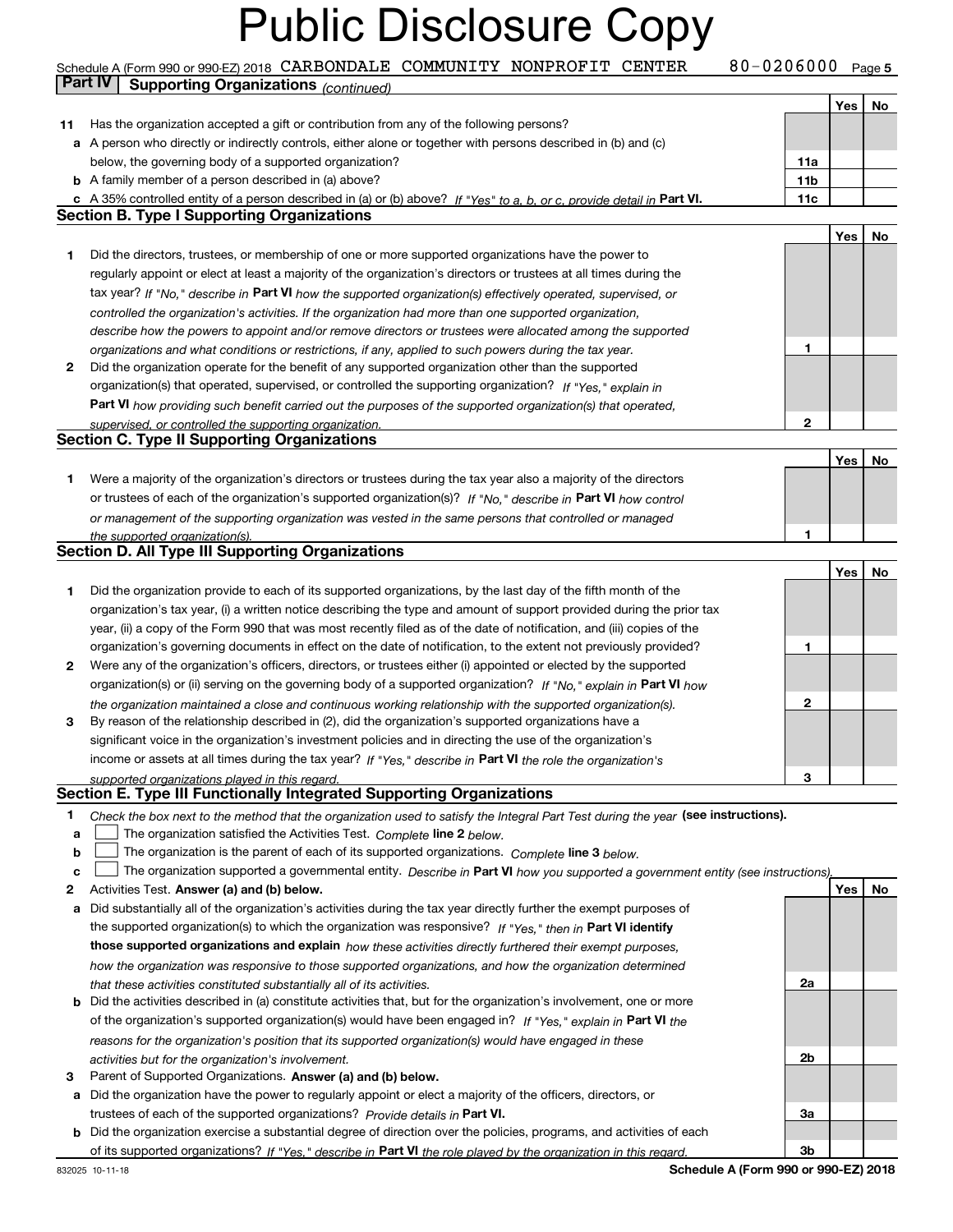#### 80-0206000 Page 6 **1SEP 10. See instructions.** All antegral Part Test as a qualifying trust on Nov. 20, 1970 (explain in Part VI.) See instructions. All **Section A - Adjusted Net Income 123** Other gross income (see instructions) **4**Add lines 1 through 3 **56** Portion of operating expenses paid or incurred for production or **78** Adjusted Net Income (subtract lines 5, 6, and 7 from line 4) **8 8 1234567Section B - Minimum Asset Amount 1**Aggregate fair market value of all non-exempt-use assets (see **2**Acquisition indebtedness applicable to non-exempt-use assets **3** Subtract line 2 from line 1d **45** Net value of non-exempt-use assets (subtract line 4 from line 3) **678a** Average monthly value of securities **b** Average monthly cash balances **c**Fair market value of other non-exempt-use assets **dTotal**  (add lines 1a, 1b, and 1c) **eDiscount** claimed for blockage or other **1a1b1c1d2345678**factors (explain in detail in **Part VI**): **Minimum Asset Amount**  (add line 7 to line 6) **Section C - Distributable Amount 12345612345Distributable Amount.** Subtract line 5 from line 4, unless subject to Schedule A (Form 990 or 990-EZ) 2018 CARBONDALE COMMUNITY NONPROFIT CENTER  $80$  –  $0$  206000  $^{\circ}$  Page Deart V  $\parallel$  Type III Non-Eunotippelly Integrated 509(a)(3) Supporting Organizations other Type III non-functionally integrated supporting organizations must complete Sections A through E. (B) Current Year (optional)(A) Prior Year Net short-term capital gain Recoveries of prior-year distributions Depreciation and depletion collection of gross income or for management, conservation, or maintenance of property held for production of income (see instructions) Other expenses (see instructions) (B) Current Year (optional)(A) Prior Year instructions for short tax year or assets held for part of year): Cash deemed held for exempt use. Enter 1-1/2% of line 3 (for greater amount, see instructions) Multiply line 5 by .035 Recoveries of prior-year distributions Current Year Adjusted net income for prior year (from Section A, line 8, Column A) Enter 85% of line 1 Minimum asset amount for prior year (from Section B, line 8, Column A) Enter greater of line 2 or line 3 Income tax imposed in prior year **Part V** Type III Non-Functionally Integrated 509(a)(3) Supporting Organizations  $\mathcal{L}^{\text{max}}$

emergency temporary reduction (see instructions)

**7**Check here if the current year is the organization's first as a non-functionally integrated Type III supporting organization (see instructions). $\mathcal{L}^{\text{max}}$ 

**6**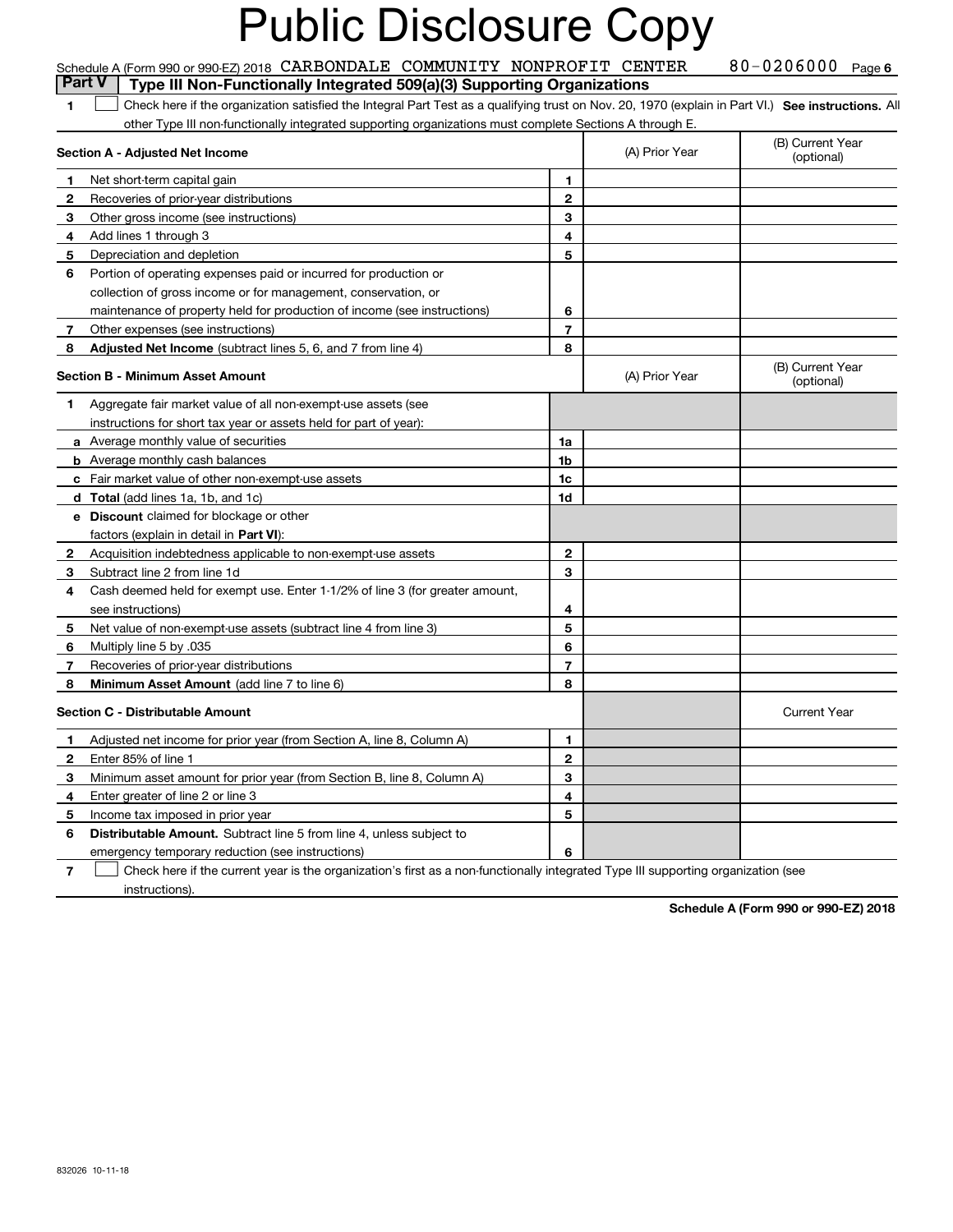|    | Schedule A (Form 990 or 990-EZ) 2018 CARBONDALE COMMUNITY NONPROFIT CENTER<br>Type III Non-Functionally Integrated 509(a)(3) Supporting Organizations<br><b>Part V</b> |                             |                                       | 80-0206000 Page 7                       |  |
|----|------------------------------------------------------------------------------------------------------------------------------------------------------------------------|-----------------------------|---------------------------------------|-----------------------------------------|--|
|    |                                                                                                                                                                        |                             | (continued)                           | <b>Current Year</b>                     |  |
| 1. | Section D - Distributions                                                                                                                                              |                             |                                       |                                         |  |
| 2  | Amounts paid to supported organizations to accomplish exempt purposes<br>Amounts paid to perform activity that directly furthers exempt purposes of supported          |                             |                                       |                                         |  |
|    | organizations, in excess of income from activity                                                                                                                       |                             |                                       |                                         |  |
| 3  | Administrative expenses paid to accomplish exempt purposes of supported organizations                                                                                  |                             |                                       |                                         |  |
| 4  | Amounts paid to acquire exempt-use assets                                                                                                                              |                             |                                       |                                         |  |
| 5  | Qualified set aside amounts (prior IRS approval required)                                                                                                              |                             |                                       |                                         |  |
| 6  | Other distributions (describe in Part VI). See instructions.                                                                                                           |                             |                                       |                                         |  |
| 7  | Total annual distributions. Add lines 1 through 6.                                                                                                                     |                             |                                       |                                         |  |
| 8  | Distributions to attentive supported organizations to which the organization is responsive                                                                             |                             |                                       |                                         |  |
|    | (provide details in Part VI). See instructions.                                                                                                                        |                             |                                       |                                         |  |
| 9  | Distributable amount for 2018 from Section C, line 6                                                                                                                   |                             |                                       |                                         |  |
| 10 | Line 8 amount divided by line 9 amount                                                                                                                                 |                             |                                       |                                         |  |
|    |                                                                                                                                                                        | (i)                         | (ii)                                  | (iii)                                   |  |
|    | <b>Section E - Distribution Allocations</b> (see instructions)                                                                                                         | <b>Excess Distributions</b> | <b>Underdistributions</b><br>Pre-2018 | <b>Distributable</b><br>Amount for 2018 |  |
| 1  | Distributable amount for 2018 from Section C, line 6                                                                                                                   |                             |                                       |                                         |  |
| 2  | Underdistributions, if any, for years prior to 2018 (reason-                                                                                                           |                             |                                       |                                         |  |
|    | able cause required-explain in Part VI). See instructions.                                                                                                             |                             |                                       |                                         |  |
| 3  | Excess distributions carryover, if any, to 2018                                                                                                                        |                             |                                       |                                         |  |
|    | <b>a</b> From 2013                                                                                                                                                     |                             |                                       |                                         |  |
|    | $b$ From 2014                                                                                                                                                          |                             |                                       |                                         |  |
|    | c From 2015                                                                                                                                                            |                             |                                       |                                         |  |
|    | d From 2016                                                                                                                                                            |                             |                                       |                                         |  |
|    | e From 2017                                                                                                                                                            |                             |                                       |                                         |  |
|    | f Total of lines 3a through e                                                                                                                                          |                             |                                       |                                         |  |
|    | g Applied to underdistributions of prior years                                                                                                                         |                             |                                       |                                         |  |
|    | <b>h</b> Applied to 2018 distributable amount                                                                                                                          |                             |                                       |                                         |  |
| j. | Carryover from 2013 not applied (see instructions)                                                                                                                     |                             |                                       |                                         |  |
|    | Remainder. Subtract lines 3g, 3h, and 3i from 3f.                                                                                                                      |                             |                                       |                                         |  |
| 4  | Distributions for 2018 from Section D.                                                                                                                                 |                             |                                       |                                         |  |
|    | line $7:$                                                                                                                                                              |                             |                                       |                                         |  |
|    | <b>a</b> Applied to underdistributions of prior years                                                                                                                  |                             |                                       |                                         |  |
|    | <b>b</b> Applied to 2018 distributable amount                                                                                                                          |                             |                                       |                                         |  |
|    | c Remainder. Subtract lines 4a and 4b from 4.                                                                                                                          |                             |                                       |                                         |  |
|    | Remaining underdistributions for years prior to 2018, if                                                                                                               |                             |                                       |                                         |  |
|    | any. Subtract lines 3g and 4a from line 2. For result greater                                                                                                          |                             |                                       |                                         |  |
|    | than zero, explain in Part VI. See instructions.                                                                                                                       |                             |                                       |                                         |  |
| 6  | Remaining underdistributions for 2018. Subtract lines 3h                                                                                                               |                             |                                       |                                         |  |
|    | and 4b from line 1. For result greater than zero, explain in                                                                                                           |                             |                                       |                                         |  |
|    | <b>Part VI.</b> See instructions.                                                                                                                                      |                             |                                       |                                         |  |
| 7  | Excess distributions carryover to 2019. Add lines 3j<br>and 4c.                                                                                                        |                             |                                       |                                         |  |
| 8  | Breakdown of line 7:                                                                                                                                                   |                             |                                       |                                         |  |
|    | a Excess from 2014                                                                                                                                                     |                             |                                       |                                         |  |
|    | <b>b</b> Excess from 2015                                                                                                                                              |                             |                                       |                                         |  |
|    | c Excess from 2016                                                                                                                                                     |                             |                                       |                                         |  |
|    | d Excess from 2017                                                                                                                                                     |                             |                                       |                                         |  |
|    | e Excess from 2018                                                                                                                                                     |                             |                                       |                                         |  |
|    |                                                                                                                                                                        |                             |                                       |                                         |  |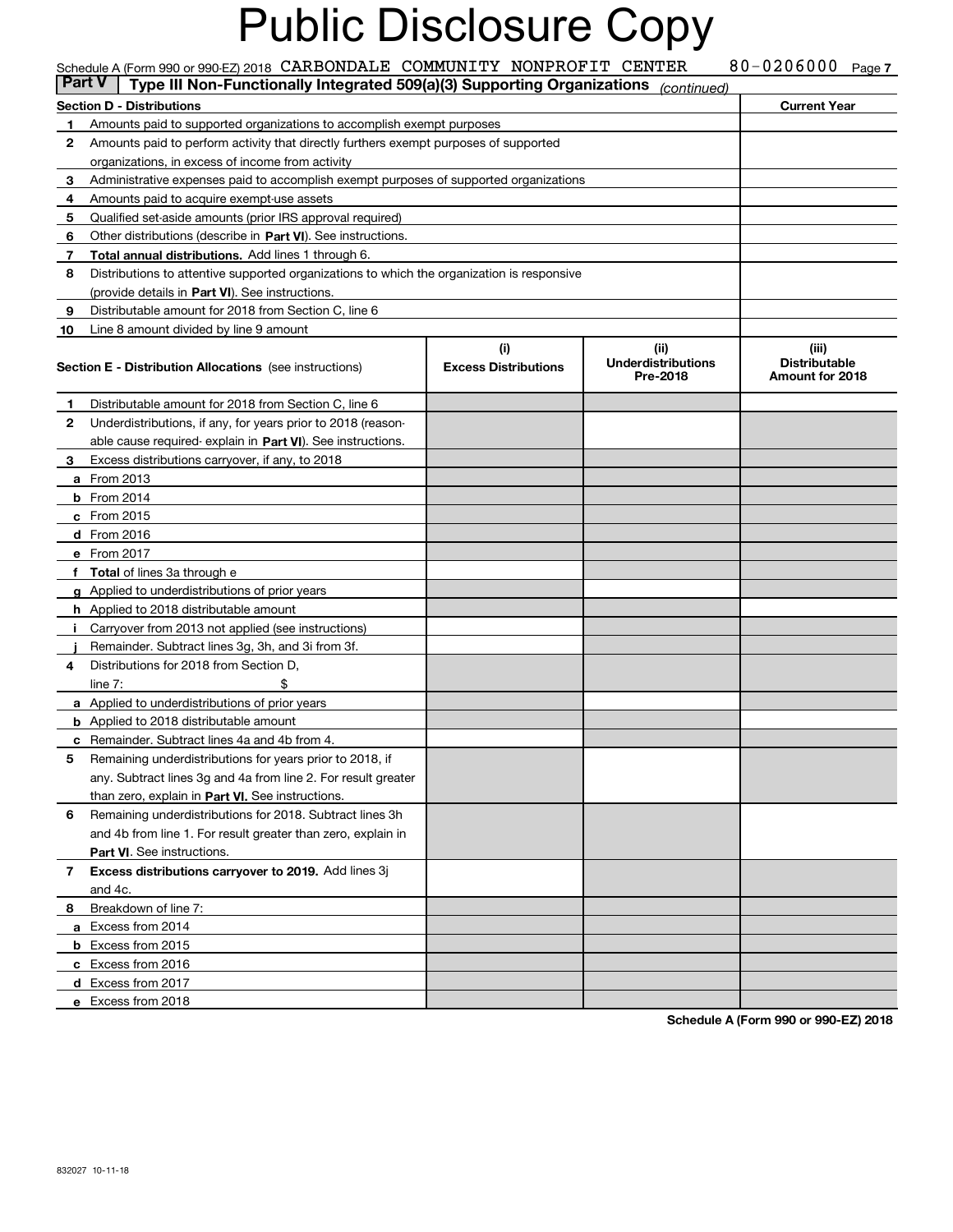|                | Schedule A (Form 990 or 990-EZ) 2018 CARBONDALE COMMUNITY NONPROFIT CENTER                                                                                                                                                                                                                                                                                                                                                        |  | 80-0206000 Page 8 |
|----------------|-----------------------------------------------------------------------------------------------------------------------------------------------------------------------------------------------------------------------------------------------------------------------------------------------------------------------------------------------------------------------------------------------------------------------------------|--|-------------------|
| <b>Part VI</b> | Supplemental Information. Provide the explanations required by Part II, line 10; Part II, line 17a or 17b; Part III, line 12;<br>Part IV, Section A, lines 1, 2, 3b, 3c, 4b, 4c, 5a, 6, 9a, 9b, 9c, 11a, 11b, and 11c; Part IV, Section B, lines 1 and 2; Part IV, Section C,<br>line 1; Part IV, Section D, lines 2 and 3; Part IV, Section E, lines 1c, 2a, 2b, 3a, and 3b; Part V, line 1; Part V, Section B, line 1e; Part V, |  |                   |
|                | Section D, lines 5, 6, and 8; and Part V, Section E, lines 2, 5, and 6. Also complete this part for any additional information.<br>(See instructions.)                                                                                                                                                                                                                                                                            |  |                   |
|                |                                                                                                                                                                                                                                                                                                                                                                                                                                   |  |                   |
|                |                                                                                                                                                                                                                                                                                                                                                                                                                                   |  |                   |
|                |                                                                                                                                                                                                                                                                                                                                                                                                                                   |  |                   |
|                |                                                                                                                                                                                                                                                                                                                                                                                                                                   |  |                   |
|                |                                                                                                                                                                                                                                                                                                                                                                                                                                   |  |                   |
|                |                                                                                                                                                                                                                                                                                                                                                                                                                                   |  |                   |
|                |                                                                                                                                                                                                                                                                                                                                                                                                                                   |  |                   |
|                |                                                                                                                                                                                                                                                                                                                                                                                                                                   |  |                   |
|                |                                                                                                                                                                                                                                                                                                                                                                                                                                   |  |                   |
|                |                                                                                                                                                                                                                                                                                                                                                                                                                                   |  |                   |
|                |                                                                                                                                                                                                                                                                                                                                                                                                                                   |  |                   |
|                |                                                                                                                                                                                                                                                                                                                                                                                                                                   |  |                   |
|                |                                                                                                                                                                                                                                                                                                                                                                                                                                   |  |                   |
|                |                                                                                                                                                                                                                                                                                                                                                                                                                                   |  |                   |
|                |                                                                                                                                                                                                                                                                                                                                                                                                                                   |  |                   |
|                |                                                                                                                                                                                                                                                                                                                                                                                                                                   |  |                   |
|                |                                                                                                                                                                                                                                                                                                                                                                                                                                   |  |                   |
|                |                                                                                                                                                                                                                                                                                                                                                                                                                                   |  |                   |
|                |                                                                                                                                                                                                                                                                                                                                                                                                                                   |  |                   |
|                |                                                                                                                                                                                                                                                                                                                                                                                                                                   |  |                   |
|                |                                                                                                                                                                                                                                                                                                                                                                                                                                   |  |                   |
|                |                                                                                                                                                                                                                                                                                                                                                                                                                                   |  |                   |
|                |                                                                                                                                                                                                                                                                                                                                                                                                                                   |  |                   |
|                |                                                                                                                                                                                                                                                                                                                                                                                                                                   |  |                   |
|                |                                                                                                                                                                                                                                                                                                                                                                                                                                   |  |                   |
|                |                                                                                                                                                                                                                                                                                                                                                                                                                                   |  |                   |
|                |                                                                                                                                                                                                                                                                                                                                                                                                                                   |  |                   |
|                |                                                                                                                                                                                                                                                                                                                                                                                                                                   |  |                   |
|                |                                                                                                                                                                                                                                                                                                                                                                                                                                   |  |                   |
|                |                                                                                                                                                                                                                                                                                                                                                                                                                                   |  |                   |
|                |                                                                                                                                                                                                                                                                                                                                                                                                                                   |  |                   |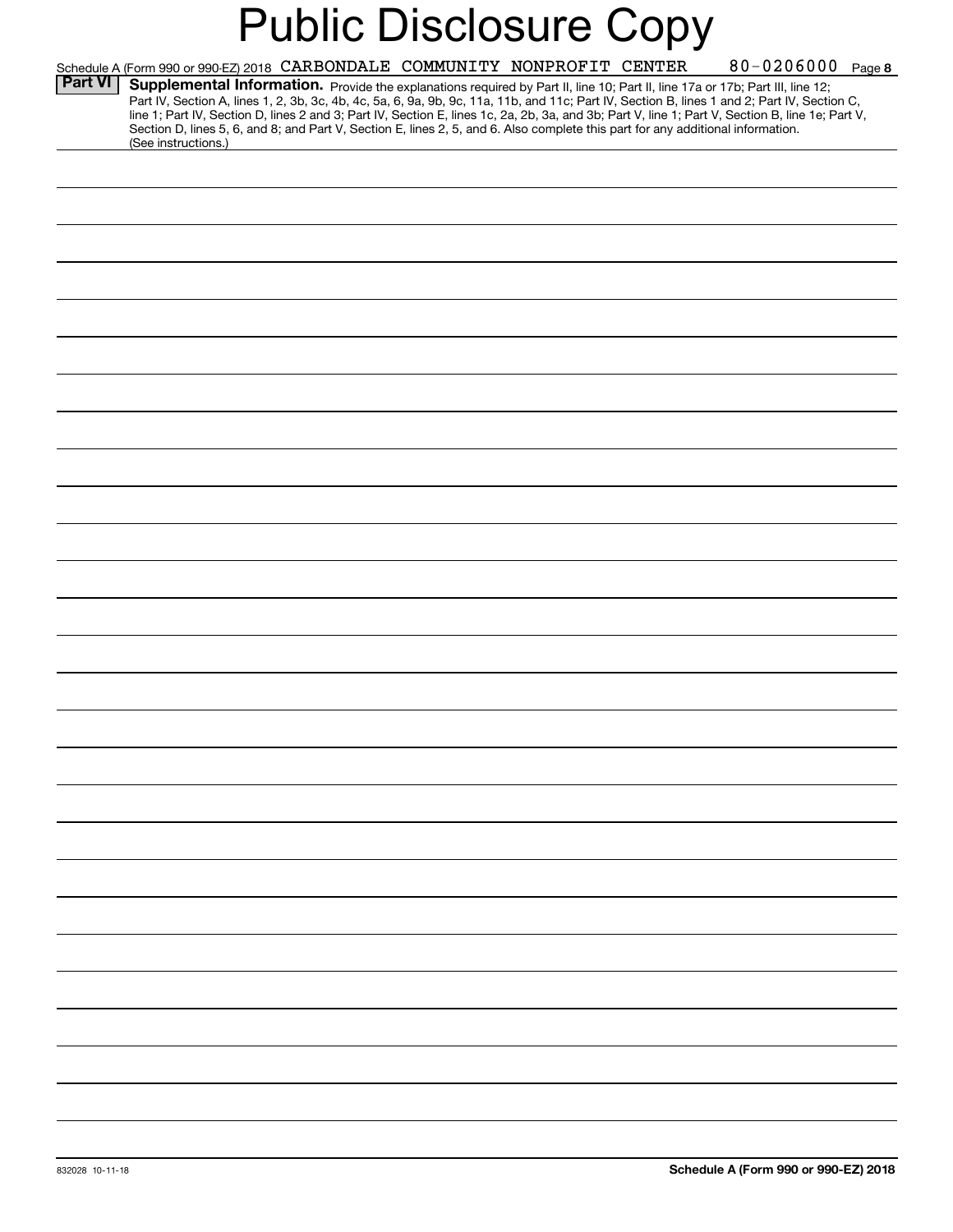|         |                            |                                                                                                                                                                                                                                                                                                            | <b>Public Disclosure Copy</b>                                                                        |                          |                                                         |
|---------|----------------------------|------------------------------------------------------------------------------------------------------------------------------------------------------------------------------------------------------------------------------------------------------------------------------------------------------------|------------------------------------------------------------------------------------------------------|--------------------------|---------------------------------------------------------|
|         | <b>SCHEDULE D</b>          |                                                                                                                                                                                                                                                                                                            | <b>Supplemental Financial Statements</b>                                                             |                          | OMB No. 1545-0047                                       |
|         | (Form 990)                 |                                                                                                                                                                                                                                                                                                            | Complete if the organization answered "Yes" on Form 990,                                             |                          |                                                         |
|         | Department of the Treasury |                                                                                                                                                                                                                                                                                                            | Part IV, line 6, 7, 8, 9, 10, 11a, 11b, 11c, 11d, 11e, 11f, 12a, or 12b.<br>Attach to Form 990.      |                          | Open to Public                                          |
|         | Internal Revenue Service   |                                                                                                                                                                                                                                                                                                            | Go to www.irs.gov/Form990 for instructions and the latest information.                               |                          | <b>Inspection</b>                                       |
|         | Name of the organization   |                                                                                                                                                                                                                                                                                                            | CARBONDALE COMMUNITY NONPROFIT CENTER                                                                |                          | <b>Employer identification number</b><br>$80 - 0206000$ |
| Part I  |                            | Organizations Maintaining Donor Advised Funds or Other Similar Funds or Accounts. Complete if the                                                                                                                                                                                                          |                                                                                                      |                          |                                                         |
|         |                            | organization answered "Yes" on Form 990, Part IV, line 6.                                                                                                                                                                                                                                                  |                                                                                                      |                          |                                                         |
|         |                            |                                                                                                                                                                                                                                                                                                            | (a) Donor advised funds                                                                              |                          | (b) Funds and other accounts                            |
| 1.      |                            |                                                                                                                                                                                                                                                                                                            |                                                                                                      |                          |                                                         |
| 2       |                            | Aggregate value of contributions to (during year)                                                                                                                                                                                                                                                          |                                                                                                      |                          |                                                         |
| з       |                            | Aggregate value of grants from (during year)                                                                                                                                                                                                                                                               |                                                                                                      |                          |                                                         |
| 4<br>5  |                            | Did the organization inform all donors and donor advisors in writing that the assets held in donor advised funds                                                                                                                                                                                           |                                                                                                      |                          |                                                         |
|         |                            |                                                                                                                                                                                                                                                                                                            |                                                                                                      |                          | Yes<br><b>No</b>                                        |
| 6       |                            | Did the organization inform all grantees, donors, and donor advisors in writing that grant funds can be used only                                                                                                                                                                                          |                                                                                                      |                          |                                                         |
|         |                            | for charitable purposes and not for the benefit of the donor or donor advisor, or for any other purpose conferring                                                                                                                                                                                         |                                                                                                      |                          |                                                         |
|         |                            |                                                                                                                                                                                                                                                                                                            |                                                                                                      |                          | Yes<br>No                                               |
| Part II |                            | Conservation Easements. Complete if the organization answered "Yes" on Form 990, Part IV, line 7.                                                                                                                                                                                                          |                                                                                                      |                          |                                                         |
| 1       |                            | Purpose(s) of conservation easements held by the organization (check all that apply).                                                                                                                                                                                                                      |                                                                                                      |                          |                                                         |
|         |                            | Preservation of land for public use (e.g., recreation or education)<br>Protection of natural habitat                                                                                                                                                                                                       | Preservation of a historically important land area<br>Preservation of a certified historic structure |                          |                                                         |
|         |                            | Preservation of open space                                                                                                                                                                                                                                                                                 |                                                                                                      |                          |                                                         |
| 2       |                            | Complete lines 2a through 2d if the organization held a qualified conservation contribution in the form of a conservation easement on the last                                                                                                                                                             |                                                                                                      |                          |                                                         |
|         | day of the tax year.       |                                                                                                                                                                                                                                                                                                            |                                                                                                      |                          | Held at the End of the Tax Year                         |
| а       |                            | Total number of conservation easements                                                                                                                                                                                                                                                                     |                                                                                                      | 2a                       |                                                         |
| b       |                            | Total acreage restricted by conservation easements                                                                                                                                                                                                                                                         |                                                                                                      | 2b                       |                                                         |
| с       |                            |                                                                                                                                                                                                                                                                                                            |                                                                                                      | 2c                       |                                                         |
| d       |                            | Number of conservation easements included in (c) acquired after 7/25/06, and not on a historic structure                                                                                                                                                                                                   |                                                                                                      |                          |                                                         |
|         |                            |                                                                                                                                                                                                                                                                                                            |                                                                                                      | 2d                       |                                                         |
| 3       | $year \blacktriangleright$ | Number of conservation easements modified, transferred, released, extinguished, or terminated by the organization during the tax                                                                                                                                                                           |                                                                                                      |                          |                                                         |
|         |                            | Number of states where property subject to conservation easement is located $\blacktriangleright$                                                                                                                                                                                                          |                                                                                                      |                          |                                                         |
| 5       |                            | Does the organization have a written policy regarding the periodic monitoring, inspection, handling of                                                                                                                                                                                                     |                                                                                                      |                          |                                                         |
|         |                            | violations, and enforcement of the conservation easements it holds?                                                                                                                                                                                                                                        |                                                                                                      |                          | Yes<br><b>No</b>                                        |
| 6       |                            | Staff and volunteer hours devoted to monitoring, inspecting, handling of violations, and enforcing conservation easements during the year                                                                                                                                                                  |                                                                                                      |                          |                                                         |
|         |                            |                                                                                                                                                                                                                                                                                                            |                                                                                                      |                          |                                                         |
| 7       |                            | Amount of expenses incurred in monitoring, inspecting, handling of violations, and enforcing conservation easements during the year                                                                                                                                                                        |                                                                                                      |                          |                                                         |
|         | $\blacktriangleright$ \$   | Does each conservation easement reported on line 2(d) above satisfy the requirements of section 170(h)(4)(B)(i)                                                                                                                                                                                            |                                                                                                      |                          |                                                         |
| 8       |                            |                                                                                                                                                                                                                                                                                                            |                                                                                                      |                          | Yes<br>No                                               |
| 9       |                            | In Part XIII, describe how the organization reports conservation easements in its revenue and expense statement, and balance sheet, and                                                                                                                                                                    |                                                                                                      |                          |                                                         |
|         |                            | include, if applicable, the text of the footnote to the organization's financial statements that describes the organization's accounting for                                                                                                                                                               |                                                                                                      |                          |                                                         |
|         | conservation easements.    |                                                                                                                                                                                                                                                                                                            |                                                                                                      |                          |                                                         |
|         | Part III                   | Organizations Maintaining Collections of Art, Historical Treasures, or Other Similar Assets.                                                                                                                                                                                                               |                                                                                                      |                          |                                                         |
|         |                            | Complete if the organization answered "Yes" on Form 990, Part IV, line 8.                                                                                                                                                                                                                                  |                                                                                                      |                          |                                                         |
|         |                            | 1a If the organization elected, as permitted under SFAS 116 (ASC 958), not to report in its revenue statement and balance sheet works of art,<br>historical treasures, or other similar assets held for public exhibition, education, or research in furtherance of public service, provide, in Part XIII, |                                                                                                      |                          |                                                         |
|         |                            | the text of the footnote to its financial statements that describes these items.                                                                                                                                                                                                                           |                                                                                                      |                          |                                                         |
| b       |                            | If the organization elected, as permitted under SFAS 116 (ASC 958), to report in its revenue statement and balance sheet works of art, historical                                                                                                                                                          |                                                                                                      |                          |                                                         |
|         |                            | treasures, or other similar assets held for public exhibition, education, or research in furtherance of public service, provide the following amounts                                                                                                                                                      |                                                                                                      |                          |                                                         |
|         | relating to these items:   |                                                                                                                                                                                                                                                                                                            |                                                                                                      |                          |                                                         |
|         |                            |                                                                                                                                                                                                                                                                                                            |                                                                                                      |                          | \$                                                      |
|         |                            | (ii) Assets included in Form 990, Part X                                                                                                                                                                                                                                                                   |                                                                                                      | $\blacktriangleright$ \$ |                                                         |
| 2       |                            | If the organization received or held works of art, historical treasures, or other similar assets for financial gain, provide                                                                                                                                                                               |                                                                                                      |                          |                                                         |
|         |                            | the following amounts required to be reported under SFAS 116 (ASC 958) relating to these items:                                                                                                                                                                                                            |                                                                                                      |                          |                                                         |
| a       |                            |                                                                                                                                                                                                                                                                                                            |                                                                                                      | $\blacktriangleright$ \$ | - \$                                                    |
|         |                            | For Departments Reduction Act Notice, can the Instructions for Form 000                                                                                                                                                                                                                                    |                                                                                                      |                          | Pohodulo D (Form 000) 2019                              |

|  | LHA For Paperwork Reduction Act Notice, see the Instructions for Form 990. |  |  |  |  |  |  |
|--|----------------------------------------------------------------------------|--|--|--|--|--|--|
|--|----------------------------------------------------------------------------|--|--|--|--|--|--|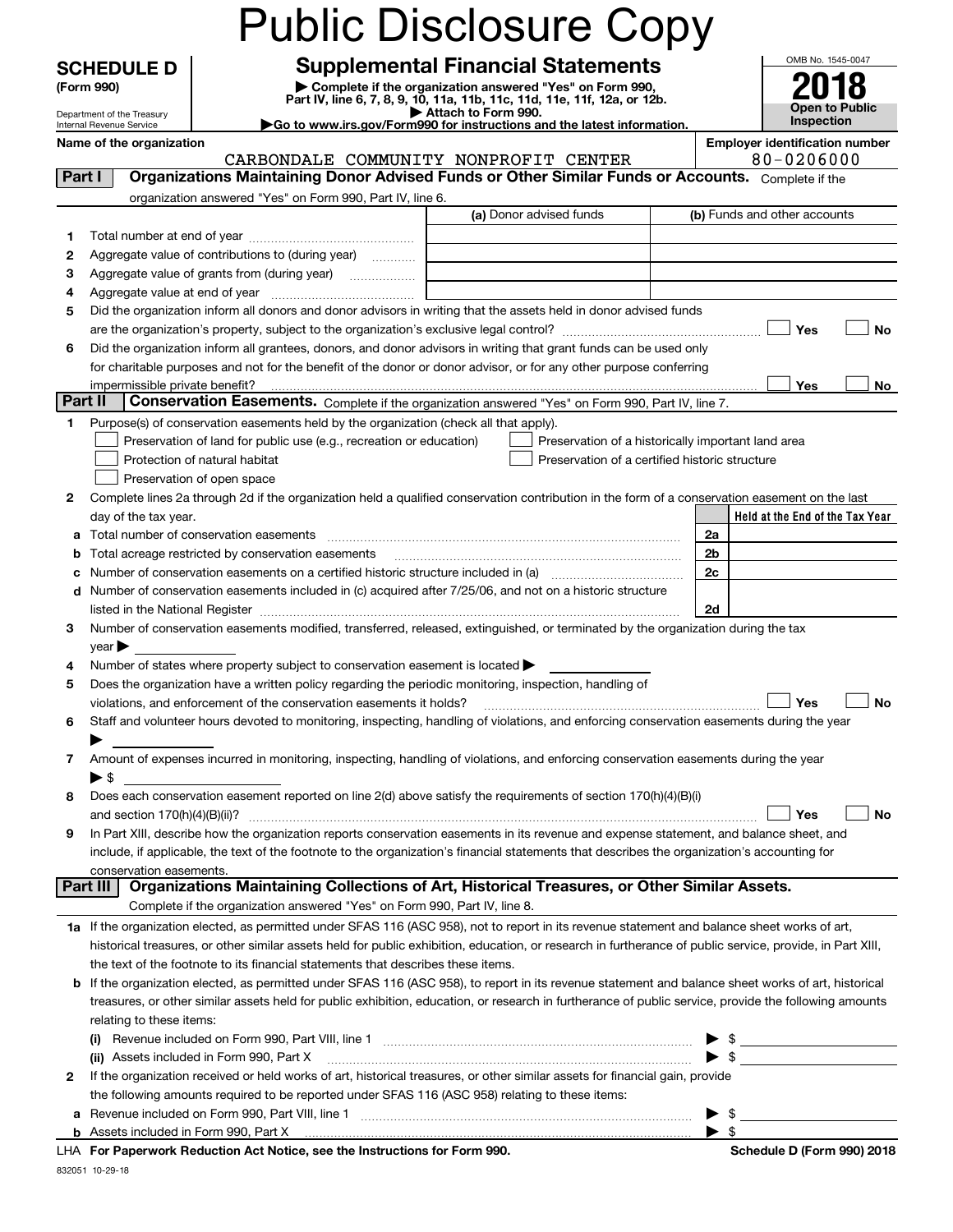| CARBONDALE COMMUNITY NONPROFIT CENTER<br>80-0206000 $_{Page}$ 2<br>Schedule D (Form 990) 2018<br>Part III<br>Organizations Maintaining Collections of Art, Historical Treasures, or Other Similar Assets (continued)<br>Using the organization's acquisition, accession, and other records, check any of the following that are a significant use of its collection items<br>3<br>(check all that apply):<br>Public exhibition<br>Loan or exchange programs<br>a<br>d<br>Other and the contract of the contract of the contract of the contract of the contract of the contract of the contract of the contract of the contract of the contract of the contract of the contract of the contract of the<br>Scholarly research<br>b<br>e<br>Preservation for future generations<br>c<br>Provide a description of the organization's collections and explain how they further the organization's exempt purpose in Part XIII.<br>4<br>During the year, did the organization solicit or receive donations of art, historical treasures, or other similar assets<br>5<br>Yes<br>No.<br>Part IV<br>Escrow and Custodial Arrangements. Complete if the organization answered "Yes" on Form 990, Part IV, line 9, or<br>reported an amount on Form 990, Part X, line 21.<br>1a Is the organization an agent, trustee, custodian or other intermediary for contributions or other assets not included<br>Yes<br>No<br>b If "Yes," explain the arrangement in Part XIII and complete the following table:<br>Amount<br>Beginning balance <b>contract to the contract of the contract of the contract of the contract of the contract of t</b><br>1c<br>c<br>1d<br>Distributions during the year manufactured and continuum and continuum and the year manufactured and continuum<br>1e<br>е<br>1f<br>f<br>2a Did the organization include an amount on Form 990, Part X, line 21, for escrow or custodial account liability?<br><b>Yes</b><br>No<br><b>b</b> If "Yes," explain the arrangement in Part XIII. Check here if the explanation has been provided on Part XIII<br><b>Part V</b><br>Endowment Funds. Complete if the organization answered "Yes" on Form 990, Part IV, line 10.<br>(c) Two years back $\vert$ (d) Three years back $\vert$ (e) Four years back<br>(a) Current year<br>(b) Prior year<br>1a Beginning of year balance<br>b<br>Net investment earnings, gains, and losses<br>d<br><b>e</b> Other expenditures for facilities<br>and programs<br>Ť.<br>End of year balance<br>g<br>Provide the estimated percentage of the current year end balance (line 1g, column (a)) held as:<br>2<br>%<br>Permanent endowment ><br>%<br><b>c</b> Temporarily restricted endowment $\blacktriangleright$<br>%<br>The percentages on lines 2a, 2b, and 2c should equal 100%.<br>3a Are there endowment funds not in the possession of the organization that are held and administered for the organization<br>Yes<br>No.<br>by:<br>3a(i)<br>(i)<br>3a(ii)<br>(ii) related organizations<br>3b<br>Describe in Part XIII the intended uses of the organization's endowment funds.<br><b>Part VI</b><br>Land, Buildings, and Equipment.<br>Complete if the organization answered "Yes" on Form 990, Part IV, line 11a. See Form 990, Part X, line 10.<br>Description of property<br>(a) Cost or other<br>(b) Cost or other<br>(c) Accumulated<br>(d) Book value<br>basis (investment)<br>basis (other)<br>depreciation<br>0.<br>b<br>3,731,965.<br>4,695,108.<br>963,143.<br>c<br>101, 720.<br>194, 459.<br>92,739.<br>3,127.<br>3,127.<br>$\mathbf 0$ .<br>3,824,704.<br>▶ |  | <b>Public Disclosure Copy</b> |  |  |  |  |
|---------------------------------------------------------------------------------------------------------------------------------------------------------------------------------------------------------------------------------------------------------------------------------------------------------------------------------------------------------------------------------------------------------------------------------------------------------------------------------------------------------------------------------------------------------------------------------------------------------------------------------------------------------------------------------------------------------------------------------------------------------------------------------------------------------------------------------------------------------------------------------------------------------------------------------------------------------------------------------------------------------------------------------------------------------------------------------------------------------------------------------------------------------------------------------------------------------------------------------------------------------------------------------------------------------------------------------------------------------------------------------------------------------------------------------------------------------------------------------------------------------------------------------------------------------------------------------------------------------------------------------------------------------------------------------------------------------------------------------------------------------------------------------------------------------------------------------------------------------------------------------------------------------------------------------------------------------------------------------------------------------------------------------------------------------------------------------------------------------------------------------------------------------------------------------------------------------------------------------------------------------------------------------------------------------------------------------------------------------------------------------------------------------------------------------------------------------------------------------------------------------------------------------------------------------------------------------------------------------------------------------------------------------------------------------------------------------------------------------------------------------------------------------------------------------------------------------------------------------------------------------------------------------------------------------------------------------------------------------------------------------------------------------------------------------------------------------------------------------------------------------------------------------------------------------------------------------------------------------------------------------------------------------------------------------------------------------------------------------------------------------------------------------------------------------------------------------------------------------------------------------------------------------------------------------------------------|--|-------------------------------|--|--|--|--|
|                                                                                                                                                                                                                                                                                                                                                                                                                                                                                                                                                                                                                                                                                                                                                                                                                                                                                                                                                                                                                                                                                                                                                                                                                                                                                                                                                                                                                                                                                                                                                                                                                                                                                                                                                                                                                                                                                                                                                                                                                                                                                                                                                                                                                                                                                                                                                                                                                                                                                                                                                                                                                                                                                                                                                                                                                                                                                                                                                                                                                                                                                                                                                                                                                                                                                                                                                                                                                                                                                                                                                                           |  |                               |  |  |  |  |
|                                                                                                                                                                                                                                                                                                                                                                                                                                                                                                                                                                                                                                                                                                                                                                                                                                                                                                                                                                                                                                                                                                                                                                                                                                                                                                                                                                                                                                                                                                                                                                                                                                                                                                                                                                                                                                                                                                                                                                                                                                                                                                                                                                                                                                                                                                                                                                                                                                                                                                                                                                                                                                                                                                                                                                                                                                                                                                                                                                                                                                                                                                                                                                                                                                                                                                                                                                                                                                                                                                                                                                           |  |                               |  |  |  |  |
|                                                                                                                                                                                                                                                                                                                                                                                                                                                                                                                                                                                                                                                                                                                                                                                                                                                                                                                                                                                                                                                                                                                                                                                                                                                                                                                                                                                                                                                                                                                                                                                                                                                                                                                                                                                                                                                                                                                                                                                                                                                                                                                                                                                                                                                                                                                                                                                                                                                                                                                                                                                                                                                                                                                                                                                                                                                                                                                                                                                                                                                                                                                                                                                                                                                                                                                                                                                                                                                                                                                                                                           |  |                               |  |  |  |  |
|                                                                                                                                                                                                                                                                                                                                                                                                                                                                                                                                                                                                                                                                                                                                                                                                                                                                                                                                                                                                                                                                                                                                                                                                                                                                                                                                                                                                                                                                                                                                                                                                                                                                                                                                                                                                                                                                                                                                                                                                                                                                                                                                                                                                                                                                                                                                                                                                                                                                                                                                                                                                                                                                                                                                                                                                                                                                                                                                                                                                                                                                                                                                                                                                                                                                                                                                                                                                                                                                                                                                                                           |  |                               |  |  |  |  |
|                                                                                                                                                                                                                                                                                                                                                                                                                                                                                                                                                                                                                                                                                                                                                                                                                                                                                                                                                                                                                                                                                                                                                                                                                                                                                                                                                                                                                                                                                                                                                                                                                                                                                                                                                                                                                                                                                                                                                                                                                                                                                                                                                                                                                                                                                                                                                                                                                                                                                                                                                                                                                                                                                                                                                                                                                                                                                                                                                                                                                                                                                                                                                                                                                                                                                                                                                                                                                                                                                                                                                                           |  |                               |  |  |  |  |
|                                                                                                                                                                                                                                                                                                                                                                                                                                                                                                                                                                                                                                                                                                                                                                                                                                                                                                                                                                                                                                                                                                                                                                                                                                                                                                                                                                                                                                                                                                                                                                                                                                                                                                                                                                                                                                                                                                                                                                                                                                                                                                                                                                                                                                                                                                                                                                                                                                                                                                                                                                                                                                                                                                                                                                                                                                                                                                                                                                                                                                                                                                                                                                                                                                                                                                                                                                                                                                                                                                                                                                           |  |                               |  |  |  |  |
|                                                                                                                                                                                                                                                                                                                                                                                                                                                                                                                                                                                                                                                                                                                                                                                                                                                                                                                                                                                                                                                                                                                                                                                                                                                                                                                                                                                                                                                                                                                                                                                                                                                                                                                                                                                                                                                                                                                                                                                                                                                                                                                                                                                                                                                                                                                                                                                                                                                                                                                                                                                                                                                                                                                                                                                                                                                                                                                                                                                                                                                                                                                                                                                                                                                                                                                                                                                                                                                                                                                                                                           |  |                               |  |  |  |  |
|                                                                                                                                                                                                                                                                                                                                                                                                                                                                                                                                                                                                                                                                                                                                                                                                                                                                                                                                                                                                                                                                                                                                                                                                                                                                                                                                                                                                                                                                                                                                                                                                                                                                                                                                                                                                                                                                                                                                                                                                                                                                                                                                                                                                                                                                                                                                                                                                                                                                                                                                                                                                                                                                                                                                                                                                                                                                                                                                                                                                                                                                                                                                                                                                                                                                                                                                                                                                                                                                                                                                                                           |  |                               |  |  |  |  |
|                                                                                                                                                                                                                                                                                                                                                                                                                                                                                                                                                                                                                                                                                                                                                                                                                                                                                                                                                                                                                                                                                                                                                                                                                                                                                                                                                                                                                                                                                                                                                                                                                                                                                                                                                                                                                                                                                                                                                                                                                                                                                                                                                                                                                                                                                                                                                                                                                                                                                                                                                                                                                                                                                                                                                                                                                                                                                                                                                                                                                                                                                                                                                                                                                                                                                                                                                                                                                                                                                                                                                                           |  |                               |  |  |  |  |
|                                                                                                                                                                                                                                                                                                                                                                                                                                                                                                                                                                                                                                                                                                                                                                                                                                                                                                                                                                                                                                                                                                                                                                                                                                                                                                                                                                                                                                                                                                                                                                                                                                                                                                                                                                                                                                                                                                                                                                                                                                                                                                                                                                                                                                                                                                                                                                                                                                                                                                                                                                                                                                                                                                                                                                                                                                                                                                                                                                                                                                                                                                                                                                                                                                                                                                                                                                                                                                                                                                                                                                           |  |                               |  |  |  |  |
|                                                                                                                                                                                                                                                                                                                                                                                                                                                                                                                                                                                                                                                                                                                                                                                                                                                                                                                                                                                                                                                                                                                                                                                                                                                                                                                                                                                                                                                                                                                                                                                                                                                                                                                                                                                                                                                                                                                                                                                                                                                                                                                                                                                                                                                                                                                                                                                                                                                                                                                                                                                                                                                                                                                                                                                                                                                                                                                                                                                                                                                                                                                                                                                                                                                                                                                                                                                                                                                                                                                                                                           |  |                               |  |  |  |  |
|                                                                                                                                                                                                                                                                                                                                                                                                                                                                                                                                                                                                                                                                                                                                                                                                                                                                                                                                                                                                                                                                                                                                                                                                                                                                                                                                                                                                                                                                                                                                                                                                                                                                                                                                                                                                                                                                                                                                                                                                                                                                                                                                                                                                                                                                                                                                                                                                                                                                                                                                                                                                                                                                                                                                                                                                                                                                                                                                                                                                                                                                                                                                                                                                                                                                                                                                                                                                                                                                                                                                                                           |  |                               |  |  |  |  |
|                                                                                                                                                                                                                                                                                                                                                                                                                                                                                                                                                                                                                                                                                                                                                                                                                                                                                                                                                                                                                                                                                                                                                                                                                                                                                                                                                                                                                                                                                                                                                                                                                                                                                                                                                                                                                                                                                                                                                                                                                                                                                                                                                                                                                                                                                                                                                                                                                                                                                                                                                                                                                                                                                                                                                                                                                                                                                                                                                                                                                                                                                                                                                                                                                                                                                                                                                                                                                                                                                                                                                                           |  |                               |  |  |  |  |
|                                                                                                                                                                                                                                                                                                                                                                                                                                                                                                                                                                                                                                                                                                                                                                                                                                                                                                                                                                                                                                                                                                                                                                                                                                                                                                                                                                                                                                                                                                                                                                                                                                                                                                                                                                                                                                                                                                                                                                                                                                                                                                                                                                                                                                                                                                                                                                                                                                                                                                                                                                                                                                                                                                                                                                                                                                                                                                                                                                                                                                                                                                                                                                                                                                                                                                                                                                                                                                                                                                                                                                           |  |                               |  |  |  |  |
|                                                                                                                                                                                                                                                                                                                                                                                                                                                                                                                                                                                                                                                                                                                                                                                                                                                                                                                                                                                                                                                                                                                                                                                                                                                                                                                                                                                                                                                                                                                                                                                                                                                                                                                                                                                                                                                                                                                                                                                                                                                                                                                                                                                                                                                                                                                                                                                                                                                                                                                                                                                                                                                                                                                                                                                                                                                                                                                                                                                                                                                                                                                                                                                                                                                                                                                                                                                                                                                                                                                                                                           |  |                               |  |  |  |  |
|                                                                                                                                                                                                                                                                                                                                                                                                                                                                                                                                                                                                                                                                                                                                                                                                                                                                                                                                                                                                                                                                                                                                                                                                                                                                                                                                                                                                                                                                                                                                                                                                                                                                                                                                                                                                                                                                                                                                                                                                                                                                                                                                                                                                                                                                                                                                                                                                                                                                                                                                                                                                                                                                                                                                                                                                                                                                                                                                                                                                                                                                                                                                                                                                                                                                                                                                                                                                                                                                                                                                                                           |  |                               |  |  |  |  |
|                                                                                                                                                                                                                                                                                                                                                                                                                                                                                                                                                                                                                                                                                                                                                                                                                                                                                                                                                                                                                                                                                                                                                                                                                                                                                                                                                                                                                                                                                                                                                                                                                                                                                                                                                                                                                                                                                                                                                                                                                                                                                                                                                                                                                                                                                                                                                                                                                                                                                                                                                                                                                                                                                                                                                                                                                                                                                                                                                                                                                                                                                                                                                                                                                                                                                                                                                                                                                                                                                                                                                                           |  |                               |  |  |  |  |
|                                                                                                                                                                                                                                                                                                                                                                                                                                                                                                                                                                                                                                                                                                                                                                                                                                                                                                                                                                                                                                                                                                                                                                                                                                                                                                                                                                                                                                                                                                                                                                                                                                                                                                                                                                                                                                                                                                                                                                                                                                                                                                                                                                                                                                                                                                                                                                                                                                                                                                                                                                                                                                                                                                                                                                                                                                                                                                                                                                                                                                                                                                                                                                                                                                                                                                                                                                                                                                                                                                                                                                           |  |                               |  |  |  |  |
|                                                                                                                                                                                                                                                                                                                                                                                                                                                                                                                                                                                                                                                                                                                                                                                                                                                                                                                                                                                                                                                                                                                                                                                                                                                                                                                                                                                                                                                                                                                                                                                                                                                                                                                                                                                                                                                                                                                                                                                                                                                                                                                                                                                                                                                                                                                                                                                                                                                                                                                                                                                                                                                                                                                                                                                                                                                                                                                                                                                                                                                                                                                                                                                                                                                                                                                                                                                                                                                                                                                                                                           |  |                               |  |  |  |  |
|                                                                                                                                                                                                                                                                                                                                                                                                                                                                                                                                                                                                                                                                                                                                                                                                                                                                                                                                                                                                                                                                                                                                                                                                                                                                                                                                                                                                                                                                                                                                                                                                                                                                                                                                                                                                                                                                                                                                                                                                                                                                                                                                                                                                                                                                                                                                                                                                                                                                                                                                                                                                                                                                                                                                                                                                                                                                                                                                                                                                                                                                                                                                                                                                                                                                                                                                                                                                                                                                                                                                                                           |  |                               |  |  |  |  |
|                                                                                                                                                                                                                                                                                                                                                                                                                                                                                                                                                                                                                                                                                                                                                                                                                                                                                                                                                                                                                                                                                                                                                                                                                                                                                                                                                                                                                                                                                                                                                                                                                                                                                                                                                                                                                                                                                                                                                                                                                                                                                                                                                                                                                                                                                                                                                                                                                                                                                                                                                                                                                                                                                                                                                                                                                                                                                                                                                                                                                                                                                                                                                                                                                                                                                                                                                                                                                                                                                                                                                                           |  |                               |  |  |  |  |
|                                                                                                                                                                                                                                                                                                                                                                                                                                                                                                                                                                                                                                                                                                                                                                                                                                                                                                                                                                                                                                                                                                                                                                                                                                                                                                                                                                                                                                                                                                                                                                                                                                                                                                                                                                                                                                                                                                                                                                                                                                                                                                                                                                                                                                                                                                                                                                                                                                                                                                                                                                                                                                                                                                                                                                                                                                                                                                                                                                                                                                                                                                                                                                                                                                                                                                                                                                                                                                                                                                                                                                           |  |                               |  |  |  |  |
|                                                                                                                                                                                                                                                                                                                                                                                                                                                                                                                                                                                                                                                                                                                                                                                                                                                                                                                                                                                                                                                                                                                                                                                                                                                                                                                                                                                                                                                                                                                                                                                                                                                                                                                                                                                                                                                                                                                                                                                                                                                                                                                                                                                                                                                                                                                                                                                                                                                                                                                                                                                                                                                                                                                                                                                                                                                                                                                                                                                                                                                                                                                                                                                                                                                                                                                                                                                                                                                                                                                                                                           |  |                               |  |  |  |  |
|                                                                                                                                                                                                                                                                                                                                                                                                                                                                                                                                                                                                                                                                                                                                                                                                                                                                                                                                                                                                                                                                                                                                                                                                                                                                                                                                                                                                                                                                                                                                                                                                                                                                                                                                                                                                                                                                                                                                                                                                                                                                                                                                                                                                                                                                                                                                                                                                                                                                                                                                                                                                                                                                                                                                                                                                                                                                                                                                                                                                                                                                                                                                                                                                                                                                                                                                                                                                                                                                                                                                                                           |  |                               |  |  |  |  |
|                                                                                                                                                                                                                                                                                                                                                                                                                                                                                                                                                                                                                                                                                                                                                                                                                                                                                                                                                                                                                                                                                                                                                                                                                                                                                                                                                                                                                                                                                                                                                                                                                                                                                                                                                                                                                                                                                                                                                                                                                                                                                                                                                                                                                                                                                                                                                                                                                                                                                                                                                                                                                                                                                                                                                                                                                                                                                                                                                                                                                                                                                                                                                                                                                                                                                                                                                                                                                                                                                                                                                                           |  |                               |  |  |  |  |
|                                                                                                                                                                                                                                                                                                                                                                                                                                                                                                                                                                                                                                                                                                                                                                                                                                                                                                                                                                                                                                                                                                                                                                                                                                                                                                                                                                                                                                                                                                                                                                                                                                                                                                                                                                                                                                                                                                                                                                                                                                                                                                                                                                                                                                                                                                                                                                                                                                                                                                                                                                                                                                                                                                                                                                                                                                                                                                                                                                                                                                                                                                                                                                                                                                                                                                                                                                                                                                                                                                                                                                           |  |                               |  |  |  |  |
|                                                                                                                                                                                                                                                                                                                                                                                                                                                                                                                                                                                                                                                                                                                                                                                                                                                                                                                                                                                                                                                                                                                                                                                                                                                                                                                                                                                                                                                                                                                                                                                                                                                                                                                                                                                                                                                                                                                                                                                                                                                                                                                                                                                                                                                                                                                                                                                                                                                                                                                                                                                                                                                                                                                                                                                                                                                                                                                                                                                                                                                                                                                                                                                                                                                                                                                                                                                                                                                                                                                                                                           |  |                               |  |  |  |  |
|                                                                                                                                                                                                                                                                                                                                                                                                                                                                                                                                                                                                                                                                                                                                                                                                                                                                                                                                                                                                                                                                                                                                                                                                                                                                                                                                                                                                                                                                                                                                                                                                                                                                                                                                                                                                                                                                                                                                                                                                                                                                                                                                                                                                                                                                                                                                                                                                                                                                                                                                                                                                                                                                                                                                                                                                                                                                                                                                                                                                                                                                                                                                                                                                                                                                                                                                                                                                                                                                                                                                                                           |  |                               |  |  |  |  |
|                                                                                                                                                                                                                                                                                                                                                                                                                                                                                                                                                                                                                                                                                                                                                                                                                                                                                                                                                                                                                                                                                                                                                                                                                                                                                                                                                                                                                                                                                                                                                                                                                                                                                                                                                                                                                                                                                                                                                                                                                                                                                                                                                                                                                                                                                                                                                                                                                                                                                                                                                                                                                                                                                                                                                                                                                                                                                                                                                                                                                                                                                                                                                                                                                                                                                                                                                                                                                                                                                                                                                                           |  |                               |  |  |  |  |
|                                                                                                                                                                                                                                                                                                                                                                                                                                                                                                                                                                                                                                                                                                                                                                                                                                                                                                                                                                                                                                                                                                                                                                                                                                                                                                                                                                                                                                                                                                                                                                                                                                                                                                                                                                                                                                                                                                                                                                                                                                                                                                                                                                                                                                                                                                                                                                                                                                                                                                                                                                                                                                                                                                                                                                                                                                                                                                                                                                                                                                                                                                                                                                                                                                                                                                                                                                                                                                                                                                                                                                           |  |                               |  |  |  |  |
|                                                                                                                                                                                                                                                                                                                                                                                                                                                                                                                                                                                                                                                                                                                                                                                                                                                                                                                                                                                                                                                                                                                                                                                                                                                                                                                                                                                                                                                                                                                                                                                                                                                                                                                                                                                                                                                                                                                                                                                                                                                                                                                                                                                                                                                                                                                                                                                                                                                                                                                                                                                                                                                                                                                                                                                                                                                                                                                                                                                                                                                                                                                                                                                                                                                                                                                                                                                                                                                                                                                                                                           |  |                               |  |  |  |  |
|                                                                                                                                                                                                                                                                                                                                                                                                                                                                                                                                                                                                                                                                                                                                                                                                                                                                                                                                                                                                                                                                                                                                                                                                                                                                                                                                                                                                                                                                                                                                                                                                                                                                                                                                                                                                                                                                                                                                                                                                                                                                                                                                                                                                                                                                                                                                                                                                                                                                                                                                                                                                                                                                                                                                                                                                                                                                                                                                                                                                                                                                                                                                                                                                                                                                                                                                                                                                                                                                                                                                                                           |  |                               |  |  |  |  |
|                                                                                                                                                                                                                                                                                                                                                                                                                                                                                                                                                                                                                                                                                                                                                                                                                                                                                                                                                                                                                                                                                                                                                                                                                                                                                                                                                                                                                                                                                                                                                                                                                                                                                                                                                                                                                                                                                                                                                                                                                                                                                                                                                                                                                                                                                                                                                                                                                                                                                                                                                                                                                                                                                                                                                                                                                                                                                                                                                                                                                                                                                                                                                                                                                                                                                                                                                                                                                                                                                                                                                                           |  |                               |  |  |  |  |
|                                                                                                                                                                                                                                                                                                                                                                                                                                                                                                                                                                                                                                                                                                                                                                                                                                                                                                                                                                                                                                                                                                                                                                                                                                                                                                                                                                                                                                                                                                                                                                                                                                                                                                                                                                                                                                                                                                                                                                                                                                                                                                                                                                                                                                                                                                                                                                                                                                                                                                                                                                                                                                                                                                                                                                                                                                                                                                                                                                                                                                                                                                                                                                                                                                                                                                                                                                                                                                                                                                                                                                           |  |                               |  |  |  |  |
|                                                                                                                                                                                                                                                                                                                                                                                                                                                                                                                                                                                                                                                                                                                                                                                                                                                                                                                                                                                                                                                                                                                                                                                                                                                                                                                                                                                                                                                                                                                                                                                                                                                                                                                                                                                                                                                                                                                                                                                                                                                                                                                                                                                                                                                                                                                                                                                                                                                                                                                                                                                                                                                                                                                                                                                                                                                                                                                                                                                                                                                                                                                                                                                                                                                                                                                                                                                                                                                                                                                                                                           |  |                               |  |  |  |  |
|                                                                                                                                                                                                                                                                                                                                                                                                                                                                                                                                                                                                                                                                                                                                                                                                                                                                                                                                                                                                                                                                                                                                                                                                                                                                                                                                                                                                                                                                                                                                                                                                                                                                                                                                                                                                                                                                                                                                                                                                                                                                                                                                                                                                                                                                                                                                                                                                                                                                                                                                                                                                                                                                                                                                                                                                                                                                                                                                                                                                                                                                                                                                                                                                                                                                                                                                                                                                                                                                                                                                                                           |  |                               |  |  |  |  |
|                                                                                                                                                                                                                                                                                                                                                                                                                                                                                                                                                                                                                                                                                                                                                                                                                                                                                                                                                                                                                                                                                                                                                                                                                                                                                                                                                                                                                                                                                                                                                                                                                                                                                                                                                                                                                                                                                                                                                                                                                                                                                                                                                                                                                                                                                                                                                                                                                                                                                                                                                                                                                                                                                                                                                                                                                                                                                                                                                                                                                                                                                                                                                                                                                                                                                                                                                                                                                                                                                                                                                                           |  |                               |  |  |  |  |
|                                                                                                                                                                                                                                                                                                                                                                                                                                                                                                                                                                                                                                                                                                                                                                                                                                                                                                                                                                                                                                                                                                                                                                                                                                                                                                                                                                                                                                                                                                                                                                                                                                                                                                                                                                                                                                                                                                                                                                                                                                                                                                                                                                                                                                                                                                                                                                                                                                                                                                                                                                                                                                                                                                                                                                                                                                                                                                                                                                                                                                                                                                                                                                                                                                                                                                                                                                                                                                                                                                                                                                           |  |                               |  |  |  |  |
|                                                                                                                                                                                                                                                                                                                                                                                                                                                                                                                                                                                                                                                                                                                                                                                                                                                                                                                                                                                                                                                                                                                                                                                                                                                                                                                                                                                                                                                                                                                                                                                                                                                                                                                                                                                                                                                                                                                                                                                                                                                                                                                                                                                                                                                                                                                                                                                                                                                                                                                                                                                                                                                                                                                                                                                                                                                                                                                                                                                                                                                                                                                                                                                                                                                                                                                                                                                                                                                                                                                                                                           |  |                               |  |  |  |  |
|                                                                                                                                                                                                                                                                                                                                                                                                                                                                                                                                                                                                                                                                                                                                                                                                                                                                                                                                                                                                                                                                                                                                                                                                                                                                                                                                                                                                                                                                                                                                                                                                                                                                                                                                                                                                                                                                                                                                                                                                                                                                                                                                                                                                                                                                                                                                                                                                                                                                                                                                                                                                                                                                                                                                                                                                                                                                                                                                                                                                                                                                                                                                                                                                                                                                                                                                                                                                                                                                                                                                                                           |  |                               |  |  |  |  |
|                                                                                                                                                                                                                                                                                                                                                                                                                                                                                                                                                                                                                                                                                                                                                                                                                                                                                                                                                                                                                                                                                                                                                                                                                                                                                                                                                                                                                                                                                                                                                                                                                                                                                                                                                                                                                                                                                                                                                                                                                                                                                                                                                                                                                                                                                                                                                                                                                                                                                                                                                                                                                                                                                                                                                                                                                                                                                                                                                                                                                                                                                                                                                                                                                                                                                                                                                                                                                                                                                                                                                                           |  |                               |  |  |  |  |
|                                                                                                                                                                                                                                                                                                                                                                                                                                                                                                                                                                                                                                                                                                                                                                                                                                                                                                                                                                                                                                                                                                                                                                                                                                                                                                                                                                                                                                                                                                                                                                                                                                                                                                                                                                                                                                                                                                                                                                                                                                                                                                                                                                                                                                                                                                                                                                                                                                                                                                                                                                                                                                                                                                                                                                                                                                                                                                                                                                                                                                                                                                                                                                                                                                                                                                                                                                                                                                                                                                                                                                           |  |                               |  |  |  |  |
|                                                                                                                                                                                                                                                                                                                                                                                                                                                                                                                                                                                                                                                                                                                                                                                                                                                                                                                                                                                                                                                                                                                                                                                                                                                                                                                                                                                                                                                                                                                                                                                                                                                                                                                                                                                                                                                                                                                                                                                                                                                                                                                                                                                                                                                                                                                                                                                                                                                                                                                                                                                                                                                                                                                                                                                                                                                                                                                                                                                                                                                                                                                                                                                                                                                                                                                                                                                                                                                                                                                                                                           |  |                               |  |  |  |  |
|                                                                                                                                                                                                                                                                                                                                                                                                                                                                                                                                                                                                                                                                                                                                                                                                                                                                                                                                                                                                                                                                                                                                                                                                                                                                                                                                                                                                                                                                                                                                                                                                                                                                                                                                                                                                                                                                                                                                                                                                                                                                                                                                                                                                                                                                                                                                                                                                                                                                                                                                                                                                                                                                                                                                                                                                                                                                                                                                                                                                                                                                                                                                                                                                                                                                                                                                                                                                                                                                                                                                                                           |  |                               |  |  |  |  |
|                                                                                                                                                                                                                                                                                                                                                                                                                                                                                                                                                                                                                                                                                                                                                                                                                                                                                                                                                                                                                                                                                                                                                                                                                                                                                                                                                                                                                                                                                                                                                                                                                                                                                                                                                                                                                                                                                                                                                                                                                                                                                                                                                                                                                                                                                                                                                                                                                                                                                                                                                                                                                                                                                                                                                                                                                                                                                                                                                                                                                                                                                                                                                                                                                                                                                                                                                                                                                                                                                                                                                                           |  |                               |  |  |  |  |
|                                                                                                                                                                                                                                                                                                                                                                                                                                                                                                                                                                                                                                                                                                                                                                                                                                                                                                                                                                                                                                                                                                                                                                                                                                                                                                                                                                                                                                                                                                                                                                                                                                                                                                                                                                                                                                                                                                                                                                                                                                                                                                                                                                                                                                                                                                                                                                                                                                                                                                                                                                                                                                                                                                                                                                                                                                                                                                                                                                                                                                                                                                                                                                                                                                                                                                                                                                                                                                                                                                                                                                           |  |                               |  |  |  |  |
|                                                                                                                                                                                                                                                                                                                                                                                                                                                                                                                                                                                                                                                                                                                                                                                                                                                                                                                                                                                                                                                                                                                                                                                                                                                                                                                                                                                                                                                                                                                                                                                                                                                                                                                                                                                                                                                                                                                                                                                                                                                                                                                                                                                                                                                                                                                                                                                                                                                                                                                                                                                                                                                                                                                                                                                                                                                                                                                                                                                                                                                                                                                                                                                                                                                                                                                                                                                                                                                                                                                                                                           |  |                               |  |  |  |  |
|                                                                                                                                                                                                                                                                                                                                                                                                                                                                                                                                                                                                                                                                                                                                                                                                                                                                                                                                                                                                                                                                                                                                                                                                                                                                                                                                                                                                                                                                                                                                                                                                                                                                                                                                                                                                                                                                                                                                                                                                                                                                                                                                                                                                                                                                                                                                                                                                                                                                                                                                                                                                                                                                                                                                                                                                                                                                                                                                                                                                                                                                                                                                                                                                                                                                                                                                                                                                                                                                                                                                                                           |  |                               |  |  |  |  |
|                                                                                                                                                                                                                                                                                                                                                                                                                                                                                                                                                                                                                                                                                                                                                                                                                                                                                                                                                                                                                                                                                                                                                                                                                                                                                                                                                                                                                                                                                                                                                                                                                                                                                                                                                                                                                                                                                                                                                                                                                                                                                                                                                                                                                                                                                                                                                                                                                                                                                                                                                                                                                                                                                                                                                                                                                                                                                                                                                                                                                                                                                                                                                                                                                                                                                                                                                                                                                                                                                                                                                                           |  |                               |  |  |  |  |
|                                                                                                                                                                                                                                                                                                                                                                                                                                                                                                                                                                                                                                                                                                                                                                                                                                                                                                                                                                                                                                                                                                                                                                                                                                                                                                                                                                                                                                                                                                                                                                                                                                                                                                                                                                                                                                                                                                                                                                                                                                                                                                                                                                                                                                                                                                                                                                                                                                                                                                                                                                                                                                                                                                                                                                                                                                                                                                                                                                                                                                                                                                                                                                                                                                                                                                                                                                                                                                                                                                                                                                           |  |                               |  |  |  |  |
|                                                                                                                                                                                                                                                                                                                                                                                                                                                                                                                                                                                                                                                                                                                                                                                                                                                                                                                                                                                                                                                                                                                                                                                                                                                                                                                                                                                                                                                                                                                                                                                                                                                                                                                                                                                                                                                                                                                                                                                                                                                                                                                                                                                                                                                                                                                                                                                                                                                                                                                                                                                                                                                                                                                                                                                                                                                                                                                                                                                                                                                                                                                                                                                                                                                                                                                                                                                                                                                                                                                                                                           |  |                               |  |  |  |  |
|                                                                                                                                                                                                                                                                                                                                                                                                                                                                                                                                                                                                                                                                                                                                                                                                                                                                                                                                                                                                                                                                                                                                                                                                                                                                                                                                                                                                                                                                                                                                                                                                                                                                                                                                                                                                                                                                                                                                                                                                                                                                                                                                                                                                                                                                                                                                                                                                                                                                                                                                                                                                                                                                                                                                                                                                                                                                                                                                                                                                                                                                                                                                                                                                                                                                                                                                                                                                                                                                                                                                                                           |  |                               |  |  |  |  |

**Schedule D (Form 990) 2018**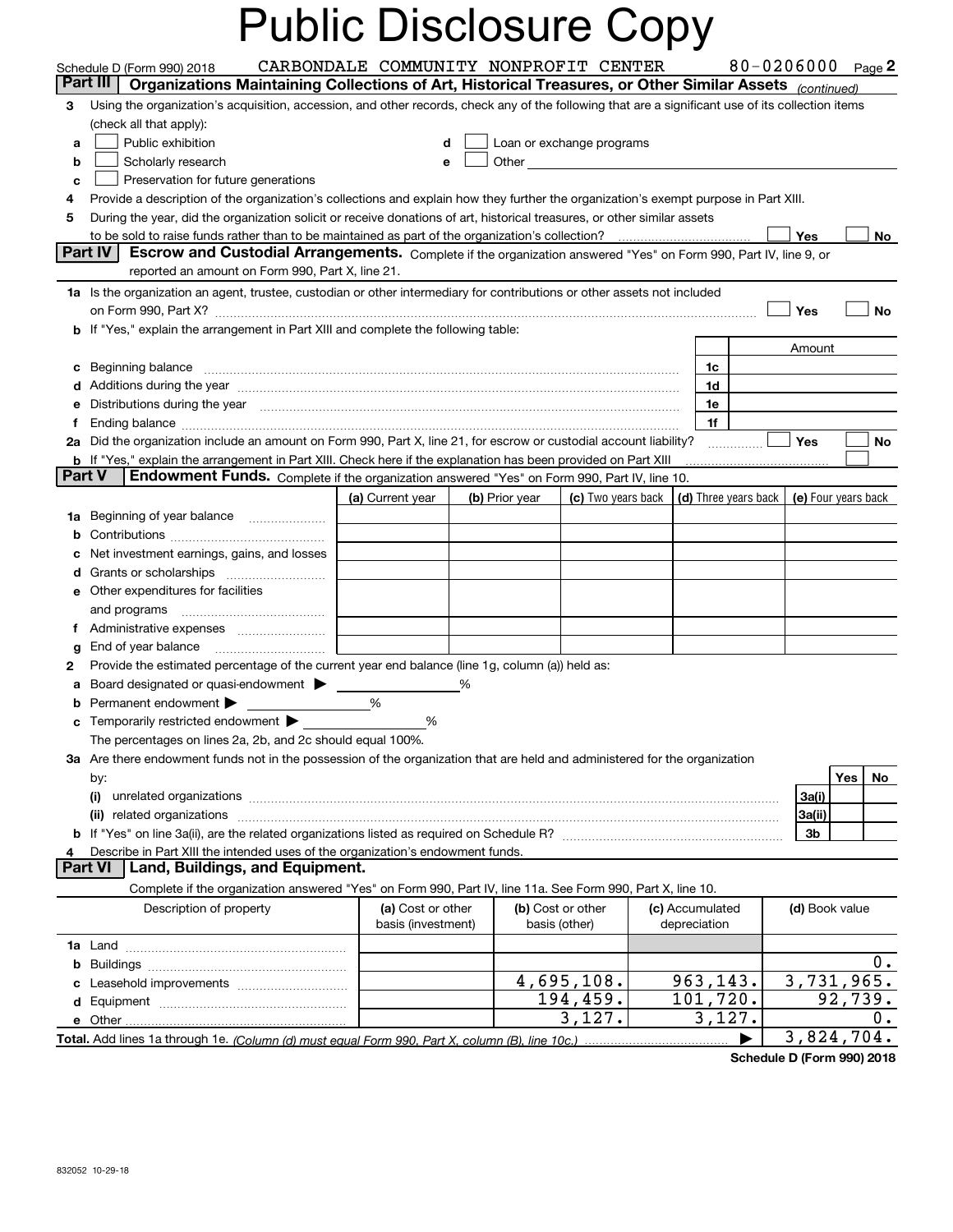|                 | Schedule D (Form 990) 2018               | CARBONDALE COMMUNITY NONPROFIT CENTER                                                                             |                 |                |                   |                                                           | 80-0206000 Page 3 |  |
|-----------------|------------------------------------------|-------------------------------------------------------------------------------------------------------------------|-----------------|----------------|-------------------|-----------------------------------------------------------|-------------------|--|
| <b>Part VII</b> |                                          | <b>Investments - Other Securities.</b>                                                                            |                 |                |                   |                                                           |                   |  |
|                 |                                          | Complete if the organization answered "Yes" on Form 990, Part IV, line 11b. See Form 990, Part X, line 12.        |                 |                |                   |                                                           |                   |  |
|                 |                                          | (a) Description of security or category (including name of security)                                              | (b) Book value  |                |                   | (c) Method of valuation: Cost or end-of-year market value |                   |  |
|                 | (1) Financial derivatives                |                                                                                                                   |                 |                |                   |                                                           |                   |  |
|                 | (2) Closely-held equity interests        |                                                                                                                   |                 |                |                   |                                                           |                   |  |
| (3) Other       |                                          |                                                                                                                   |                 |                |                   |                                                           |                   |  |
| (A)<br>(B)      |                                          |                                                                                                                   |                 |                |                   |                                                           |                   |  |
| (C)             |                                          |                                                                                                                   |                 |                |                   |                                                           |                   |  |
| (D)             |                                          |                                                                                                                   |                 |                |                   |                                                           |                   |  |
| (E)             |                                          |                                                                                                                   |                 |                |                   |                                                           |                   |  |
| (F)             |                                          |                                                                                                                   |                 |                |                   |                                                           |                   |  |
| (G)             |                                          |                                                                                                                   |                 |                |                   |                                                           |                   |  |
| (H)             |                                          |                                                                                                                   |                 |                |                   |                                                           |                   |  |
|                 |                                          | Total. (Col. (b) must equal Form 990, Part X, col. (B) line 12.)                                                  |                 |                |                   |                                                           |                   |  |
|                 |                                          | Part VIII Investments - Program Related.                                                                          |                 |                |                   |                                                           |                   |  |
|                 |                                          | Complete if the organization answered "Yes" on Form 990, Part IV, line 11c. See Form 990, Part X, line 13.        |                 |                |                   |                                                           |                   |  |
|                 | (a) Description of investment            |                                                                                                                   | (b) Book value  |                |                   | (c) Method of valuation: Cost or end-of-year market value |                   |  |
| (1)             |                                          |                                                                                                                   |                 |                |                   |                                                           |                   |  |
| (2)             |                                          |                                                                                                                   |                 |                |                   |                                                           |                   |  |
| (3)             |                                          |                                                                                                                   |                 |                |                   |                                                           |                   |  |
| (4)<br>(5)      |                                          |                                                                                                                   |                 |                |                   |                                                           |                   |  |
| (6)             |                                          |                                                                                                                   |                 |                |                   |                                                           |                   |  |
| (7)             |                                          |                                                                                                                   |                 |                |                   |                                                           |                   |  |
| (8)             |                                          |                                                                                                                   |                 |                |                   |                                                           |                   |  |
| (9)             |                                          |                                                                                                                   |                 |                |                   |                                                           |                   |  |
|                 |                                          | Total. (Col. (b) must equal Form 990, Part X, col. (B) line 13.)                                                  |                 |                |                   |                                                           |                   |  |
| Part IX         | <b>Other Assets.</b>                     |                                                                                                                   |                 |                |                   |                                                           |                   |  |
|                 |                                          | Complete if the organization answered "Yes" on Form 990, Part IV, line 11d. See Form 990, Part X, line 15.        |                 |                |                   |                                                           |                   |  |
|                 |                                          |                                                                                                                   | (a) Description |                |                   |                                                           | (b) Book value    |  |
| (1)             |                                          |                                                                                                                   |                 |                |                   |                                                           |                   |  |
| (2)             |                                          |                                                                                                                   |                 |                |                   |                                                           |                   |  |
| (3)<br>(4)      |                                          |                                                                                                                   |                 |                |                   |                                                           |                   |  |
| (5)             |                                          |                                                                                                                   |                 |                |                   |                                                           |                   |  |
| (6)             |                                          |                                                                                                                   |                 |                |                   |                                                           |                   |  |
| (7)             |                                          |                                                                                                                   |                 |                |                   |                                                           |                   |  |
| (8)             |                                          |                                                                                                                   |                 |                |                   |                                                           |                   |  |
| (9)             |                                          |                                                                                                                   |                 |                |                   |                                                           |                   |  |
|                 |                                          | Total. (Column (b) must equal Form 990. Part X, col. (B) line 15.)                                                |                 |                |                   |                                                           |                   |  |
| Part X          | <b>Other Liabilities.</b>                |                                                                                                                   |                 |                |                   |                                                           |                   |  |
|                 |                                          | Complete if the organization answered "Yes" on Form 990, Part IV, line 11e or 11f. See Form 990, Part X, line 25. |                 |                |                   |                                                           |                   |  |
| 1.              |                                          | (a) Description of liability                                                                                      |                 | (b) Book value |                   |                                                           |                   |  |
| (1)             | Federal income taxes                     |                                                                                                                   |                 |                |                   |                                                           |                   |  |
| (2)             | SECURITY DEPOSITS<br>BANK LINE OF CREDIT |                                                                                                                   |                 |                | 64,123.<br>3,745. |                                                           |                   |  |
| (3)<br>(4)      |                                          |                                                                                                                   |                 |                |                   |                                                           |                   |  |
| (5)             |                                          |                                                                                                                   |                 |                |                   |                                                           |                   |  |
| (6)             |                                          |                                                                                                                   |                 |                |                   |                                                           |                   |  |
| (7)             |                                          |                                                                                                                   |                 |                |                   |                                                           |                   |  |
| (8)             |                                          |                                                                                                                   |                 |                |                   |                                                           |                   |  |
| (9)             |                                          |                                                                                                                   |                 |                |                   |                                                           |                   |  |
|                 |                                          | Total. (Column (b) must equal Form 990, Part X, col. (B) line 25.)                                                |                 |                | 67,868.           |                                                           |                   |  |

**Total.**  *(Column (b) must equal Form 990, Part X, col. (B) line 25.)* |

**2.** Liability for uncertain tax positions. In Part XIII, provide the text of the footnote to the organization's financial statements that reports the organization's liability for uncertain tax positions under FIN 48 (ASC 740). Check here if the text of the footnote has been provided in Part XIII  $\mathcal{L}^{\text{max}}$ 

**Schedule D (Form 990) 2018**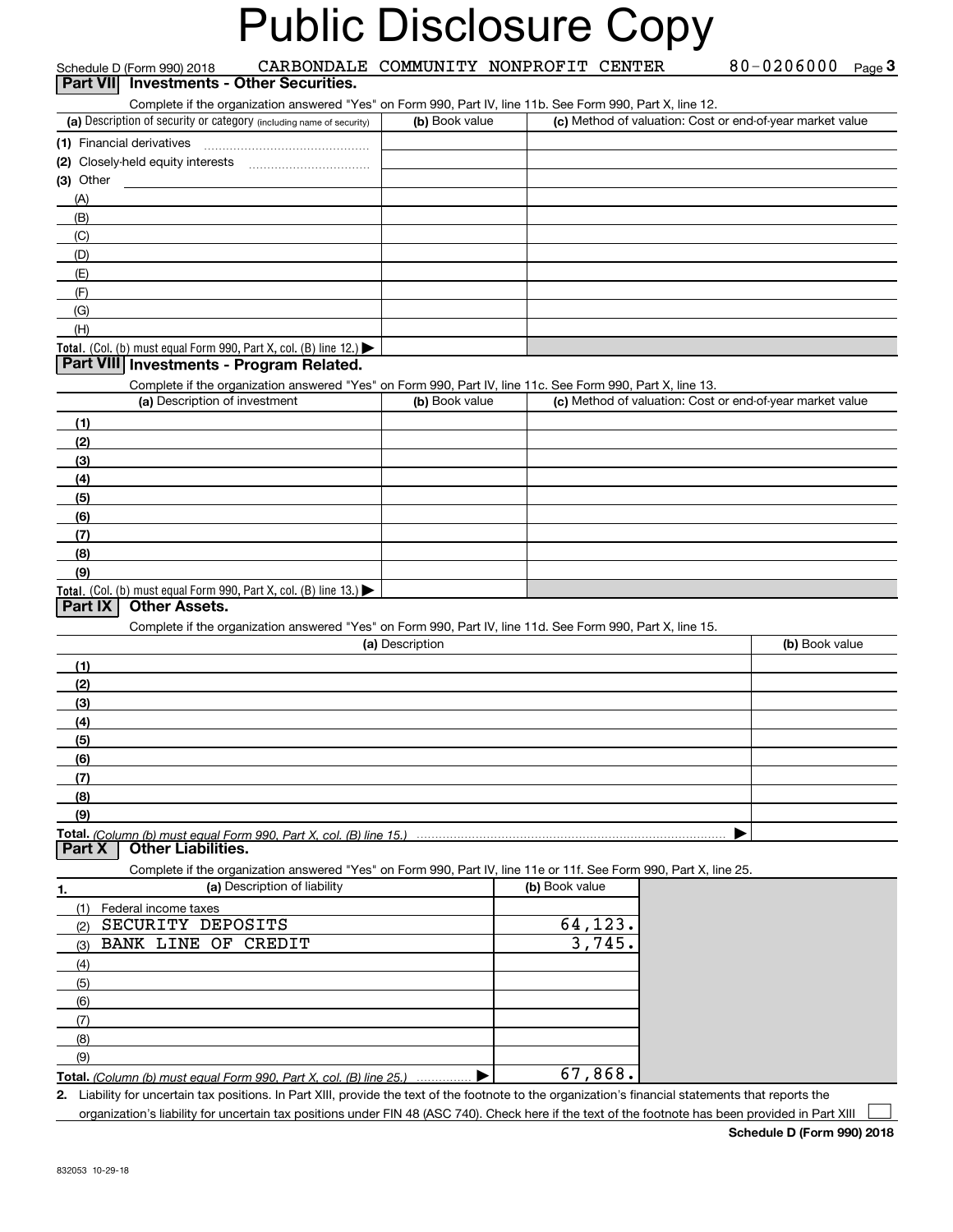|   | CARBONDALE COMMUNITY NONPROFIT CENTER<br>Schedule D (Form 990) 2018                                                                                                                                                                 |                | 80-0206000<br>Page 4 |
|---|-------------------------------------------------------------------------------------------------------------------------------------------------------------------------------------------------------------------------------------|----------------|----------------------|
|   | Reconciliation of Revenue per Audited Financial Statements With Revenue per Return.<br><b>Part XI</b>                                                                                                                               |                |                      |
|   | Complete if the organization answered "Yes" on Form 990, Part IV, line 12a.                                                                                                                                                         |                |                      |
| 1 | Total revenue, gains, and other support per audited financial statements                                                                                                                                                            |                | $\blacksquare$       |
| 2 | Amounts included on line 1 but not on Form 990, Part VIII, line 12:                                                                                                                                                                 |                |                      |
| a |                                                                                                                                                                                                                                     | 2a             |                      |
| b |                                                                                                                                                                                                                                     | 2 <sub>b</sub> |                      |
| c | Recoveries of prior year grants [11] matter contracts and prior year grants [11] matter contracts and prior year grants and all the contracts and all the contracts and all the contracts and all the contracts of prior year.      | 2 <sub>c</sub> |                      |
| d | Other (Describe in Part XIII.)                                                                                                                                                                                                      | 2d             |                      |
| е | Add lines 2a through 2d                                                                                                                                                                                                             |                | <b>2e</b>            |
| З |                                                                                                                                                                                                                                     |                | 3                    |
|   | Amounts included on Form 990, Part VIII, line 12, but not on line 1:                                                                                                                                                                |                |                      |
| a | Investment expenses not included on Form 990, Part VIII, line 7b                                                                                                                                                                    | 4a             |                      |
| b | Other (Describe in Part XIII.) <b>Construction Contract Construction</b> Chern Construction Chern Chern Chern Chern Chern Chern Chern Chern Chern Chern Chern Chern Chern Chern Chern Chern Chern Chern Chern Chern Chern Chern Che | 4 <sub>b</sub> |                      |
|   | Add lines 4a and 4b                                                                                                                                                                                                                 |                | 4с                   |
|   | Total revenue. Add lines 3 and 4c. (This must equal Form 990, Part I, line 12.)                                                                                                                                                     |                | 5                    |
|   | Part XII   Reconciliation of Expenses per Audited Financial Statements With Expenses per Return.                                                                                                                                    |                |                      |
|   | Complete if the organization answered "Yes" on Form 990, Part IV, line 12a.                                                                                                                                                         |                |                      |
| 1 |                                                                                                                                                                                                                                     |                | 1.                   |
| 2 | Amounts included on line 1 but not on Form 990, Part IX, line 25:                                                                                                                                                                   |                |                      |
|   |                                                                                                                                                                                                                                     | 2a             |                      |
| b | Prior year adjustments <i>www.www.www.www.www.www.www.www.www.</i> ww.                                                                                                                                                              | 2 <sub>b</sub> |                      |
|   | Other losses <b>with a construction of the construction of the construction of the construction</b>                                                                                                                                 | 2 <sub>c</sub> |                      |
| d |                                                                                                                                                                                                                                     | 2d             |                      |
| е | Add lines 2a through 2d <b>must be a constructed as the constant of the State of Add</b> lines 2a through 2d                                                                                                                        |                | 2e                   |
| з |                                                                                                                                                                                                                                     |                | 3                    |
| 4 | Amounts included on Form 990, Part IX, line 25, but not on line 1:                                                                                                                                                                  |                |                      |
| a | Investment expenses not included on Form 990, Part VIII, line 7b [100] [100] [100] [100] [100] [100] [100] [10                                                                                                                      | 4a             |                      |
|   |                                                                                                                                                                                                                                     | 4 <sub>b</sub> |                      |
|   | Add lines 4a and 4b                                                                                                                                                                                                                 |                | 4c                   |
| 5 |                                                                                                                                                                                                                                     |                | 5                    |
|   | Part XIII Supplemental Information.                                                                                                                                                                                                 |                |                      |
|   | Provide the descriptions required for Part II, lines 3, 5, and 9; Part III, lines 1a and 4; Part IV, lines 1b and 2b; Part V, line 4; Part X, line 2; Part XI,                                                                      |                |                      |

lines 2d and 4b; and Part XII, lines 2d and 4b. Also complete this part to provide any additional information.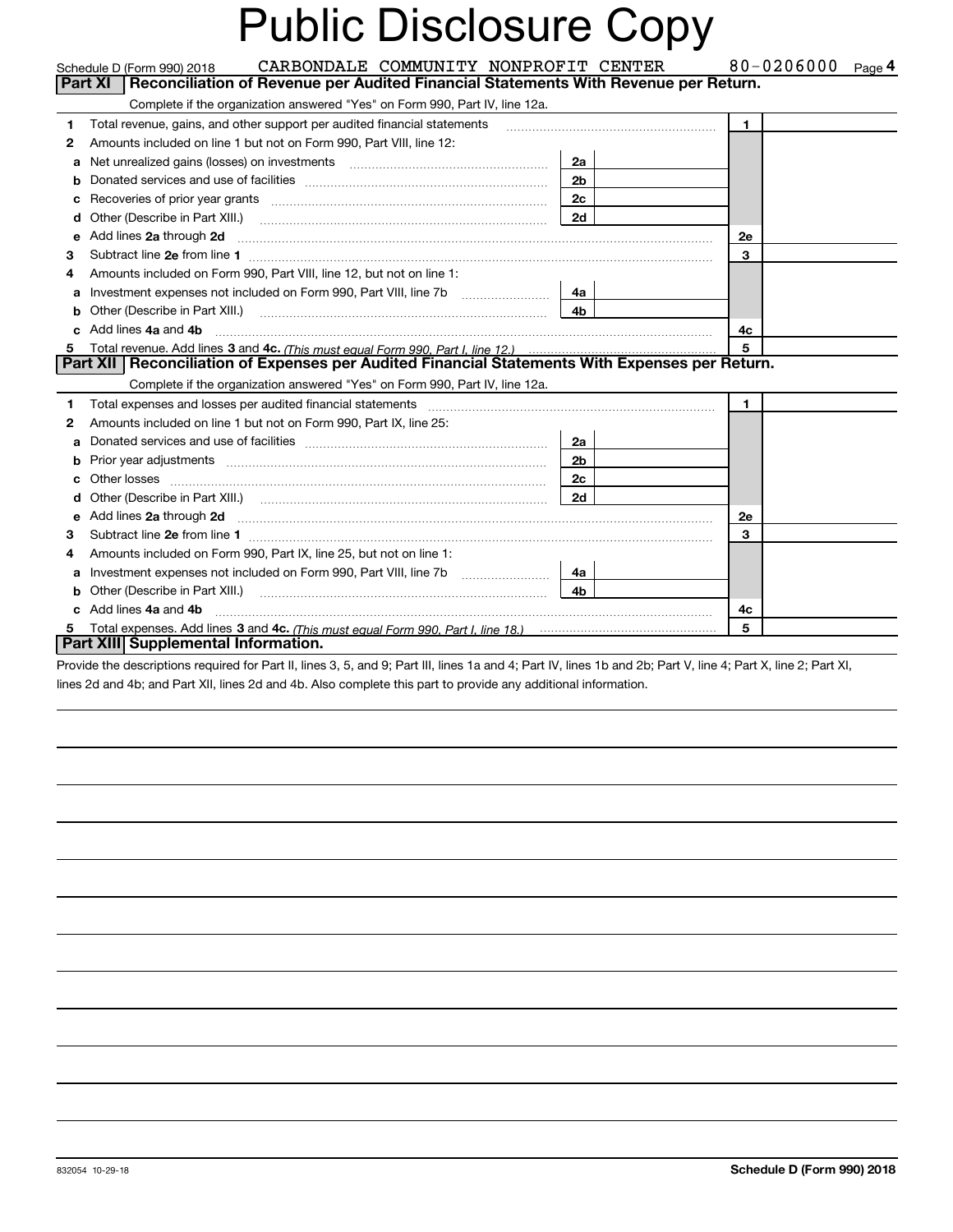Internal Revenue Service

Department of the Treasury **(Form 990 or 990-EZ)**

Name of the organization

#### **SCHEDULE O Supplemental Information to Form 990 or 990-EZ** Public Disclosure Copy

**| Go to www.irs.gov/Form990 for the latest information.**

**Complete to provide information for responses to specific questions on Form 990 or 990-EZ or to provide any additional information. | Attach to Form 990 or 990-EZ.**

**Open to Public Inspection2018**

OMB No. 1545-0047

CARBONDALE COMMUNITY NONPROFIT CENTER | 80-0206000

**Employer identification number**

FORM 990, PART VI, SECTION B, LINE 11B:

CIRCULATED 990 TO B/D & REVIEWED BY AT BOARD MEETING

FORM 990, PART VI, SECTION B, LINE 12C:

DIRECTORS SIGN CONFLICT OF INTEREST POLICY EACH YEAR

FORM 990, PART VI, SECTION B, LINE 15:

THE NONPROFIT COMPARES ITS SALARIES WITH THE SALARIES LISTED IN NATIONAL

COMEPNSATION SURVEYS.

FORM 990, PART VI, SECTION C, LINE 19:

GOVERNING DOCUMENTS, FINANCIAL STATEMENTS AND THE CONFLICT OF INTEREST

POLICY ARE AVAILABLE TO THE PUBLIC UPON REQUEST.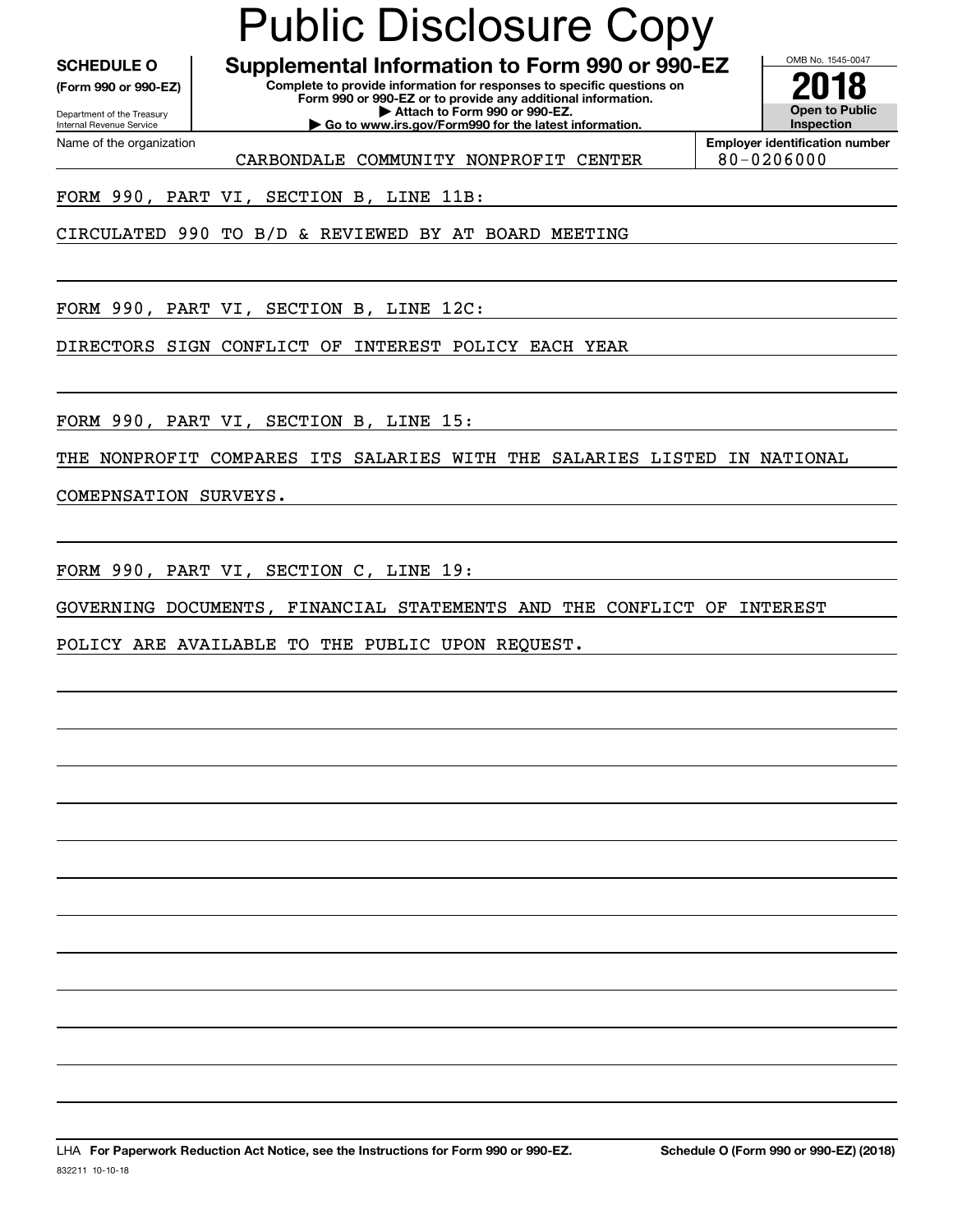#### **2018 DEPRECIATION AND AMORTIZATION REPORT**

|                 | FORM 990 PAGE 10                          |                  |        |            |                                                |             |                             | 990                 |                        |                       |                                  |                                          |                               |                                  |                                       |
|-----------------|-------------------------------------------|------------------|--------|------------|------------------------------------------------|-------------|-----------------------------|---------------------|------------------------|-----------------------|----------------------------------|------------------------------------------|-------------------------------|----------------------------------|---------------------------------------|
| Asset<br>No.    | Description                               | Date<br>Acquired | Method | Life       | $\begin{matrix} 0 \\ 0 \\ 1 \\ 0 \end{matrix}$ | Line<br>No. | Unadjusted<br>Cost Or Basis | Bus<br>$\%$<br>Excl | Section 179<br>Expense | Reduction In<br>Basis | <b>Basis For</b><br>Depreciation | Beginning<br>Accumulated<br>Depreciation | Current<br>Sec 179<br>Expense | <b>Current Year</b><br>Deduction | Ending<br>Accumulated<br>Depreciation |
|                 | <b>BUILDINGS</b>                          |                  |        |            |                                                |             |                             |                     |                        |                       |                                  |                                          |                               |                                  |                                       |
| $6\overline{6}$ | LEASEHOLD IMPROVEMENTS                    | 08/31/10 SL      |        |            |                                                |             | 39.00 MM16 3,988,013.       |                     |                        |                       | 3,988,013.                       | 754,145.                                 |                               | 102,257.                         | 856,402.                              |
| $7\phantom{.0}$ | 2011 CONSTRUCTION COSTS                   | $01/01/11$ SL    |        | 39.00 MM16 |                                                |             | 305, 108.                   |                     |                        |                       | 305,108.                         | 54,581.                                  |                               | 7,823                            | 62,404.                               |
| 9               | MONITORING SYSTEM                         | $03/01/11$ SL    |        | 15.00      |                                                | 16          | 6, 225.                     |                     |                        |                       | 6, 225.                          | 2,845.                                   |                               | 415                              | 3,260.                                |
| 10              | LEASEHOLD IMPROVEMENTS -<br>HEATING UNITS | 11/02/12         | SL     | 39.00 MM16 |                                                |             | 34,898.                     |                     |                        |                       | 34,898.                          | 4,624.                                   |                               | 895.                             | 5,519.                                |
| 12              | LEASEHOLD IMPROVEMENTS                    | $10/31/13$ SL    |        | 39.00 MM16 |                                                |             | 56,202.                     |                     |                        |                       | 56,202.                          | 6,004.                                   |                               | 1,441.                           | 7,445.                                |
|                 | 13 LEASEHOLD IMPROVEMENTS                 | $01/01/13$ SL    |        | 30.00      |                                                | 16          | 59,274.                     |                     |                        |                       | 59,274.                          | 9,880.                                   |                               | 1,976.                           | 11,856.                               |
|                 | HEATING AND COOLING<br>15 EQUIPMENT       | 09/01/14 SL      |        | 39.00 MM16 |                                                |             | 1,512.                      |                     |                        |                       | 1,512.                           | 130.                                     |                               | 39.                              | 169.                                  |
| 16              | OLD CAFE RENOVATION                       | 12/31/14         | SL     | 39.00 MM16 |                                                |             | 7,447.                      |                     |                        |                       | 7,447.                           | 573.                                     |                               | 191                              | 764.                                  |
|                 | 17 A/V EQUIPMENT - GYM                    | 06/30/14         | SL     | 5.00       |                                                | 16          | 6,146.                      |                     |                        |                       | 6,146.                           | 4,302.                                   |                               | 1,229.                           | 5,531.                                |
| 18              | GYM LIGHTING                              | $04/14/14$ SL    |        | 39.00 MM16 |                                                |             | 5,064.                      |                     |                        |                       | 5,064.                           | 487.                                     |                               | 130.                             | 617.                                  |
| 19              | OLD CAFE RENOVATION                       | $03/31/15$ SL    |        | 39.00 MM16 |                                                |             | 21,513.                     |                     |                        |                       | 21,513.                          | 1,518.                                   |                               | 552.                             | 2,070.                                |
| 20              | ENTRY WAY SIGNAGE                         | 12/31/16 SL      |        | 7.00       |                                                | 16          | 4,303.                      |                     |                        |                       | 4,303.                           | 615.                                     |                               | 615.                             | 1,230.                                |
| 21              | EV STATIONS                               | $12/31/16$ SL    |        | 39.00 MM16 |                                                |             | 17,445.                     |                     |                        |                       | 17,445.                          | 447.                                     |                               | 447.                             | 894.                                  |
| 22              | GYM RENOVATION                            | 12/31/17         | SL     | 39.00 MM16 |                                                |             | 115,366.                    |                     |                        |                       | 115,366.                         |                                          |                               | 2,958.                           | 2,958.                                |
| 23              | FMLD LIGHTING                             | 12/31/17         | SL     | 39.00 MM16 |                                                |             | 40,686.                     |                     |                        |                       | 40,686.                          |                                          |                               | 1,043.                           | 1,043.                                |
| 24              | <b>BATHROOM RENOVATION</b>                | 12/31/17 SL      |        | 39.00 MM16 |                                                |             | 17,404.                     |                     |                        |                       | 17,404.                          |                                          |                               | 404.                             | 404.                                  |
|                 | 26 SUITE 10 ELECTRICAL                    | $02/26/18$ SL    |        | 7,00       |                                                | 16          | 2, 242.                     |                     |                        |                       | 2,242.                           |                                          |                               | 267.                             | 267.                                  |

828111 04-01-18

(D) - Asset disposed \* ITC, Salvage, Bonus, Commercial Revitalization Deduction, GO Zone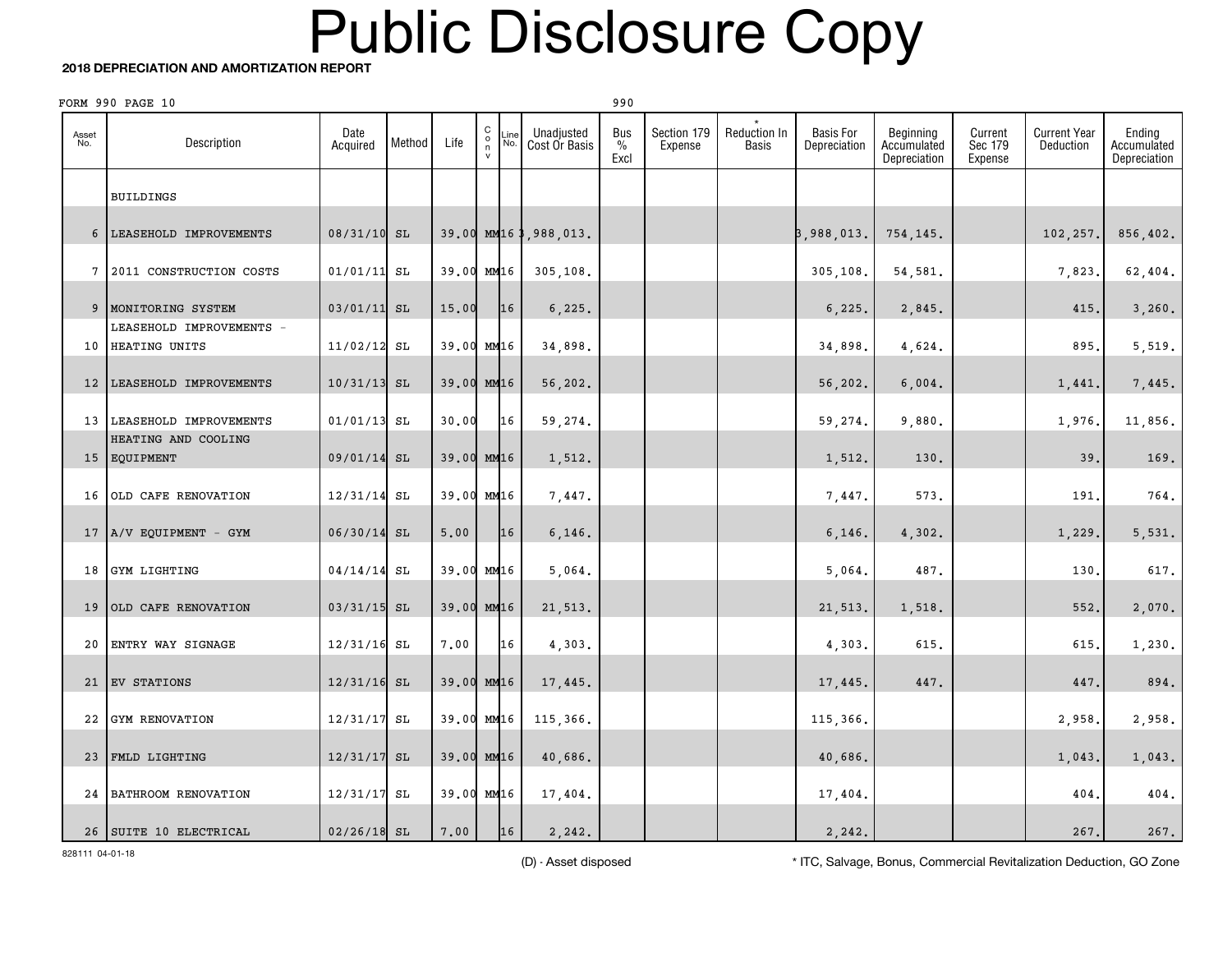#### **2018 DEPRECIATION AND AMORTIZATION REPORT**

| FORM 990 PAGE 10<br>990 |                                              |                  |            |       |                                                     |                                            |                              |                        |                              |                                  |                                          |                               |                                  |                                       |
|-------------------------|----------------------------------------------|------------------|------------|-------|-----------------------------------------------------|--------------------------------------------|------------------------------|------------------------|------------------------------|----------------------------------|------------------------------------------|-------------------------------|----------------------------------|---------------------------------------|
| Asset<br>No.            | Description                                  | Date<br>Acquired | Method     | Life  | $\begin{smallmatrix} 0 \\ 0 \\ n \end{smallmatrix}$ | Unadjusted<br>Line<br>No.<br>Cost Or Basis | Bus<br>$\frac{0}{0}$<br>Excl | Section 179<br>Expense | Reduction In<br><b>Basis</b> | <b>Basis For</b><br>Depreciation | Beginning<br>Accumulated<br>Depreciation | Current<br>Sec 179<br>Expense | <b>Current Year</b><br>Deduction | Ending<br>Accumulated<br>Depreciation |
| 28                      | GYM LIGHTING                                 | $06/11/18$ SL    |            | 10.00 |                                                     | 16<br>4,060.                               |                              |                        |                              | 4,060.                           |                                          |                               | 237.                             | 237.                                  |
| 31                      | GYM/WALL SIGNAGE DONOR BOARD                 | $08/16/18$ SL    |            | 10.00 |                                                     | 16<br>2,200.                               |                              |                        |                              | 2,200.                           |                                          |                               | 73.                              | 73.                                   |
|                         | * 990 PAGE 10 TOTAL<br><b>BUILDINGS</b>      |                  |            |       |                                                     | ,695,108.                                  |                              |                        |                              | 4,695,108.                       | 840,151.                                 |                               | 122,992.                         | 963, 143.                             |
|                         | FURNITURE & FIXTURES                         |                  |            |       |                                                     |                                            |                              |                        |                              |                                  |                                          |                               |                                  |                                       |
| $\mathbf{1}$            | 2008 FURNITURE & FIXTURES                    | 06/20/08         | 200DB 7.00 |       | HY17                                                | 578.                                       |                              | 289.                   |                              | 289.                             | 289.                                     |                               | 0.                               | 289.                                  |
| $\overline{a}$          | 2009 FURNITURE & FIXTURES                    | 05/31/09         | 200DB 7.00 |       | HY <sub>17</sub>                                    | 2,614.                                     |                              | 1,307.                 |                              | 1,307.                           | 1,307.                                   |                               | 0.                               | 1,307.                                |
| 5                       | FURNITURE - COMMON AREA<br><b>ROOMS</b>      | 08/31/10 SL      |            | 7.00  |                                                     | 16<br>90,021.                              |                              |                        |                              | 90,021.                          | 90,021.                                  |                               | $\mathbf{0}$ .                   | 90,021.                               |
| 8                       | 2011 FURNITURE & FIXTURES                    | $01/18/11$ SL    |            | 15.00 |                                                     | 16<br>6,701.                               |                              |                        |                              | 6,701.                           | 3,073.                                   |                               | 447.                             | 3,520.                                |
| 11                      | FURNITURE - PIANO                            | 09/20/12 SL      |            | 7.00  |                                                     | 16<br>4,500.                               |                              |                        |                              | 4,500.                           | 3,376.                                   |                               | 643.                             | 4,019.                                |
| 25                      | CARPET CLEANER                               | $01/18/18$ SL    |            | 7.00  |                                                     | 16<br>4,021.                               |                              |                        |                              | 4,021.                           |                                          |                               | 527.                             | 527.                                  |
| 27                      | <b>BOILER</b>                                | 11/08/18 SL      |            | 39.00 |                                                     | 16<br>74,309.                              |                              |                        |                              | 74,309.                          |                                          |                               | 318                              | 318.                                  |
| 29                      | GYM EQUIPMENT                                | $11/30/18$ SL    |            | 10.00 |                                                     | 16<br>4,243.                               |                              |                        |                              | 4,243.                           |                                          |                               | 35.                              | 35.                                   |
| 30                      | FLOOR CLEANER                                | $12/26/18$ SL    |            | 10.00 |                                                     | 16<br>7,472.                               |                              |                        |                              | 7,472.                           |                                          |                               | $\mathbf{0}$                     |                                       |
|                         | * 990 PAGE 10 TOTAL<br>FURNITURE & FIXTURES  |                  |            |       |                                                     | 194,459.                                   |                              | 1,596.                 |                              | 192,863.                         | 98,066.                                  |                               | 1,970.                           | 100,036.                              |
|                         | MACHINERY & EQUIPMENT                        |                  |            |       |                                                     |                                            |                              |                        |                              |                                  |                                          |                               |                                  |                                       |
| $\mathbf{3}$            | DELL DESKTOP OPTIPLEX 380                    | $06/15/10$ SL    |            | 5.00  |                                                     | 16                                         | 750.                         |                        |                              | 750.                             | 750.                                     |                               | $\mathbf 0$ .                    | $750$ .                               |
| 4                       | 2 DELL LAPTOPS                               | 07/31/10 SL      |            | 5,00  |                                                     | 16<br>2,377.                               |                              |                        |                              | 2,377.                           | 2,377.                                   |                               | 0.                               | 2,377.                                |
|                         | * 990 PAGE 10 TOTAL<br>MACHINERY & EQUIPMENT |                  |            |       |                                                     | 3,127.                                     |                              |                        |                              | 3,127.                           | 3,127.                                   |                               | 0.                               | 3,127.                                |

828111 04-01-18

(D) - Asset disposed \* ITC, Salvage, Bonus, Commercial Revitalization Deduction, GO Zone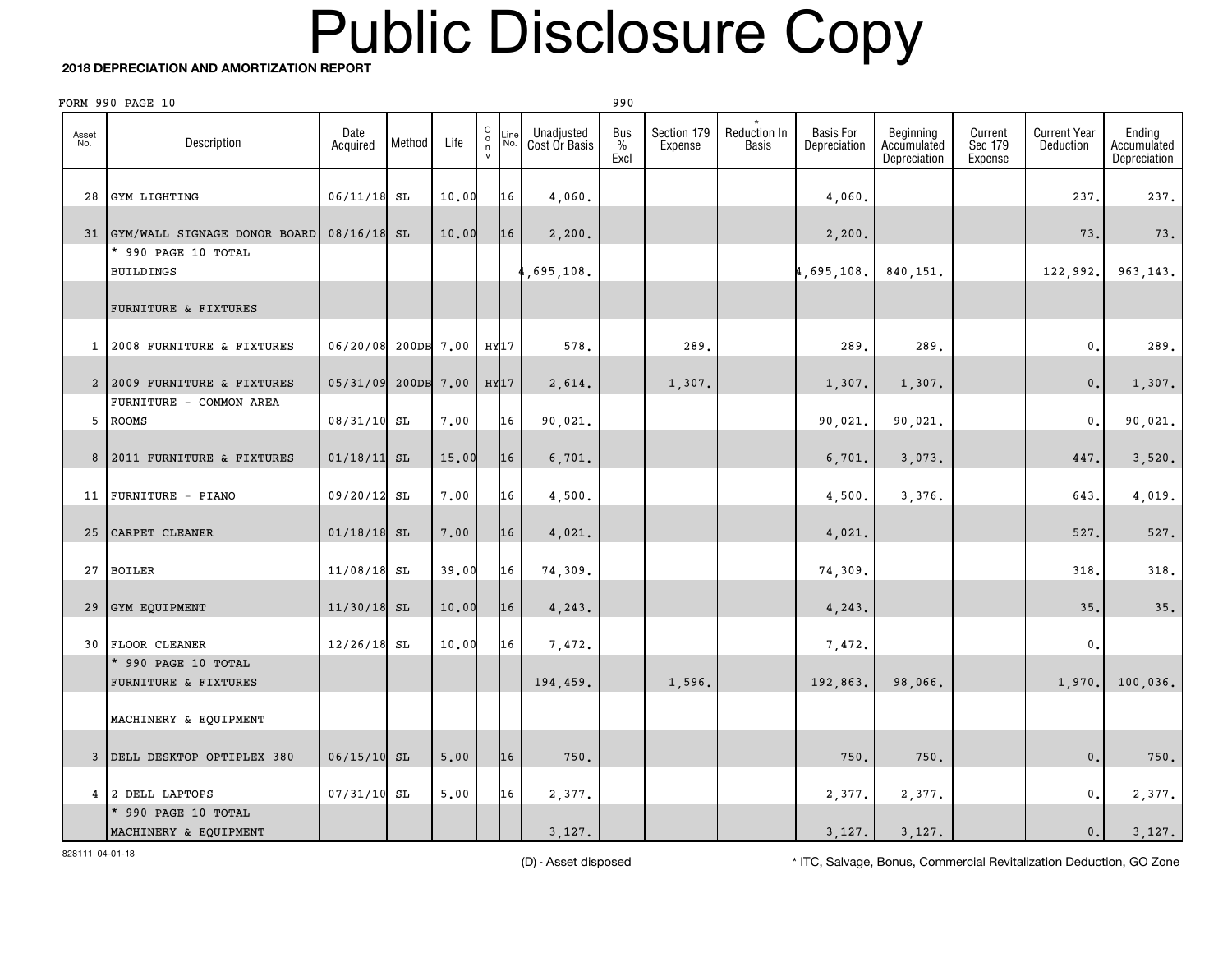#### **2018 DEPRECIATION AND AMORTIZATION REPORT**

|              | FORM 990 PAGE 10          |                  |        |      |                                              |             |                             | 990                    |                        |                       |                            |                                          |                               |                                  |                                       |
|--------------|---------------------------|------------------|--------|------|----------------------------------------------|-------------|-----------------------------|------------------------|------------------------|-----------------------|----------------------------|------------------------------------------|-------------------------------|----------------------------------|---------------------------------------|
| Asset<br>No. | Description               | Date<br>Acquired | Method | Life | $\begin{array}{c}\nC \\ O \\ V\n\end{array}$ | Line<br>No. | Unadjusted<br>Cost Or Basis | Bus<br>$\frac{\%}{\%}$ | Section 179<br>Expense | Reduction In<br>Basis | Basis For<br>Depreciation  | Beginning<br>Accumulated<br>Depreciation | Current<br>Sec 179<br>Expense | <b>Current Year</b><br>Deduction | Ending<br>Accumulated<br>Depreciation |
|              | * GRAND TOTAL 990 PAGE 10 |                  |        |      |                                              |             |                             |                        |                        |                       |                            |                                          |                               |                                  |                                       |
|              | DEPR                      |                  |        |      |                                              |             | ,892,694.                   |                        | 1,596.                 |                       | 4,891,098.                 | 941,344.                                 |                               |                                  | 124,962.1,066,306.                    |
|              |                           |                  |        |      |                                              |             |                             |                        |                        |                       |                            |                                          |                               |                                  |                                       |
|              | CURRENT YEAR ACTIVITY     |                  |        |      |                                              |             |                             |                        |                        |                       |                            |                                          |                               |                                  |                                       |
|              | BEGINNING BALANCE         |                  |        |      |                                              |             | ,794,147.                   |                        |                        |                       | $0.4, 792, 551.$ 941, 344. |                                          |                               |                                  | l,064,849 <b>.</b>                    |
|              | ACQUISITIONS              |                  |        |      |                                              |             | 98,547.                     |                        |                        | 0.                    | 98,547.                    | $\mathbf 0$ .                            |                               |                                  | 1,457.                                |
|              | DISPOSITIONS              |                  |        |      |                                              |             | $\mathfrak o$ .             |                        |                        | $\mathbf 0$ .         | $\mathbf 0$ .              | $\mathbf 0$ .                            |                               |                                  | $\mathbf{0}$ .                        |
|              | ENDING BALANCE            |                  |        |      |                                              |             | ,892,694.                   |                        |                        |                       | 0.4,891,098.941,344.       |                                          |                               |                                  | L,066,306 <mark>.</mark>              |
|              | ENDING ACCUM DEPR         |                  |        |      |                                              |             |                             |                        |                        |                       |                            | ,067,902.                                |                               |                                  |                                       |
|              | ENDING BOOK VALUE         |                  |        |      |                                              |             |                             |                        |                        |                       |                            | ,824,792.                                |                               |                                  |                                       |
|              |                           |                  |        |      |                                              |             |                             |                        |                        |                       |                            |                                          |                               |                                  |                                       |
|              |                           |                  |        |      |                                              |             |                             |                        |                        |                       |                            |                                          |                               |                                  |                                       |
|              |                           |                  |        |      |                                              |             |                             |                        |                        |                       |                            |                                          |                               |                                  |                                       |
|              |                           |                  |        |      |                                              |             |                             |                        |                        |                       |                            |                                          |                               |                                  |                                       |
|              |                           |                  |        |      |                                              |             |                             |                        |                        |                       |                            |                                          |                               |                                  |                                       |
|              |                           |                  |        |      |                                              |             |                             |                        |                        |                       |                            |                                          |                               |                                  |                                       |
|              |                           |                  |        |      |                                              |             |                             |                        |                        |                       |                            |                                          |                               |                                  |                                       |
|              |                           |                  |        |      |                                              |             |                             |                        |                        |                       |                            |                                          |                               |                                  |                                       |
|              |                           |                  |        |      |                                              |             |                             |                        |                        |                       |                            |                                          |                               |                                  |                                       |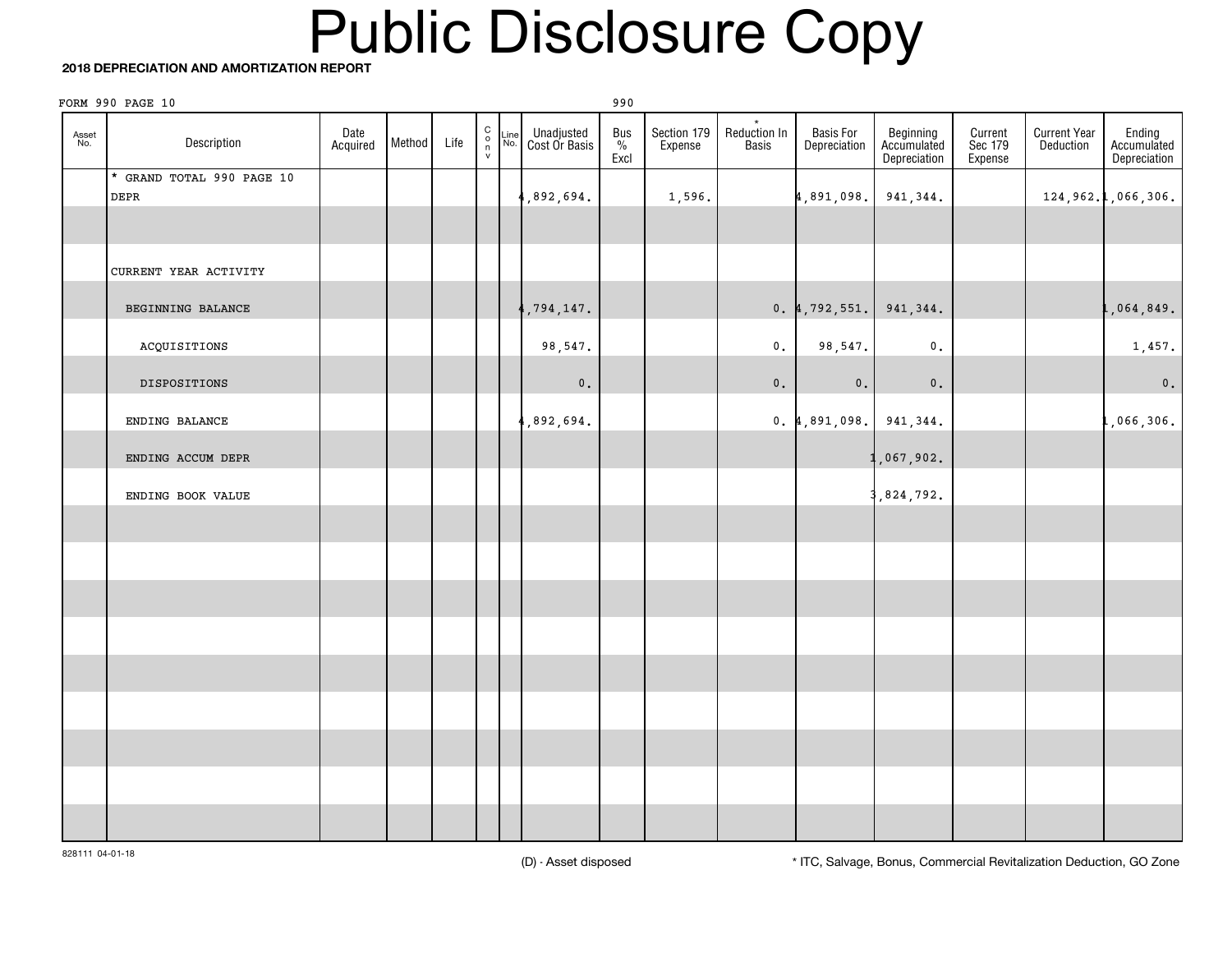| 4562                                                                                                                                                                                                                                                          |                                    |                                            |                                                                                                                                           |                              |                        |                                                 |                   | OMB No. 1545-0172          |
|---------------------------------------------------------------------------------------------------------------------------------------------------------------------------------------------------------------------------------------------------------------|------------------------------------|--------------------------------------------|-------------------------------------------------------------------------------------------------------------------------------------------|------------------------------|------------------------|-------------------------------------------------|-------------------|----------------------------|
| Form                                                                                                                                                                                                                                                          |                                    |                                            | <b>Depreciation and Amortization</b><br>(Including Information on Listed Property)                                                        |                              |                        | 990                                             |                   |                            |
|                                                                                                                                                                                                                                                               |                                    |                                            | Attach to your tax return.                                                                                                                |                              |                        |                                                 |                   |                            |
| Department of the Treasury<br>(99)<br>Internal Revenue Service                                                                                                                                                                                                |                                    |                                            | Go to www.irs.gov/Form4562 for instructions and the latest information.                                                                   |                              |                        |                                                 |                   | Sequence No. 179           |
| Name(s) shown on return                                                                                                                                                                                                                                       |                                    |                                            |                                                                                                                                           |                              |                        | Business or activity to which this form relates |                   | Identifying number         |
|                                                                                                                                                                                                                                                               |                                    |                                            |                                                                                                                                           |                              |                        |                                                 |                   |                            |
| CARBONDALE COMMUNITY NONPROFIT CENTER                                                                                                                                                                                                                         |                                    |                                            |                                                                                                                                           | FORM 990 PAGE 10             |                        |                                                 |                   | $80 - 0206000$             |
| Part I                                                                                                                                                                                                                                                        |                                    |                                            | Election To Expense Certain Property Under Section 179 Note: If you have any listed property, complete Part V before you complete Part I. |                              |                        |                                                 |                   |                            |
| <b>1</b> Maximum amount (see instructions)                                                                                                                                                                                                                    |                                    |                                            |                                                                                                                                           |                              |                        |                                                 | 1<br>$\mathbf{2}$ | 1,000,000.                 |
| Total cost of section 179 property placed in service (see instructions) manufactured cost of section 179 property placed in service (see instructions)<br>2                                                                                                   |                                    |                                            |                                                                                                                                           |                              |                        |                                                 | 3                 | 2,500,000.                 |
| 3                                                                                                                                                                                                                                                             |                                    |                                            |                                                                                                                                           |                              |                        |                                                 | 4                 |                            |
| Reduction in limitation. Subtract line 3 from line 2. If zero or less, enter -0-<br>4<br>Dollar limitation for tax year. Subtract line 4 from line 1. If zero or less, enter -0-. If married filing separately, see instructions<br>5                         |                                    |                                            |                                                                                                                                           |                              |                        |                                                 | 5                 |                            |
| 6                                                                                                                                                                                                                                                             | (a) Description of property        |                                            |                                                                                                                                           | (b) Cost (business use only) |                        | (c) Elected cost                                |                   |                            |
|                                                                                                                                                                                                                                                               |                                    |                                            |                                                                                                                                           |                              |                        |                                                 |                   |                            |
|                                                                                                                                                                                                                                                               |                                    |                                            |                                                                                                                                           |                              |                        |                                                 |                   |                            |
|                                                                                                                                                                                                                                                               |                                    |                                            |                                                                                                                                           |                              |                        |                                                 |                   |                            |
| 7 Listed property. Enter the amount from line 29                                                                                                                                                                                                              |                                    |                                            |                                                                                                                                           |                              | $\overline{7}$         |                                                 |                   |                            |
| Total elected cost of section 179 property. Add amounts in column (c), lines 6 and 7 manus manus manus manus<br>8                                                                                                                                             |                                    |                                            |                                                                                                                                           |                              |                        |                                                 | 8                 |                            |
| 9                                                                                                                                                                                                                                                             |                                    |                                            |                                                                                                                                           |                              |                        |                                                 | 9                 |                            |
| 10                                                                                                                                                                                                                                                            |                                    |                                            |                                                                                                                                           |                              |                        |                                                 | 10                |                            |
| Business income limitation. Enter the smaller of business income (not less than zero) or line 5<br>11.                                                                                                                                                        |                                    |                                            |                                                                                                                                           |                              |                        |                                                 | 11                |                            |
|                                                                                                                                                                                                                                                               |                                    |                                            |                                                                                                                                           |                              |                        |                                                 | 12                |                            |
| 13 Carryover of disallowed deduction to 2019. Add lines 9 and 10, less line 12<br>Note: Don't use Part II or Part III below for listed property. Instead, use Part V.                                                                                         |                                    |                                            |                                                                                                                                           |                              | - 13                   |                                                 |                   |                            |
| Part II                                                                                                                                                                                                                                                       |                                    |                                            | Special Depreciation Allowance and Other Depreciation (Don't include listed property.)                                                    |                              |                        |                                                 |                   |                            |
| 14 Special depreciation allowance for qualified property (other than listed property) placed in service during                                                                                                                                                |                                    |                                            |                                                                                                                                           |                              |                        |                                                 |                   |                            |
| the tax year                                                                                                                                                                                                                                                  |                                    |                                            |                                                                                                                                           |                              |                        |                                                 | 14                |                            |
| 15 Property subject to section 168(f)(1) election material content content content of the content of the content of the content of the content of the content of the content of the content of the content of the content of t                                |                                    |                                            |                                                                                                                                           |                              |                        |                                                 | 15                |                            |
| <b>16</b> Other depreciation (including ACRS)                                                                                                                                                                                                                 |                                    |                                            |                                                                                                                                           |                              |                        |                                                 | 16                | 124,962.                   |
|                                                                                                                                                                                                                                                               |                                    |                                            |                                                                                                                                           |                              |                        |                                                 |                   |                            |
|                                                                                                                                                                                                                                                               |                                    |                                            |                                                                                                                                           |                              |                        |                                                 |                   |                            |
|                                                                                                                                                                                                                                                               |                                    |                                            | <b>MACRS Depreciation (Don't include listed property. See instructions.)</b><br><b>Section A</b>                                          |                              |                        |                                                 |                   |                            |
|                                                                                                                                                                                                                                                               |                                    |                                            |                                                                                                                                           |                              |                        |                                                 | 17                |                            |
|                                                                                                                                                                                                                                                               |                                    |                                            |                                                                                                                                           |                              |                        |                                                 |                   |                            |
|                                                                                                                                                                                                                                                               |                                    |                                            | Section B - Assets Placed in Service During 2018 Tax Year Using the General Depreciation System                                           |                              |                        |                                                 |                   |                            |
| (a) Classification of property                                                                                                                                                                                                                                |                                    | (b) Month and<br>year placed<br>in service | (c) Basis for depreciation<br>(business/investment use<br>only - see instructions)                                                        |                              | (d) Recovery<br>period | (e) Convention                                  | (f) Method        | (g) Depreciation deduction |
|                                                                                                                                                                                                                                                               |                                    |                                            |                                                                                                                                           |                              |                        |                                                 |                   |                            |
| 3-year property                                                                                                                                                                                                                                               |                                    |                                            |                                                                                                                                           |                              |                        |                                                 |                   |                            |
| 5-year property<br>b                                                                                                                                                                                                                                          |                                    |                                            |                                                                                                                                           |                              |                        |                                                 |                   |                            |
| 7-year property<br>с<br>10-year property<br>d                                                                                                                                                                                                                 |                                    |                                            |                                                                                                                                           |                              |                        |                                                 |                   |                            |
| 15-year property<br>е                                                                                                                                                                                                                                         |                                    |                                            |                                                                                                                                           |                              |                        |                                                 |                   |                            |
| 20-year property<br>f                                                                                                                                                                                                                                         |                                    |                                            |                                                                                                                                           |                              |                        |                                                 |                   |                            |
| 25-year property                                                                                                                                                                                                                                              |                                    |                                            |                                                                                                                                           |                              | 25 yrs.                |                                                 | S/L               |                            |
| g                                                                                                                                                                                                                                                             |                                    |                                            |                                                                                                                                           |                              | 27.5 yrs.              | MМ                                              | S/L               |                            |
| Residential rental property<br>h                                                                                                                                                                                                                              |                                    |                                            |                                                                                                                                           |                              | 27.5 yrs.              | MМ                                              | S/L               |                            |
| Part III<br>17 MACRS deductions for assets placed in service in tax years beginning before 2018<br>18 If you are electing to group any assets placed in service during the tax year into one or more general asset accounts, check here<br>19a                |                                    |                                            |                                                                                                                                           |                              |                        | MМ                                              | S/L               |                            |
| Nonresidential real property<br>j.                                                                                                                                                                                                                            |                                    |                                            |                                                                                                                                           |                              | 39 yrs.                | MM                                              | S/L               |                            |
|                                                                                                                                                                                                                                                               |                                    |                                            | Section C - Assets Placed in Service During 2018 Tax Year Using the Alternative Depreciation System                                       |                              |                        |                                                 |                   |                            |
| Class life<br>20a                                                                                                                                                                                                                                             |                                    |                                            |                                                                                                                                           |                              |                        |                                                 | S/L               |                            |
| 12-year<br>b                                                                                                                                                                                                                                                  |                                    |                                            |                                                                                                                                           |                              | 12 yrs.                |                                                 | S/L               |                            |
| 30-year<br>c                                                                                                                                                                                                                                                  |                                    |                                            |                                                                                                                                           |                              | 30 yrs.                | МM                                              | S/L               |                            |
| d<br>40-year                                                                                                                                                                                                                                                  |                                    |                                            |                                                                                                                                           |                              | 40 yrs.                | МM                                              | S/L               |                            |
| Part IV                                                                                                                                                                                                                                                       | <b>Summary (See instructions.)</b> |                                            |                                                                                                                                           |                              |                        |                                                 |                   |                            |
|                                                                                                                                                                                                                                                               |                                    |                                            |                                                                                                                                           |                              |                        |                                                 | 21                |                            |
| 21 Listed property. Enter amount from line 28<br>22 Total. Add amounts from line 12, lines 14 through 17, lines 19 and 20 in column (g), and line 21.<br>Enter here and on the appropriate lines of your return. Partnerships and S corporations - see instr. |                                    |                                            |                                                                                                                                           |                              |                        |                                                 | 22                | 124,962.                   |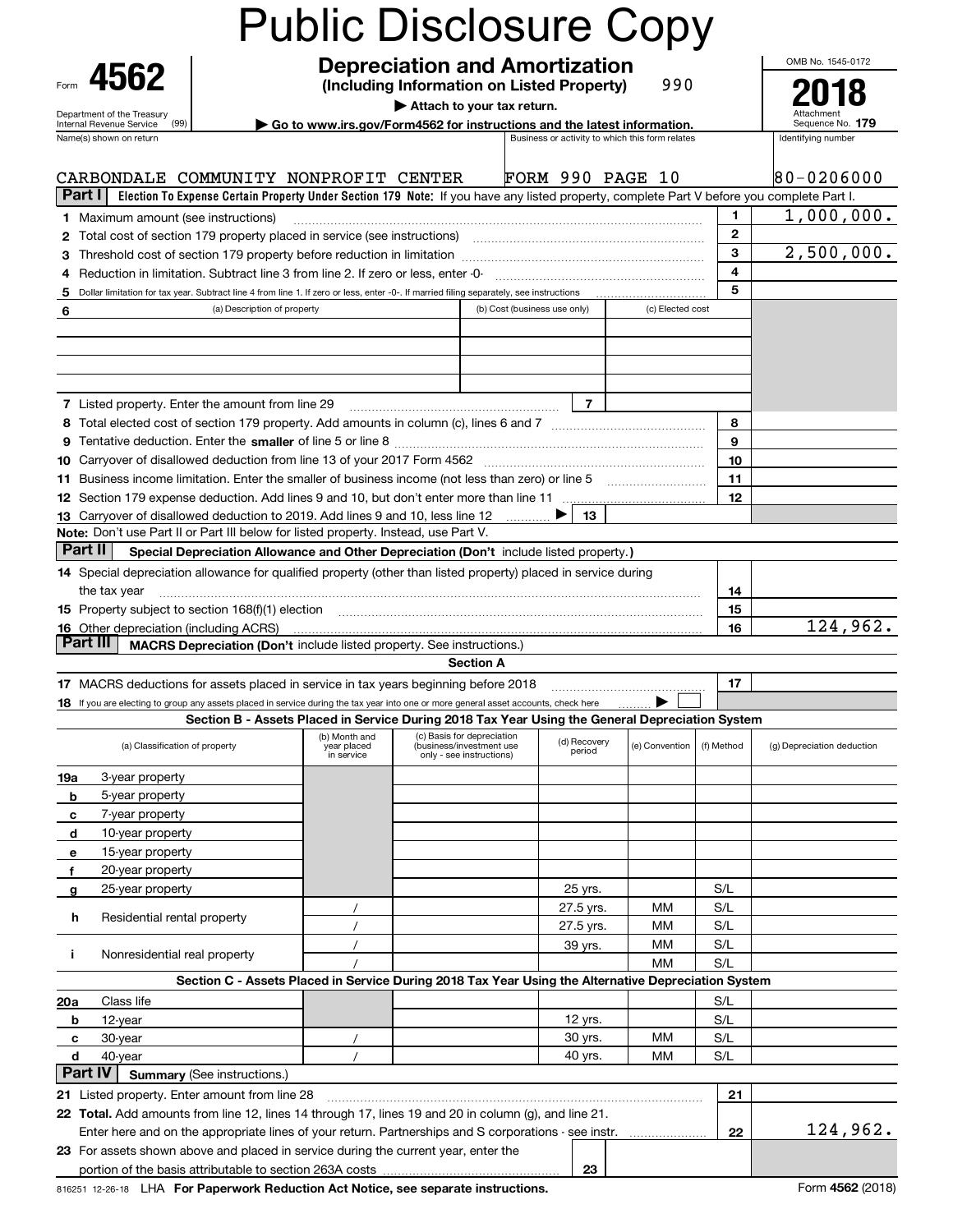| Form 4562 (2018) |                                                                                                                                                   | CARBONDALE COMMUNITY NONPROFIT CENTER |  |  | 80-0206000 Page 2 |  |
|------------------|---------------------------------------------------------------------------------------------------------------------------------------------------|---------------------------------------|--|--|-------------------|--|
|                  | $\mathbf{D}$ ort $\mathbf{V}$   Lietual $\mathbf{D}$ repeats (looked outampbiles, cortain other vehicles, cortain given ft, and property used for |                                       |  |  |                   |  |

**Listed Property** (Include automobiles, certain other vehicles, certain aircraft, and property used for entertainment, recreation, or amusement.)

**Note:** For any vehicle for which you are using the standard mileage rate or deducting lease expense, complete **only** 24a,<br>24b, columns (a) through (c) of Section A, all of Section B, and Section C if applicable.

| <b>Section A - Depreciation and Other Information (Caution:</b> See the instructions for limits for passenger automobiles.)           |                                     |                                                  |                               |                                                                    |  |                           |                              |    |                                  |    |             |                 |    |
|---------------------------------------------------------------------------------------------------------------------------------------|-------------------------------------|--------------------------------------------------|-------------------------------|--------------------------------------------------------------------|--|---------------------------|------------------------------|----|----------------------------------|----|-------------|-----------------|----|
| 24a Do you have evidence to support the business/investment use claimed?<br>No   24b If "Yes," is the evidence written?<br>Yes<br>Yes |                                     |                                                  |                               |                                                                    |  |                           |                              |    |                                  |    |             |                 | No |
| (a)<br>Type of property<br>(list vehicles first)                                                                                      | (b)<br>Date<br>placed in<br>service | (C)<br>Business/<br>investment<br>use percentage | (d)<br>Cost or<br>other basis | (e)<br>Basis for depreciation<br>(business/investment<br>use only) |  | (f)<br>Recovery<br>period | (g)<br>Method/<br>Convention |    | (h)<br>Depreciation<br>deduction |    | section 179 | Elected<br>cost |    |
| 25 Special depreciation allowance for qualified listed property placed in service during the tax year and                             |                                     |                                                  |                               |                                                                    |  |                           |                              |    |                                  |    |             |                 |    |
| 25                                                                                                                                    |                                     |                                                  |                               |                                                                    |  |                           |                              |    |                                  |    |             |                 |    |
| 26 Property used more than 50% in a qualified business use:                                                                           |                                     |                                                  |                               |                                                                    |  |                           |                              |    |                                  |    |             |                 |    |
|                                                                                                                                       | %                                   |                                                  |                               |                                                                    |  |                           |                              |    |                                  |    |             |                 |    |
|                                                                                                                                       |                                     | %                                                |                               |                                                                    |  |                           |                              |    |                                  |    |             |                 |    |
|                                                                                                                                       |                                     | %                                                |                               |                                                                    |  |                           |                              |    |                                  |    |             |                 |    |
| 27 Property used 50% or less in a qualified business use:                                                                             |                                     |                                                  |                               |                                                                    |  |                           |                              |    |                                  |    |             |                 |    |
|                                                                                                                                       |                                     | %                                                |                               |                                                                    |  |                           | $S/L -$                      |    |                                  |    |             |                 |    |
|                                                                                                                                       |                                     | %                                                |                               |                                                                    |  |                           | $S/L -$                      |    |                                  |    |             |                 |    |
|                                                                                                                                       |                                     | %                                                |                               |                                                                    |  |                           | $S/L -$                      |    |                                  |    |             |                 |    |
| 28 Add amounts in column (h), lines 25 through 27. Enter here and on line 21, page 1                                                  |                                     |                                                  |                               |                                                                    |  |                           |                              | 28 |                                  |    |             |                 |    |
| 29 Add amounts in column (i), line 26. Enter here and on line 7, page 1                                                               |                                     |                                                  |                               |                                                                    |  |                           |                              |    |                                  | 29 |             |                 |    |

#### **Section B - Information on Use of Vehicles**

Complete this section for vehicles used by a sole proprietor, partner, or other "more than 5% owner," or related person. If you provided vehicles to your employees, first answer the questions in Section C to see if you meet an exception to completing this section for those vehicles.

| <b>30</b> Total business/investment miles driven during the | (a)<br>Vehicle |    | (b)<br>Vehicle |    | (c)<br>Vehicle |    | (d)<br>Vehicle |    | (e) | Vehicle | (f)<br>Vehicle |    |
|-------------------------------------------------------------|----------------|----|----------------|----|----------------|----|----------------|----|-----|---------|----------------|----|
| year (don't include commuting miles)                        |                |    |                |    |                |    |                |    |     |         |                |    |
| 31 Total commuting miles driven during the year             |                |    |                |    |                |    |                |    |     |         |                |    |
| 32 Total other personal (noncommuting) miles                |                |    |                |    |                |    |                |    |     |         |                |    |
| driven                                                      |                |    |                |    |                |    |                |    |     |         |                |    |
| <b>33</b> Total miles driven during the year.               |                |    |                |    |                |    |                |    |     |         |                |    |
| Add lines 30 through 32                                     |                |    |                |    |                |    |                |    |     |         |                |    |
| 34 Was the vehicle available for personal use               | Yes            | No | Yes            | No | Yes.           | No | Yes.           | No | Yes | No.     | Yes            | No |
|                                                             |                |    |                |    |                |    |                |    |     |         |                |    |
| 35 Was the vehicle used primarily by a more                 |                |    |                |    |                |    |                |    |     |         |                |    |
| than 5% owner or related person?                            |                |    |                |    |                |    |                |    |     |         |                |    |
| 36 Is another vehicle available for personal                |                |    |                |    |                |    |                |    |     |         |                |    |
| use?                                                        |                |    |                |    |                |    |                |    |     |         |                |    |

#### **Section C - Questions for Employers Who Provide Vehicles for Use by Their Employees**

Answer these questions to determine if you meet an exception to completing Section B for vehicles used by employees who **aren't** more than 5% owners or related persons.

| 37 Do you maintain a written policy statement that prohibits all personal use of vehicles, including commuting, by your<br>Yes |                                                                                                                  |  |  |  |     |  |  |  |  |  |  |
|--------------------------------------------------------------------------------------------------------------------------------|------------------------------------------------------------------------------------------------------------------|--|--|--|-----|--|--|--|--|--|--|
|                                                                                                                                | employees?                                                                                                       |  |  |  |     |  |  |  |  |  |  |
|                                                                                                                                | 38 Do you maintain a written policy statement that prohibits personal use of vehicles, except commuting, by your |  |  |  |     |  |  |  |  |  |  |
|                                                                                                                                | employees? See the instructions for vehicles used by corporate officers, directors, or 1% or more owners         |  |  |  |     |  |  |  |  |  |  |
| 39 Do you treat all use of vehicles by employees as personal use?                                                              |                                                                                                                  |  |  |  |     |  |  |  |  |  |  |
| 40 Do you provide more than five vehicles to your employees, obtain information from your employees about                      |                                                                                                                  |  |  |  |     |  |  |  |  |  |  |
|                                                                                                                                | the use of the vehicles, and retain the information received?                                                    |  |  |  |     |  |  |  |  |  |  |
|                                                                                                                                | 41 Do you meet the requirements concerning qualified automobile demonstration use?                               |  |  |  |     |  |  |  |  |  |  |
| Note: If your answer to 37, 38, 39, 40, or 41 is "Yes," don't complete Section B for the covered vehicles.                     |                                                                                                                  |  |  |  |     |  |  |  |  |  |  |
| Amortization                                                                                                                   |                                                                                                                  |  |  |  |     |  |  |  |  |  |  |
|                                                                                                                                | (a)                                                                                                              |  |  |  | le) |  |  |  |  |  |  |

| Description of costs                                                          | Date amortization 1<br>begins | Amortizable<br>amount | Code<br>section | Amortization<br>period or percentage |    | Amortization<br>for this year |  |  |  |  |  |
|-------------------------------------------------------------------------------|-------------------------------|-----------------------|-----------------|--------------------------------------|----|-------------------------------|--|--|--|--|--|
| 42 Amortization of costs that begins during your 2018 tax year:               |                               |                       |                 |                                      |    |                               |  |  |  |  |  |
|                                                                               |                               |                       |                 |                                      |    |                               |  |  |  |  |  |
|                                                                               |                               |                       |                 |                                      |    |                               |  |  |  |  |  |
| 43 Amortization of costs that began before your 2018 tax year                 |                               |                       |                 |                                      | 43 |                               |  |  |  |  |  |
| 44 Total. Add amounts in column (f). See the instructions for where to report |                               |                       |                 |                                      | 44 |                               |  |  |  |  |  |
| Form 4562 (2018)<br>816252 12-26-18                                           |                               |                       |                 |                                      |    |                               |  |  |  |  |  |

**Part V**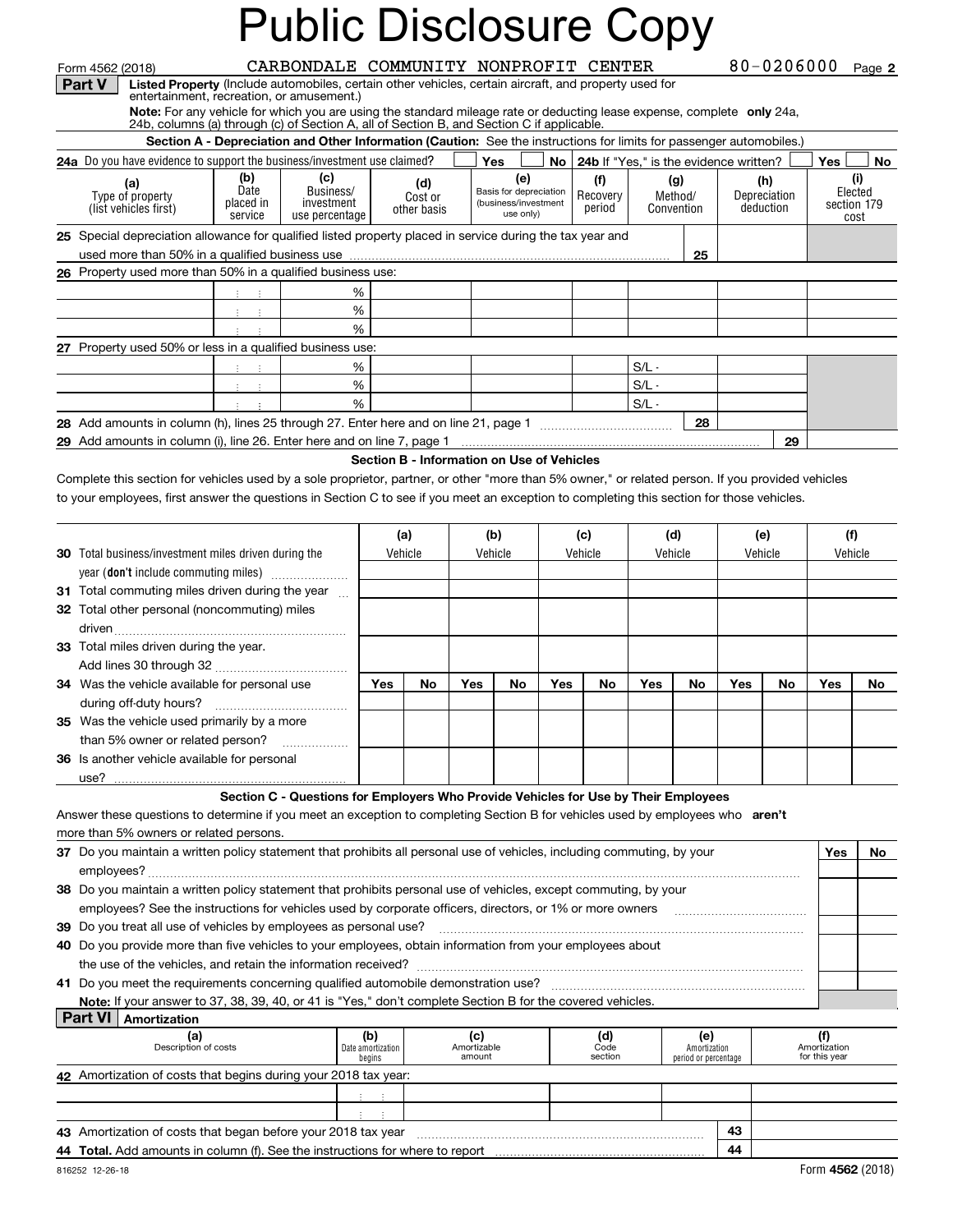Form**8868**(Rev. January 2019)

#### **Application for Automatic Extension of Time To File an Exempt Organization Return**

OMB No. 1545-1709

**Enter filer's identifying number**

Department of the Treasury Internal Revenue Service

**| File a separate application for each return. | Go to www.irs.gov/Form8868 for the latest information.**

**Electronic filing (e-file).**  You can electronically file Form 8868 to request a 6-month automatic extension of time to file any of the forms listed below with the exception of Form 8870, Information Return for Transfers Associated With Certain Personal Benefit Contracts, for which an extension request must be sent to the IRS in paper format (see instructions). For more details on the electronic

filing of this form, visit www.irs.gov/e-file-providers/e-file-for-charities-and-non-profits.

#### **Automatic 6-Month Extension of Time.** Only submit original (no copies needed).

All corporations required to file an income tax return other than Form 990-T (including 1120-C filers), partnerships, REMICs, and trusts must use Form 7004 to request an extension of time to file income tax returns.

|                                                                            | Type or<br>Name of exempt organization or other filer, see instructions.<br>Employer identification number (EIN) or<br>print                                                                                                                                                                                                                                                                                                                                                                                                                                                                                                                                                                                                                                                                                       |        |                                                                                                                                                                                                                                                                                                                                                                                                                                                                                                                                                                              |              |                              |                            |  |  |  |  |
|----------------------------------------------------------------------------|--------------------------------------------------------------------------------------------------------------------------------------------------------------------------------------------------------------------------------------------------------------------------------------------------------------------------------------------------------------------------------------------------------------------------------------------------------------------------------------------------------------------------------------------------------------------------------------------------------------------------------------------------------------------------------------------------------------------------------------------------------------------------------------------------------------------|--------|------------------------------------------------------------------------------------------------------------------------------------------------------------------------------------------------------------------------------------------------------------------------------------------------------------------------------------------------------------------------------------------------------------------------------------------------------------------------------------------------------------------------------------------------------------------------------|--------------|------------------------------|----------------------------|--|--|--|--|
|                                                                            | CARBONDALE COMMUNITY NONPROFIT CENTER                                                                                                                                                                                                                                                                                                                                                                                                                                                                                                                                                                                                                                                                                                                                                                              |        |                                                                                                                                                                                                                                                                                                                                                                                                                                                                                                                                                                              |              | 80-0206000                   |                            |  |  |  |  |
| File by the<br>due date for<br>filing your                                 | Number, street, and room or suite no. If a P.O. box, see instructions.<br>520 S. THIRD STREET                                                                                                                                                                                                                                                                                                                                                                                                                                                                                                                                                                                                                                                                                                                      |        |                                                                                                                                                                                                                                                                                                                                                                                                                                                                                                                                                                              |              | Social security number (SSN) |                            |  |  |  |  |
| return. See<br>instructions.                                               | City, town or post office, state, and ZIP code. For a foreign address, see instructions.<br>CARBONDALE, CO 81623                                                                                                                                                                                                                                                                                                                                                                                                                                                                                                                                                                                                                                                                                                   |        |                                                                                                                                                                                                                                                                                                                                                                                                                                                                                                                                                                              |              |                              |                            |  |  |  |  |
|                                                                            | Enter the Return Code for the return that this application is for (file a separate application for each return)                                                                                                                                                                                                                                                                                                                                                                                                                                                                                                                                                                                                                                                                                                    |        |                                                                                                                                                                                                                                                                                                                                                                                                                                                                                                                                                                              |              |                              | $\mathbf 0$<br>$\mathbf 1$ |  |  |  |  |
| <b>Application</b>                                                         |                                                                                                                                                                                                                                                                                                                                                                                                                                                                                                                                                                                                                                                                                                                                                                                                                    | Return | Application                                                                                                                                                                                                                                                                                                                                                                                                                                                                                                                                                                  |              |                              | Return                     |  |  |  |  |
| Is For                                                                     |                                                                                                                                                                                                                                                                                                                                                                                                                                                                                                                                                                                                                                                                                                                                                                                                                    | Code   | Is For                                                                                                                                                                                                                                                                                                                                                                                                                                                                                                                                                                       |              |                              | Code                       |  |  |  |  |
|                                                                            | Form 990 or Form 990-EZ                                                                                                                                                                                                                                                                                                                                                                                                                                                                                                                                                                                                                                                                                                                                                                                            | 01     | Form 990-T (corporation)                                                                                                                                                                                                                                                                                                                                                                                                                                                                                                                                                     |              |                              | 07                         |  |  |  |  |
| Form 990-BL                                                                |                                                                                                                                                                                                                                                                                                                                                                                                                                                                                                                                                                                                                                                                                                                                                                                                                    | 02     | Form 1041-A                                                                                                                                                                                                                                                                                                                                                                                                                                                                                                                                                                  |              |                              | 08                         |  |  |  |  |
|                                                                            | Form 4720 (individual)                                                                                                                                                                                                                                                                                                                                                                                                                                                                                                                                                                                                                                                                                                                                                                                             | 03     | Form 4720 (other than individual)                                                                                                                                                                                                                                                                                                                                                                                                                                                                                                                                            |              |                              | 09                         |  |  |  |  |
| Form 990-PF<br>04<br>Form 5227                                             |                                                                                                                                                                                                                                                                                                                                                                                                                                                                                                                                                                                                                                                                                                                                                                                                                    |        |                                                                                                                                                                                                                                                                                                                                                                                                                                                                                                                                                                              |              |                              |                            |  |  |  |  |
| Form 990-T (sec. 401(a) or 408(a) trust)<br>05<br>Form 6069                |                                                                                                                                                                                                                                                                                                                                                                                                                                                                                                                                                                                                                                                                                                                                                                                                                    |        |                                                                                                                                                                                                                                                                                                                                                                                                                                                                                                                                                                              |              |                              |                            |  |  |  |  |
| Form 990-T (trust other than above)<br>06<br>Form 8870<br>THE ORGANIZATION |                                                                                                                                                                                                                                                                                                                                                                                                                                                                                                                                                                                                                                                                                                                                                                                                                    |        |                                                                                                                                                                                                                                                                                                                                                                                                                                                                                                                                                                              |              |                              |                            |  |  |  |  |
| $box \blacktriangleright$<br>1<br>$\mathbf{2}$                             | • The books are in the care of $\triangleright$ 520 S. THIRD STREET - CARBONDALE, CO 81623<br>Telephone No. $\triangleright$ 970-963-3221<br>If this is for a Group Return, enter the organization's four digit Group Exemption Number (GEN) _________. If this is for the whole group, check this<br>. If it is for part of the group, check this box $\blacktriangleright$ and attach a list with the names and EINs of all members the extension is for.<br>I request an automatic 6-month extension of time until<br>the organization named above. The extension is for the organization's return for:<br>$\blacktriangleright$ $\boxed{\text{X}}$ calendar year $2018$ or<br>tax year beginning<br>If the tax year entered in line 1 is for less than 12 months, check reason:<br>Change in accounting period |        | Fax No. $\blacktriangleright$<br><b>NOVEMBER</b> $15$ , $20\underline{19}$ , to file the exempt organization return for<br>$\frac{1}{\sqrt{1-\frac{1}{2}}}\frac{1}{\sqrt{1-\frac{1}{2}}}\frac{1}{\sqrt{1-\frac{1}{2}}}\frac{1}{\sqrt{1-\frac{1}{2}}}\frac{1}{\sqrt{1-\frac{1}{2}}}\frac{1}{\sqrt{1-\frac{1}{2}}}\frac{1}{\sqrt{1-\frac{1}{2}}}\frac{1}{\sqrt{1-\frac{1}{2}}}\frac{1}{\sqrt{1-\frac{1}{2}}}\frac{1}{\sqrt{1-\frac{1}{2}}}\frac{1}{\sqrt{1-\frac{1}{2}}}\frac{1}{\sqrt{1-\frac{1}{2}}}\frac{1}{\sqrt{1-\frac{1}{2}}}\frac{1}{\sqrt{1-\frac{$<br>Initial return | Final return |                              |                            |  |  |  |  |
| За                                                                         | If this application is for Forms 990-BL, 990-PF, 990-T, 4720, or 6069, enter the tentative tax, less                                                                                                                                                                                                                                                                                                                                                                                                                                                                                                                                                                                                                                                                                                               |        |                                                                                                                                                                                                                                                                                                                                                                                                                                                                                                                                                                              |              |                              |                            |  |  |  |  |
|                                                                            | any nonrefundable credits. See instructions.                                                                                                                                                                                                                                                                                                                                                                                                                                                                                                                                                                                                                                                                                                                                                                       |        |                                                                                                                                                                                                                                                                                                                                                                                                                                                                                                                                                                              | За           | \$                           | $0$ .                      |  |  |  |  |
| b                                                                          | If this application is for Forms 990-PF, 990-T, 4720, or 6069, enter any refundable credits and                                                                                                                                                                                                                                                                                                                                                                                                                                                                                                                                                                                                                                                                                                                    |        |                                                                                                                                                                                                                                                                                                                                                                                                                                                                                                                                                                              |              |                              |                            |  |  |  |  |
|                                                                            | estimated tax payments made. Include any prior year overpayment allowed as a credit.                                                                                                                                                                                                                                                                                                                                                                                                                                                                                                                                                                                                                                                                                                                               |        |                                                                                                                                                                                                                                                                                                                                                                                                                                                                                                                                                                              | 3b           | \$                           | 0.                         |  |  |  |  |
| c                                                                          | Balance due. Subtract line 3b from line 3a. Include your payment with this form, if required, by                                                                                                                                                                                                                                                                                                                                                                                                                                                                                                                                                                                                                                                                                                                   |        |                                                                                                                                                                                                                                                                                                                                                                                                                                                                                                                                                                              |              |                              |                            |  |  |  |  |
|                                                                            | using EFTPS (Electronic Federal Tax Payment System). See instructions.                                                                                                                                                                                                                                                                                                                                                                                                                                                                                                                                                                                                                                                                                                                                             |        |                                                                                                                                                                                                                                                                                                                                                                                                                                                                                                                                                                              | 3c           |                              | $0$ .                      |  |  |  |  |
| instructions.                                                              | Caution: If you are going to make an electronic funds withdrawal (direct debit) with this Form 8868, see Form 8453-EO and Form 8879-EO for payment                                                                                                                                                                                                                                                                                                                                                                                                                                                                                                                                                                                                                                                                 |        |                                                                                                                                                                                                                                                                                                                                                                                                                                                                                                                                                                              |              |                              |                            |  |  |  |  |

**HA** For Privacy Act and Paperwork Reduction Act Notice, see instructions. **But a struction of the Community Community** Form 8868 (Rev. 1-2019) LHA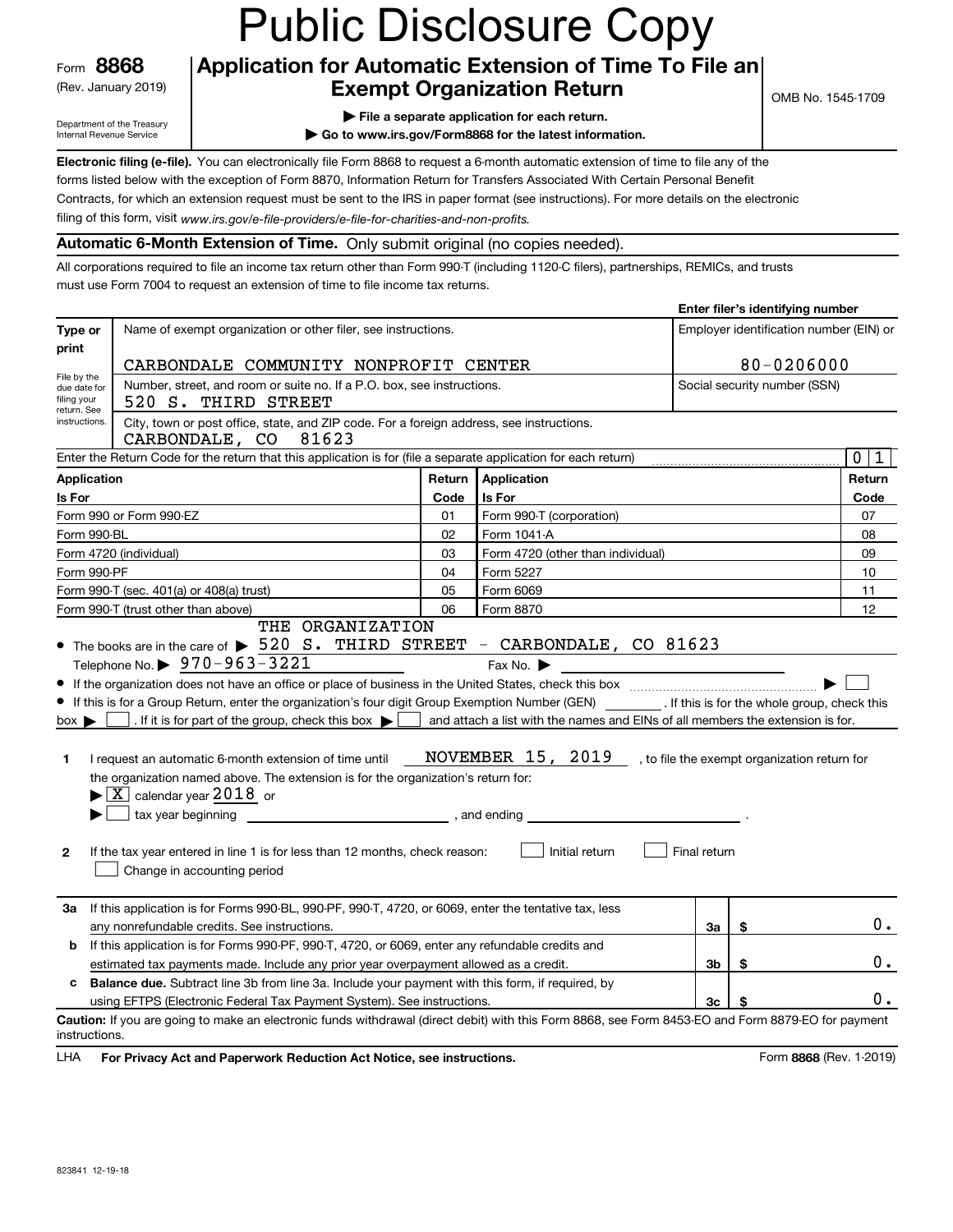**2018 DEPRECIATION AND AMORTIZATION REPORT**

- CURRENT YEAR FEDERAL -

CARBONDALE COMMUNITY NONPROFIT CENTER

| Asset<br>No. | Description                                       | Date<br>Acquired | Method | Life         | Line<br>No. | Unadjusted<br>Cost Or Basis | Bus %<br>Excl | Reduction In<br><b>Basis</b> | <b>Basis For</b><br>Depreciation | Accumulated<br>Depreciation | Current<br>Sec 179 | <b>Current Year</b><br>Deduction |
|--------------|---------------------------------------------------|------------------|--------|--------------|-------------|-----------------------------|---------------|------------------------------|----------------------------------|-----------------------------|--------------------|----------------------------------|
|              | <b>BUILDINGS</b>                                  |                  |        |              |             |                             |               |                              |                                  |                             |                    |                                  |
|              | <b>LEASEHOLD</b><br>6 IMPROVEMENTS                | 0831105L         |        | 39.0016      |             | 3988013.                    |               |                              | 3988013.                         | 754,145.                    |                    | 102,257.                         |
|              | 2011 CONSTRUCTION<br>7COSTS                       | 0101115L         |        | 39.0016      |             | 305,108.                    |               |                              | 305, 108.                        | 54,581.                     |                    | 7,823.                           |
|              | 9 MONITORING SYSTEM                               | 0301115L         |        | 15.0016      |             | 6, 225.                     |               |                              | 6, 225.                          | 2,845.                      |                    | 415.                             |
|              | LEASEHOLD<br>$10$ IMPROVEMENTS - HEAT $110212$ SL |                  |        | 39.0016      |             | 34,898.                     |               |                              | 34,898.                          | 4,624.                      |                    | 895.                             |
|              | <b>LEASEHOLD</b><br>12 IMPROVEMENTS               | 1031135L         |        | 39.0016      |             | 56,202.                     |               |                              | 56, 202.                         | 6,004.                      |                    | 1,441.                           |
|              | LEASEHOLD<br>13 IMPROVEMENTS                      | $010113$ SL      |        | 30.0016      |             | 59,274.                     |               |                              | 59, 274.                         | 9,880.                      |                    | 1,976.                           |
|              | HEATING AND COOLING<br>15EQUIPMENT                | 0901145L         |        | 39.0016      |             | 1,512.                      |               |                              | 1,512.                           | 130.                        |                    | 39.                              |
|              | 16OLD CAFE RENOVATION 123114SL                    |                  |        | 39.0016      |             | 7,447.                      |               |                              | 7,447.                           | 573.                        |                    | 191.                             |
|              | $17A/V$ EQUIPMENT - GYM 063014SL                  |                  |        | $5.00$ 16    |             | 6, 146.                     |               |                              | 6, 146.                          | 4,302.                      |                    | 1,229.                           |
|              | 18GYM LIGHTING                                    | $041414$ SL      |        | 39.0016      |             | 5,064.                      |               |                              | 5,064.                           | 487.                        |                    | 130.                             |
|              | 19 OLD CAFE RENOVATION 0331 15 SL                 |                  |        | 39.0016      |             | 21,513.                     |               |                              | 21, 513.                         | 1,518.                      |                    | 552.                             |
|              | 20 ENTRY WAY SIGNAGE                              | 1231165L         |        | 7.00 16      |             | 4,303.                      |               |                              | 4,303.                           | 615.                        |                    | 615.                             |
|              | 21EV STATIONS                                     | 1231165L         |        | 39.0016      |             | 17,445.                     |               |                              | 17,445.                          | 447.                        |                    | 447.                             |
|              | 22GYM RENOVATION                                  | 1231175L         |        | 39.0016      |             | 115,366.                    |               |                              | 115,366.                         |                             |                    | 2,958.                           |
|              | 23 FMLD LIGHTING                                  | 1231175L         |        | 39.0016      |             | 40,686.                     |               |                              | 40,686.                          |                             |                    | 1,043.                           |
|              | 24 BATHROOM RENOVATION 1 2311 7SL                 |                  |        | 39.0016      |             | 17,404.                     |               |                              | 17,404.                          |                             |                    | 404.                             |
|              | 26SUITE 10 ELECTRICAL 022618SL                    |                  |        | $7.00 \; 16$ |             | 2,242.                      |               |                              | 2,242.                           |                             |                    | 267.                             |

828102 04-01-18

(D) - Asset disposed \* ITC, Section 179, Salvage, Bonus, Commercial Revitalization Deduction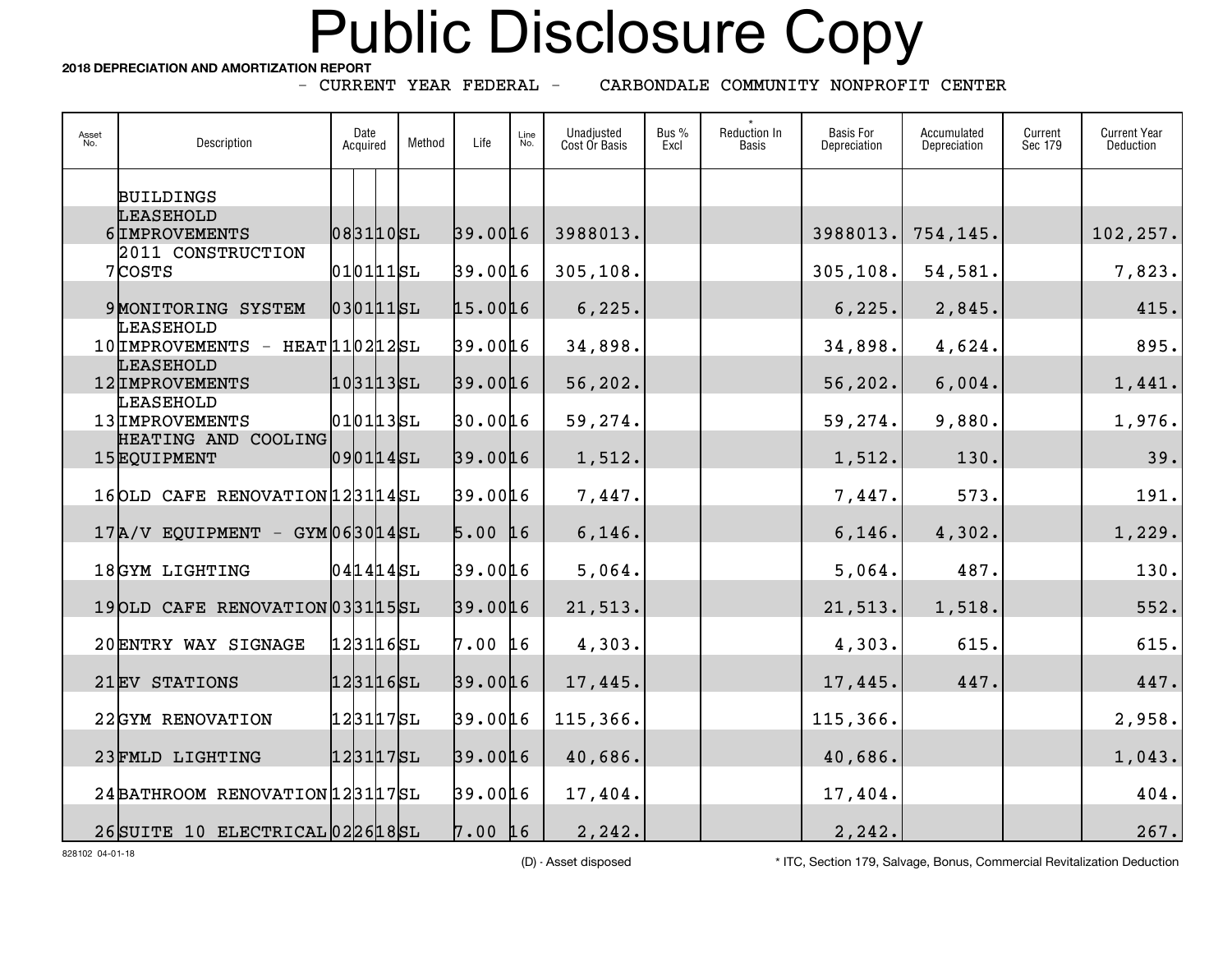**2018 DEPRECIATION AND AMORTIZATION REPORT**

- CURRENT YEAR FEDERAL -

CARBONDALE COMMUNITY NONPROFIT CENTER

| Asset<br>No. | Description                                  | Date<br>Acquired       | Method             | Life      | Line<br>No. | Unadjusted<br>Cost Or Basis | Bus %<br>Excl | Reduction In<br><b>Basis</b> | <b>Basis For</b><br>Depreciation | Accumulated<br>Depreciation | Current<br>Sec 179 | <b>Current Year</b><br>Deduction |
|--------------|----------------------------------------------|------------------------|--------------------|-----------|-------------|-----------------------------|---------------|------------------------------|----------------------------------|-----------------------------|--------------------|----------------------------------|
|              | 28GYM LIGHTING                               | 0611185L               |                    | 10.0016   |             | 4,060.                      |               |                              | 4,060.                           |                             |                    | 237.                             |
|              | GYM/WALL SIGNAGE<br>31 DONOR BOARD           | 0816185L               |                    | 10.0016   |             | 2,200.                      |               |                              | 2, 200.                          |                             |                    | 73.                              |
|              | 990 PAGE 10 TOTAL<br><b>BUILDINGS</b>        |                        |                    |           |             | 4695108.                    |               | 0.                           | 4695108.                         | 840,151.                    |                    | 122,992.                         |
|              | <b>FURNITURE &amp;</b><br><b>FIXTURES</b>    |                        |                    |           |             |                             |               |                              |                                  |                             |                    |                                  |
|              | 2008 FURNITURE &<br>1FIXTURES                |                        | 062008200DB7.00    |           | 17          | 578.                        |               | 289.                         | 289.                             | 289.                        |                    | $0$ .                            |
|              | 2009 FURNITURE &<br>2FIXTURES                |                        | 053109200DB7.00 17 |           |             | 2,614.                      |               | 1,307.                       | 1,307.                           | 1,307.                      |                    | 0.                               |
|              | FURNITURE - COMMON<br><b>5 AREA ROOMS</b>    | $083110$ SL            |                    | $7.00$ 16 |             | 90,021.                     |               |                              | 90,021.                          | 90,021.                     |                    | $0$ .                            |
|              | 2011 FURNITURE &<br>8FIXTURES                | 0118115L               |                    | 15.0016   |             | 6,701.                      |               |                              | 6,701.                           | 3,073.                      |                    | 447.                             |
|              | 11FURNITURE - PIANO                          | $092012$ SL            |                    | 7.00 16   |             | 4,500.                      |               |                              | 4,500.                           | 3,376.                      |                    | 643.                             |
|              | 25 CARPET CLEANER                            | 0118185L               |                    | 7.00      | $\sqrt{16}$ | 4,021.                      |               |                              | 4,021.                           |                             |                    | 527.                             |
|              | 27BOILER                                     | $110818$ SL            |                    | 39.0016   |             | 74,309.                     |               |                              | 74,309.                          |                             |                    | 318.                             |
|              | 29GYM EQUIPMENT                              | $113018$ SL            |                    | 10.0016   |             | 4,243.                      |               |                              | 4,243.                           |                             |                    | 35.                              |
|              | <b>30FLOOR CLEANER</b>                       | $122618$ SL            |                    | 10.0016   |             | 7,472.                      |               |                              | 7,472.                           |                             |                    | 0.                               |
|              | $*$ 990 PAGE 10 TOTAL<br>FURNITURE & FIXTURE |                        |                    |           |             | 194,459.                    |               |                              | $1,596.$ 192,863.                | 98,066.                     |                    | 1,970.                           |
|              | MACHINERY &<br><b>EQUIPMENT</b>              |                        |                    |           |             |                             |               |                              |                                  |                             |                    |                                  |
|              | DELL DESKTOP<br>3OPTIPLEX 380                | 0615105L               |                    | $5.00$ 16 |             | 750.                        |               |                              | 750.                             | 750.                        |                    | 0.                               |
|              | 42 DELL LAPTOPS                              | $073110$ <sub>SL</sub> |                    | $5.00$ 16 |             | 2,377.                      |               |                              | 2,377.                           | 2,377.                      |                    | $0$ .                            |
|              | 990 PAGE 10 TOTAL<br>MACHINERY & EQUIPME     |                        |                    |           |             | 3,127.                      |               | 0.                           | 3,127.                           | 3,127.                      |                    | $0$ .                            |

828102 04-01-18

(D) - Asset disposed \* ITC, Section 179, Salvage, Bonus, Commercial Revitalization Deduction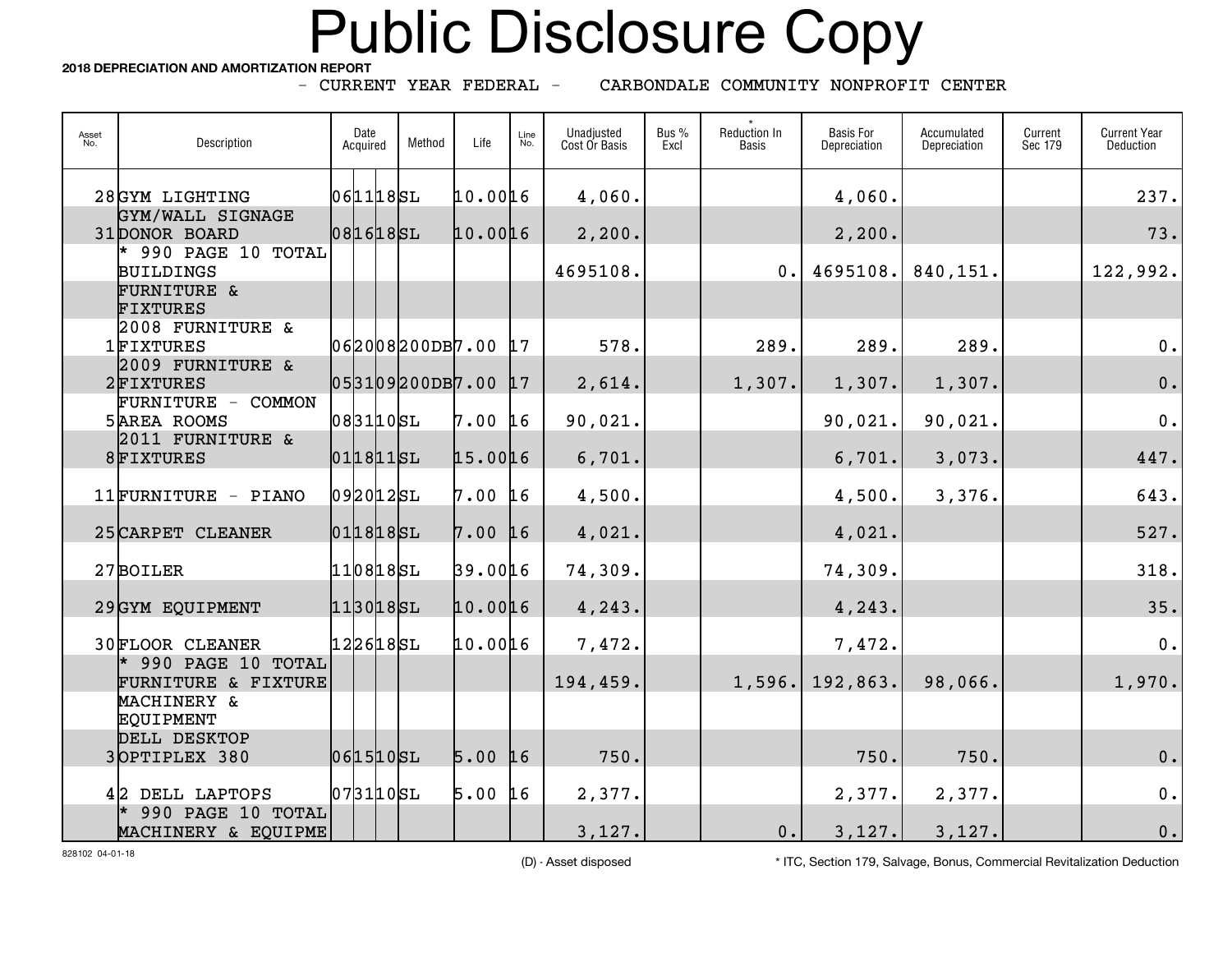**2018 DEPRECIATION AND AMORTIZATION REPORT**

- CURRENT YEAR FEDERAL -

CARBONDALE COMMUNITY NONPROFIT CENTER

| Asset<br>No. | Description                       | Date<br>Acquired | Method | Life | Line<br>No. | Unadjusted<br>Cost Or Basis | Bus %<br>Excl | $\star$<br>Reduction In<br>Basis | <b>Basis For</b><br><b>Depreciation</b> | Accumulated<br>Depreciation | Current<br>Sec 179 | <b>Current Year</b><br>Deduction |
|--------------|-----------------------------------|------------------|--------|------|-------------|-----------------------------|---------------|----------------------------------|-----------------------------------------|-----------------------------|--------------------|----------------------------------|
|              | * GRAND TOTAL 990<br>PAGE 10 DEPR |                  |        |      |             | 4892694.                    |               | 1,596.                           |                                         | 4891098. 941, 344.          |                    | 124,962.                         |
|              |                                   |                  |        |      |             |                             |               |                                  |                                         |                             |                    |                                  |
|              | CURRENT YEAR<br><b>ACTIVITY</b>   |                  |        |      |             |                             |               |                                  |                                         |                             |                    |                                  |
|              | BEGINNING BALANCE                 |                  |        |      |             | 4794147.                    |               | 1,596.                           | 4792551.                                | 941,344.                    |                    |                                  |
|              | ACQUISITIONS                      |                  |        |      |             | 98,547.                     |               | $0$ .                            | 98,547.                                 | 0.                          |                    |                                  |
|              | DISPOSITIONS                      |                  |        |      |             | 0.                          |               | 0.                               | $0$ .                                   | 0.                          |                    |                                  |
|              | ENDING BALANCE                    |                  |        |      |             | 4892694.                    |               | 1,596.                           |                                         | 4891098. 941, 344.          |                    |                                  |
|              |                                   |                  |        |      |             |                             |               |                                  |                                         |                             |                    |                                  |
|              |                                   |                  |        |      |             |                             |               |                                  |                                         |                             |                    |                                  |
|              |                                   |                  |        |      |             |                             |               |                                  |                                         |                             |                    |                                  |
|              |                                   |                  |        |      |             |                             |               |                                  |                                         |                             |                    |                                  |
|              |                                   |                  |        |      |             |                             |               |                                  |                                         |                             |                    |                                  |
|              |                                   |                  |        |      |             |                             |               |                                  |                                         |                             |                    |                                  |
|              |                                   |                  |        |      |             |                             |               |                                  |                                         |                             |                    |                                  |
|              |                                   |                  |        |      |             |                             |               |                                  |                                         |                             |                    |                                  |
|              |                                   |                  |        |      |             |                             |               |                                  |                                         |                             |                    |                                  |
|              |                                   |                  |        |      |             |                             |               |                                  |                                         |                             |                    |                                  |
|              |                                   |                  |        |      |             |                             |               |                                  |                                         |                             |                    |                                  |

(D) - Asset disposed \* ITC, Section 179, Salvage, Bonus, Commercial Revitalization Deduction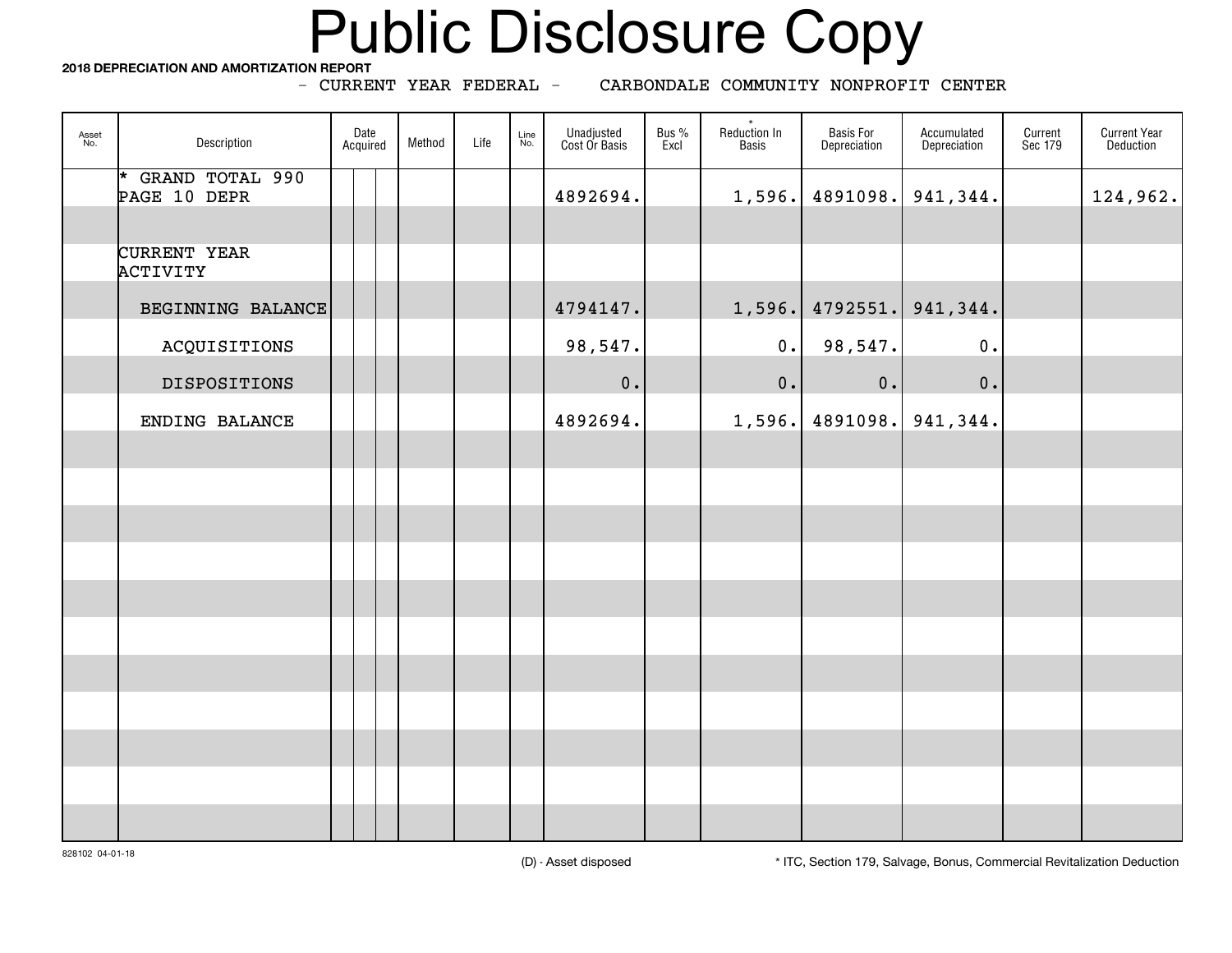## 2019 DEPRECIATION AND AMORTIZATION REP**ORJ**  $\text{blic}$  **Disclosure Copy**

- NEXT YEAR FEDERAL -

CARBONDALE COMMUNITY NONPROFIT CENTER

| Asset<br>No. | Description                      | Date<br>Acquired | Method | Life  | Unadjusted<br>Cost Or Basis | Reduction In<br>Basis | <b>Basis For</b><br>Depreciation | Accumulated<br>Depreciation           | Amount Of<br>Depreciation |
|--------------|----------------------------------|------------------|--------|-------|-----------------------------|-----------------------|----------------------------------|---------------------------------------|---------------------------|
|              | <b>BUILDINGS</b>                 |                  |        |       |                             |                       |                                  |                                       |                           |
|              | 6LEASEHOLD IMPROVEMENTS          | 083110SL         |        |       | 39.00 3988013.              |                       | 3988013.                         |                                       | $856, 402.$ 102, 257.     |
|              | 72011 CONSTRUCTION COSTS         | 0101115L         |        |       | $39.00$ 305,108.            |                       | 305, 108.                        | 62,404.                               | 7,823.                    |
|              | 9 MONITORING SYSTEM              | 030111SL         |        | 15.00 | 6, 225.                     |                       | 6, 225.                          | 3,260.                                | 415.                      |
|              | LEASEHOLD IMPROVEMENTS - HEATING |                  |        |       |                             |                       |                                  |                                       |                           |
|              | 10UNITS                          | 110212SL         |        | 39.00 | 34,898.                     |                       | 34,898.                          | 5,519.                                | 895.                      |
|              | 12LEASEHOLD IMPROVEMENTS         | 103113sL         |        | 39.00 | 56, 202.                    |                       | 56, 202.                         | 7,445.                                | 1,441.                    |
|              | 13LEASEHOLD IMPROVEMENTS         | 0101135L         |        | 30.00 | 59,274.                     |                       | 59, 274.                         | 11,856.                               | 1,976.                    |
|              | 15 HEATING AND COOLING EQUIPMENT | 0901145L         |        | 39.00 | 1,512.                      |                       | 1,512.                           | 169.                                  | 39.                       |
|              | 16 OLD CAFE RENOVATION           | 1231145L         |        | 39.00 | 7,447.                      |                       | 7,447.                           | 764.                                  | 191.                      |
|              | 17A/V EQUIPMENT - GYM            | 0630145L         |        | 5.00  | 6, 146.                     |                       | 6,146.                           | 5,531.                                | 615.                      |
|              | 18GYM LIGHTING                   | 0414145L         |        | 39.00 | 5,064.                      |                       | 5,064.                           | 617.                                  | 130.                      |
|              | 19OLD CAFE RENOVATION            | 0331155L         |        | 39.00 | 21,513.                     |                       | 21, 513.                         | 2,070.                                | 552.                      |
|              | 20 ENTRY WAY SIGNAGE             | 123116SL         |        | 7.00  | 4,303.                      |                       | 4,303.                           | 1, 230.                               | 615.                      |
|              | 21EV STATIONS                    | 123116SL         |        | 39.00 | 17,445.                     |                       | 17,445.                          | 894.                                  | 447.                      |
|              | 22GYM RENOVATION                 | 123117SL         |        |       | 39.00 115,366.              |                       | 115, 366.                        | 2,958.                                | 2,958.                    |
|              | 23 FMLD LIGHTING                 | 123117SL         |        | 39.00 | 40,686.                     |                       | 40,686.                          | 1,043.                                | 1,043.                    |
|              | 24 BATHROOM RENOVATION           | 123117SL         |        | 39.00 | 17,404.                     |                       | 17,404.                          | 404.                                  | 446.                      |
|              | 26 SUITE 10 ELECTRICAL           | 0226185L         |        | 7.00  | 2, 242.                     |                       | 2, 242.                          | 267.                                  | 320.                      |
|              | 28GYM LIGHTING                   | 0611185L         |        | 10.00 | 4,060.                      |                       | 4,060.                           | 237.                                  | 406.                      |
|              | 31GYM/WALL SIGNAGE DONOR BOARD   | 0816185L         |        | 10.00 | 2,200.                      |                       | 2,200.                           | 73.                                   | 220.                      |
|              | * 990 PAGE 10 TOTAL BUILDINGS    |                  |        |       | 4695108.                    |                       | 4695108.                         | 963, 143.                             | 122,789.                  |
|              | <b>FURNITURE &amp; FIXTURES</b>  |                  |        |       |                             |                       |                                  |                                       |                           |
|              | 12008 FURNITURE & FIXTURES       | 062008200DB7.00  |        |       | 578.                        | 289.                  | 289.                             | 289.                                  | 0.                        |
|              | 22009 FURNITURE & FIXTURES       | 053109200DB7.00  |        |       | 2,614.                      | 1,307.                | 1,307.                           | 1,307.                                | 0.                        |
|              | 5 FURNITURE - COMMON AREA ROOMS  | 0831105L         |        | 7.00  | 90,021.                     |                       | 90,021.                          | 90,021.                               | 0.                        |
|              | 82011 FURNITURE & FIXTURES       | 0118115L         |        | 15.00 | 6,701.                      |                       | 6,701.                           | 3,520.                                | 447.                      |
|              | 11 FURNITURE - PIANO             | 092012SL         |        | 7.00  | 4,500.                      |                       | 4,500.                           | 4,019.                                | 481.                      |
|              | 25 CARPET CLEANER                | 0118185L         |        | 7.00  | 4,021.                      |                       | 4,021.                           | 527.                                  | 574.                      |
|              | 27BOILER                         | 1108185L         |        | 39.00 | 74,309.                     |                       | 74,309.                          | 318.                                  | 1,905.                    |
|              | 29GYM EQUIPMENT                  | 113018SL         |        | 10.00 | 4,243.                      |                       | 4, 243.                          | 35.                                   | 424.                      |
|              | <b>30FLOOR CLEANER</b>           | 122618SL         |        | 10.00 | 7,472.                      |                       | 7,472.                           |                                       | 747.                      |
|              | * 990 PAGE 10 TOTAL FURNITURE &  |                  |        |       |                             |                       |                                  |                                       |                           |
|              | FIXTURES                         |                  |        |       |                             |                       |                                  | 194, 459. 1, 596. 192, 863. 100, 036. | 4,578.                    |

828103 04-01-18

(D) - Asset disposed \* ITC, Section 179, Salvage, HR 3090, Commercial Revitalization Deduction, GO Zone